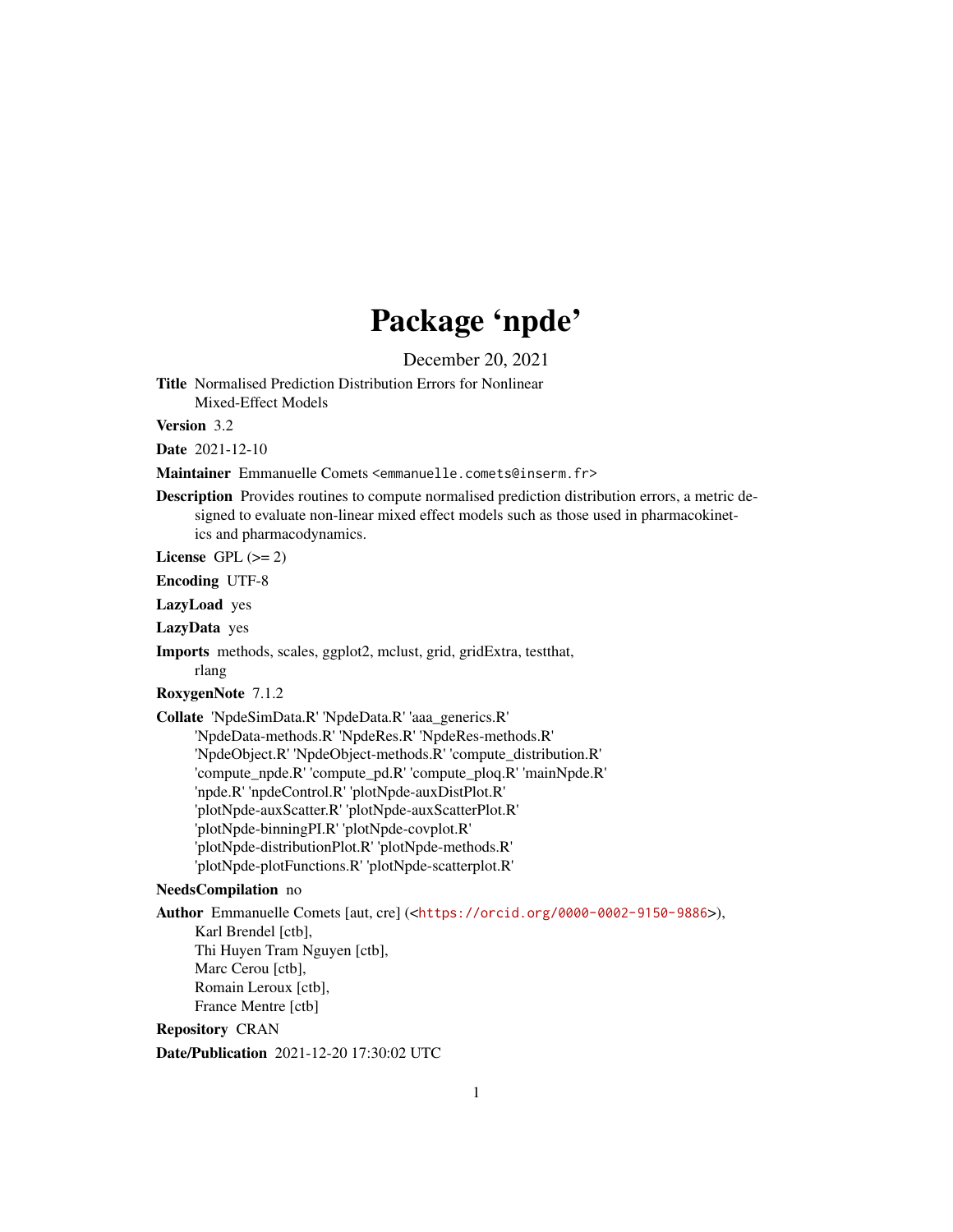# R topics documented:

|          | $\overline{3}$ |
|----------|----------------|
|          | $\overline{3}$ |
|          | 6              |
| gof.test | $\overline{7}$ |
|          | 9              |
|          | 10             |
|          | 11             |
|          | 12             |
|          | 13             |
|          | 14             |
|          | 14             |
|          | 15             |
|          | 16             |
|          | 17             |
|          | 17             |
|          | 19             |
|          | 20             |
|          | 21             |
|          | 22             |
|          | 23             |
|          | 24             |
|          | 25             |
|          | 26             |
|          | 27             |
|          | 28             |
|          | 29             |
|          | 30             |
|          | 31             |
|          | 32             |
|          | 32             |
|          | 33             |
|          | 34             |
|          | 35             |
|          | 36             |
|          | 36             |
|          | 38             |
|          | 39             |
|          | 41             |
|          |                |

Index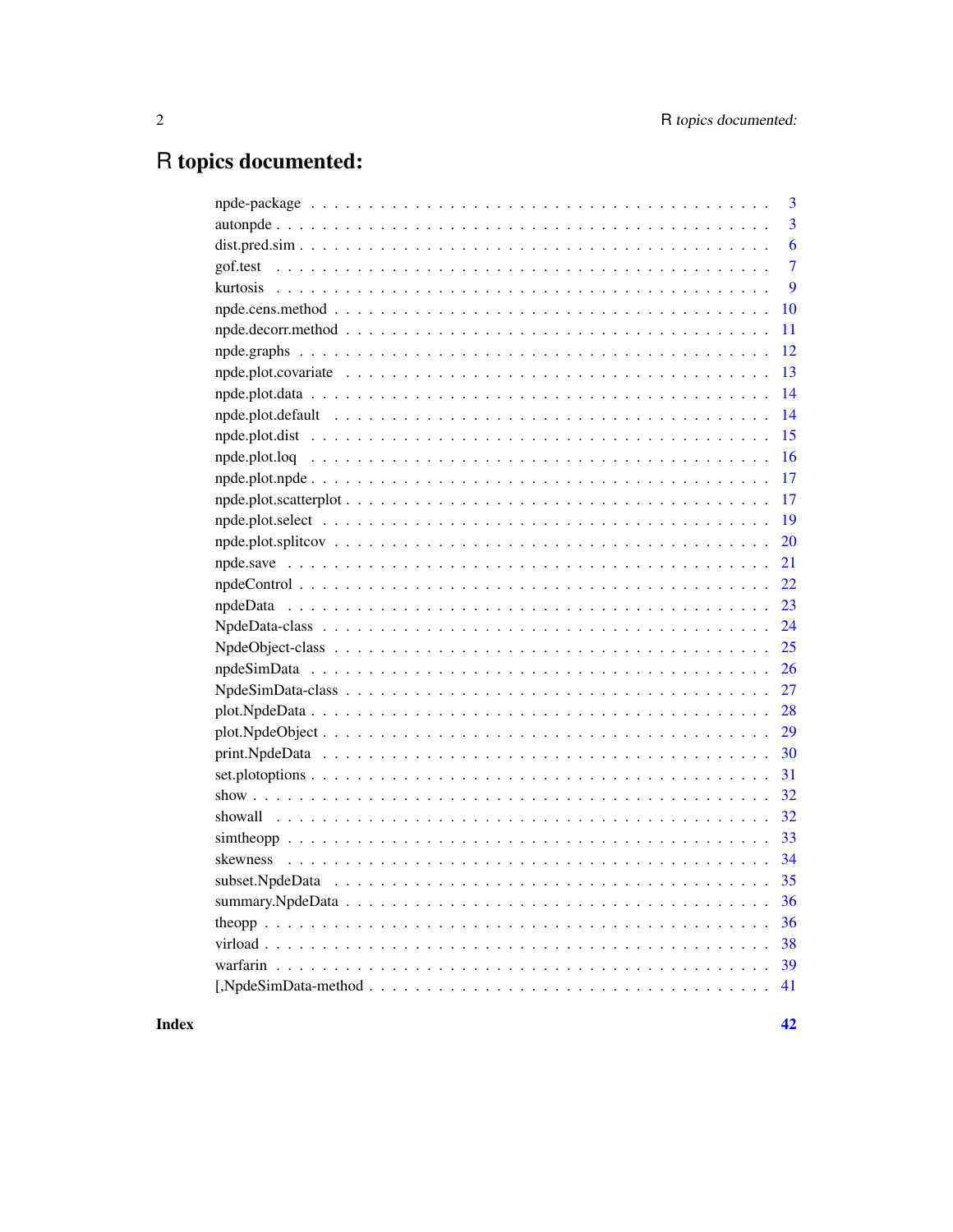<span id="page-2-0"></span>npde-package *Normalised prediction distribution errors for nonlinear mixed-effect models*

## Description

Routines to compute normalised prediction distribution errors, a metric designed to evaluate nonlinear mixed effect models such as those used in pharmacokinetics and pharmacodynamics

#### Author(s)

Emmanuelle Comets, Karl Brendel, Thi Huyen Tram Nguyen, France Mentre

Maintainer: Emmanuelle Comets <emmanuelle.comets@bichat.inserm.fr>

#### References

K. Brendel, E. Comets, C. Laffont, C. Laveille, and F. Mentr\'e. Metrics for external model evaluation with an application to the population pharmacokinetics of gliclazide. *Pharmaceutical Research*, 23:2036–49, 2006.

PDF documentation for npde 3.0: [https://github.com/ecomets/npde30/blob/main/userguide](https://github.com/ecomets/npde30/blob/main/userguide_npde_3.0.pdf)\_ [npde\\_3.0.pdf](https://github.com/ecomets/npde30/blob/main/userguide_npde_3.0.pdf)

## Examples

data(theopp) data(simtheopp)

# Calling autonpde with dataframes

```
x<-autonpde(theopp,simtheopp,ix="Time",iy="Conc",iid="ID",boolsave=FALSE)
print(x)
```
<span id="page-2-2"></span>autonpde *Compute normalised prediction distribution errors*

#### <span id="page-2-1"></span>Description

These functions compute normalised prediction distribution errors (npde) and prediction discrepancies (pd). npde asks the user the name and structure of the files containing the data, using pdemenu, while autonpde takes these variables and others as arguments.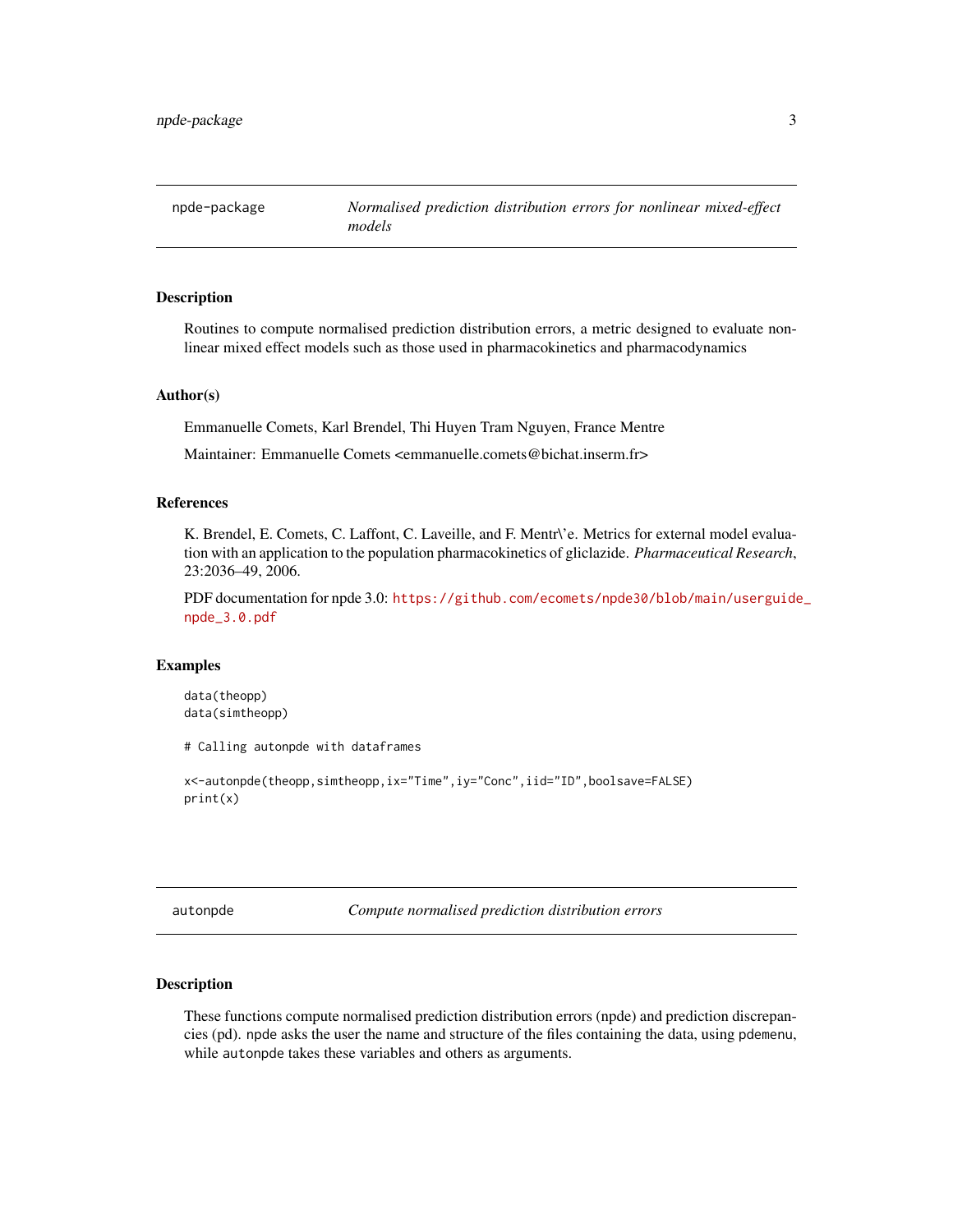## Usage

```
autonpde(namobs, namsim, iid, ix, iy, imdv = 0, icens = 0,
icov = 0, iipred = 0, boolsave = TRUE, namsav = "output", type.graph = "eps",verbose = FALSE, calc.npde=TRUE, calc.npd=TRUE, decorr.method = "cholesky",
cens.method = "cdf", units = list(x="",y=""), detect=FALSE, ties=TRUE, header=TRUE)
```
npde()

npde()

## Arguments

| namobs     | name of the file containing the observed data, or a dataframe containing the<br>observed data (in both cases, the column containing the various data required<br>for the computation of the pde can be set using the arguments iid, ix and iy<br>below)                         |
|------------|---------------------------------------------------------------------------------------------------------------------------------------------------------------------------------------------------------------------------------------------------------------------------------|
| namsim     | name of the file containing the simulated data, or a dataframe containing the<br>simulated data (the program will assume that subject ID are in column 1 and<br>simulated Y in column 3, see User Guide)                                                                        |
| iid        | name/number of the column in the observed data containing the patient ID; if<br>missing, the program will attempt to detect a column named id                                                                                                                                   |
| iх         | name/number of the column in the observed data containing the independent<br>variable $(X)$ ; ; if missing, the program will attempt to detect a column named X                                                                                                                 |
| iу         | name/number of the column in the observed data containing the dependent vari-<br>able (Y); if missing, the program will attempt to detect a column with the re-<br>sponse                                                                                                       |
| imdv       | name/number of the column containing information about missing data (MDV),<br>defaults to 0 (column not present)                                                                                                                                                                |
| icens      | name/number of the column containing information about censored data (cens),<br>defaults to 0 (column not present)                                                                                                                                                              |
| icov       | name/number of the column(s) containing covariate information defaults to 0<br>(no covariates)                                                                                                                                                                                  |
| iipred     | name/number of the column(s) with individual predictions (ipred), defaults to 0<br>(individual predictions not available)                                                                                                                                                       |
| boolsave   | a boolean (TRUE if graphs and results are to be saved to a file, FALSE other-<br>wise), defaults to TRUE                                                                                                                                                                        |
| namsav     | name of the files to which results are to be saved (defaults to "output", which<br>will produce a file called output.eps (if the default format of postscript is kept,<br>see type.graph) for the graphs and a file called output.npde for the numerical<br>results (see value) |
| type.graph | type of graph (one of "eps","jpeg","png","pdf"), defaults to postscript ("eps")                                                                                                                                                                                                 |
| verbose    | a boolean (TRUE if messages are to be printed as each subject is processed,<br>FALSE otherwise), defaults to FALSE                                                                                                                                                              |
| calc.npde  | a boolean (TRUE if npde are to be computed, FALSE otherwise), defaults to<br><b>TRUE</b>                                                                                                                                                                                        |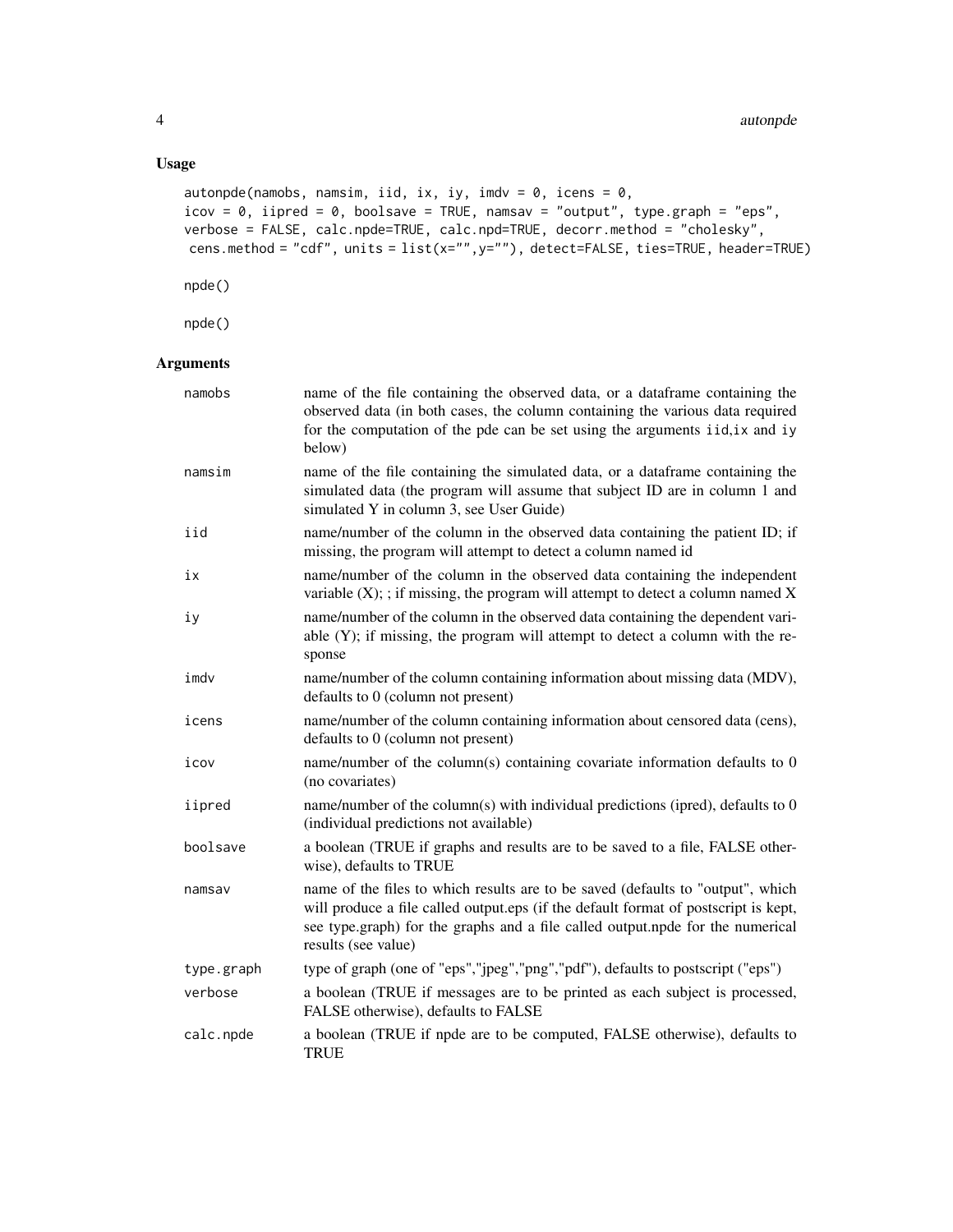#### <span id="page-4-0"></span>autonpde 50 million of the state of the state of the state of the state of the state of the state of the state of the state of the state of the state of the state of the state of the state of the state of the state of the

| calc.npd      | a boolean (TRUE if npd are to be computed, FALSE otherwise), defaults to<br>TRUE                                                                                                                                                                          |
|---------------|-----------------------------------------------------------------------------------------------------------------------------------------------------------------------------------------------------------------------------------------------------------|
| decorr.method | a character string indicating the method used to decorrelate observed and sim-<br>ulated data in the computation of npde (see npde.decorr.method) defaults to<br>cholesky                                                                                 |
| cens.method   | a character string indicating the method used to handle censored data (see npde.cens.method)<br>defaults to cdf                                                                                                                                           |
| units         | a list with components x, y and cov (optional), specifying the units respectively<br>for the predictor $(x)$ , the response $(y)$ , and the covariates (a vector of length<br>equal to the number of covariates). Units will default to (-) if not given. |
| detect        | a boolean controlling whether automatic recognition of columns in the dataset<br>is on, defaults to FALSE                                                                                                                                                 |
| ties          | a boolean (if FALSE, the distributions of pd and npde are smoothed by jittering<br>the values so that there are no ties), defaults to TRUE                                                                                                                |
| header        | a boolean (TRUE if input files have headers, FALSE otherwise), defaults to<br>TRUE                                                                                                                                                                        |

#### Details

Both functions compute the normalised prediction distribution errors (and/or prediction discrepancies) in the same way. npde is an interactive function whereas autonpde takes all required input as arguments.

Diagnostic graphs are produced for npd, and npde are used in the tests as their distribution takes into account the correlation between repeated observations.

When the computation of npde fails because of numerical problems, error messages are printed out, then pd are computed instead and graphs of pd are plotted so that the user may evaluate why the computation failed.

The function also prints out the characteristics of the distribution of the npde (mean, variance, skewness and kurtosis) as well as the results of the statistical tests applied to npde. In addition, if boolsave is TRUE, two files are created:

- results file the numerical results are saved in a file with extension .npde (the name of which is given by the user). The file contains the components id, xobs, ypred, npde, pd stored in columns
- graph file the graphs are saved to a file with the same name as the results file, and with extension depending on the format.

## Value

An object of class [NpdeObject](#page-24-1)

#### Author(s)

Emmanuelle Comets <emmanuelle.comets@bichat.inserm.fr>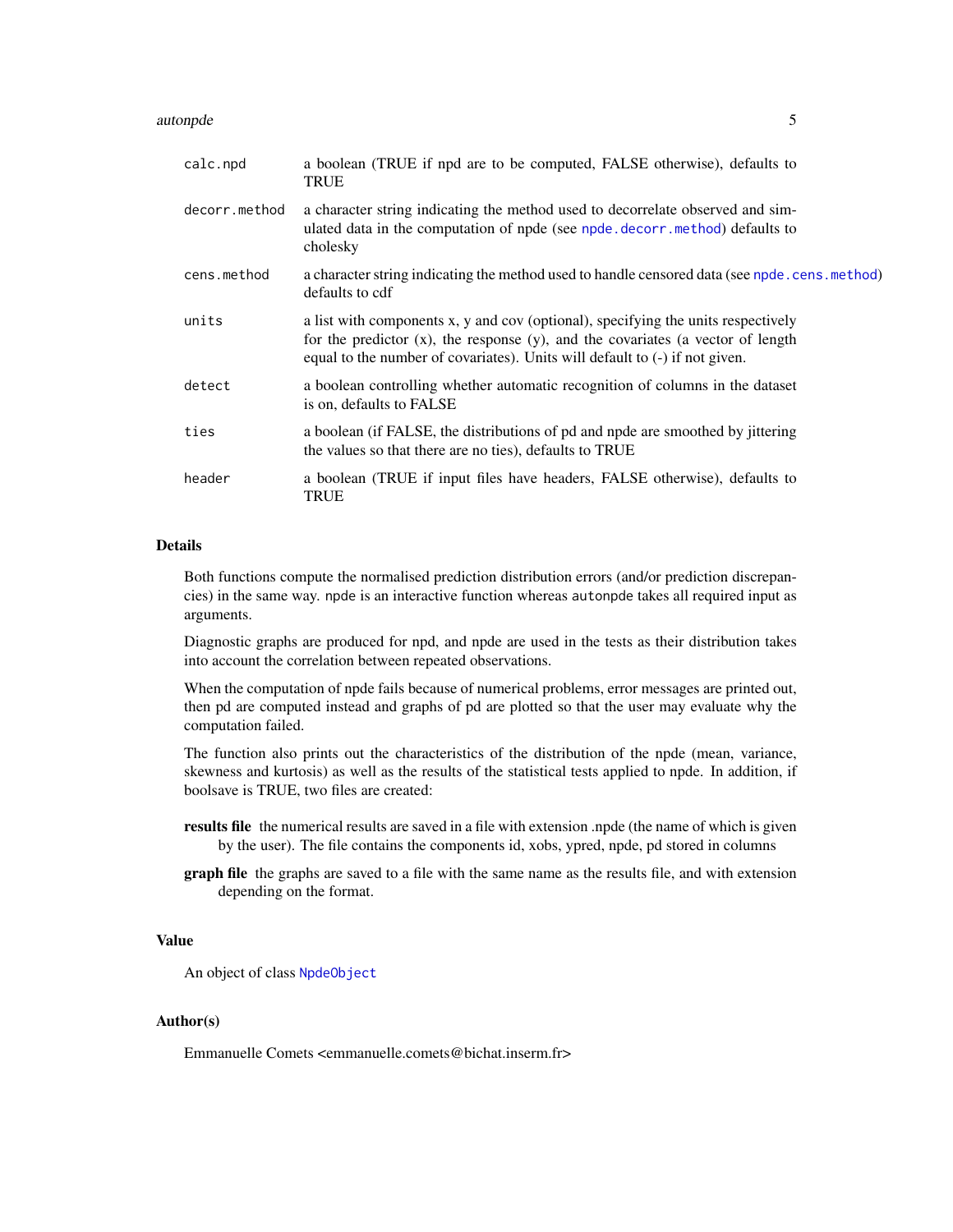## <span id="page-5-0"></span>References

K. Brendel, E. Comets, C. Laffont, C. Laveille, and F. Mentre. Metrics for external model evaluation with an application to the population pharmacokinetics of gliclazide. *Pharmaceutical Research*, 23:2036–49, 2006.

PDF documentation for npde 3.0: [https://github.com/ecomets/npde30/blob/main/userguide](https://github.com/ecomets/npde30/blob/main/userguide_npde_3.0.pdf)\_ [npde\\_3.0.pdf](https://github.com/ecomets/npde30/blob/main/userguide_npde_3.0.pdf)

#### See Also

[npde.graphs](#page-11-1), [gof.test](#page-6-1)

## Examples

```
data(theopp)
data(simtheopp)
# Calling autonpde with dataframes
x<-autonpde(theopp,simtheopp,1,3,4,boolsave=FALSE)
x
head(x["results"]["res"])
plot(x)
```
dist.pred.sim *Compute distribution of pd/npde using simulations*

## Description

This function is used to build the distribution of pd/npde using the simulations under the model. The default is to build only the distribution of pd, and to sample from  $N(0,1)$  when building the distribution of npde under the null hypothesis.

### Usage

```
dist.pred.sim(npdeObject,nsamp, ...)
```
## Arguments

| npdeObject | an object returned by a call to npde or autonpde                                                                                                                                 |
|------------|----------------------------------------------------------------------------------------------------------------------------------------------------------------------------------|
| nsamp      | number of datasets (defaults to 100 or to the number of replications if it is<br>smaller)                                                                                        |
| $\cdots$   | additional arguments. Currently only the value of calc.npd and calc.npde may<br>be passed on, and will override their corresponding value in the "options" slot<br>of npdeObject |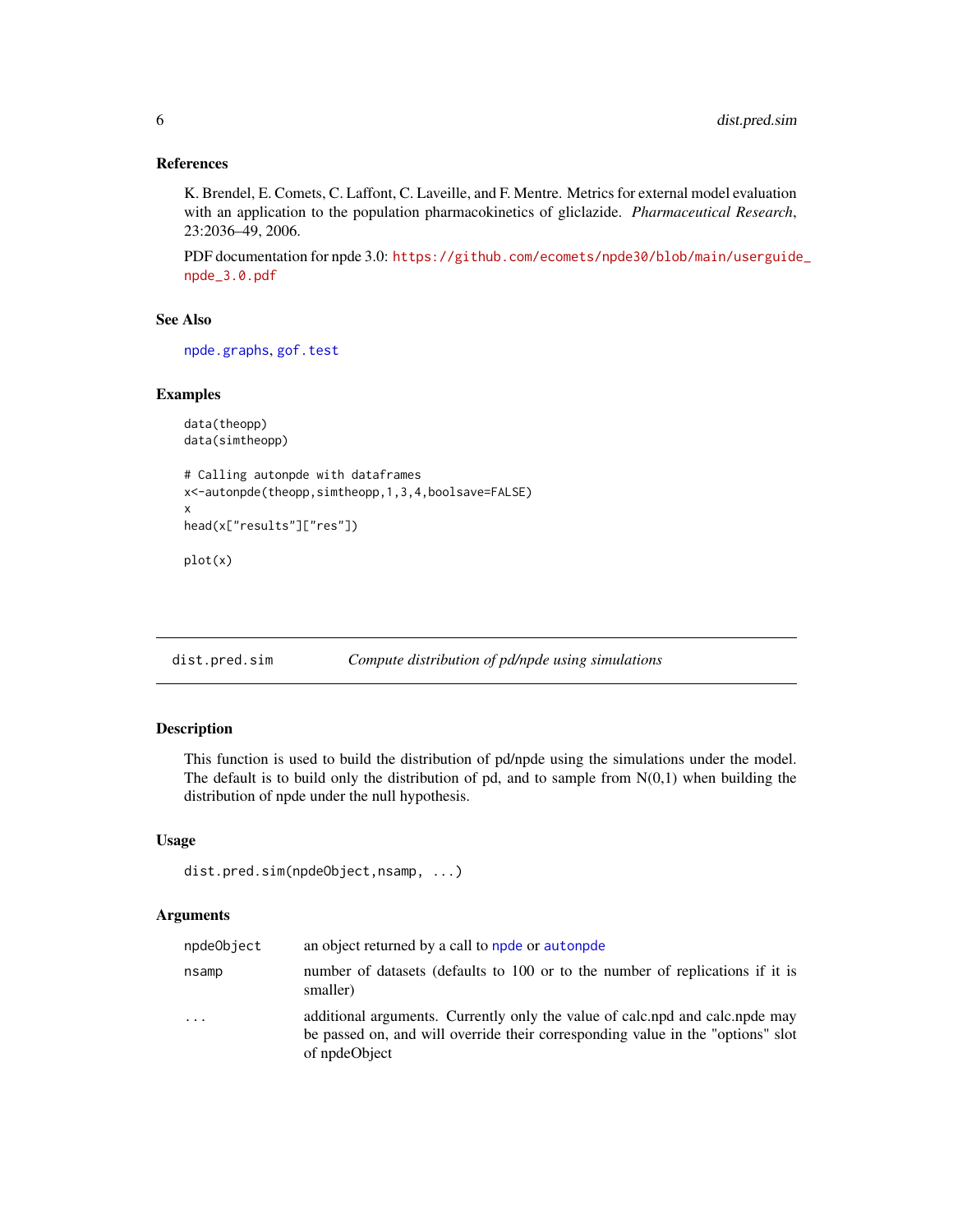#### <span id="page-6-0"></span>gof.test 7 and 7 and 7 and 7 and 7 and 7 and 7 and 7 and 7 and 7 and 7 and 7 and 7 and 7 and 7 and 7 and 7 and 7 and 7 and 7 and 7 and 7 and 7 and 7 and 7 and 7 and 7 and 7 and 7 and 7 and 7 and 7 and 7 and 7 and 7 and 7 a

## Value

an object of class NpdeObject; the ["results"] slot will contain pd and/or npde for a sample of the simulated datasets (depending on whether calc.npd/calc.npde are set), stored in pd.sim and/or npde.sim

## Author(s)

Emmanuelle Comets <emmanuelle.comets@bichat.inserm.fr>

## References

K. Brendel, E. Comets, C. Laffont, C. Laveille, and F. Mentre. Metrics for external model evaluation with an application to the population pharmacokinetics of gliclazide. *Pharmaceutical Research*, 23:2036–49, 2006.

## See Also

[npde](#page-2-1), [autonpde](#page-2-2)

#### Examples

```
data(theopp)
data(simtheopp)
x<-autonpde(theopp,simtheopp,1,3,4,boolsave=FALSE)
# Use random samples from N(0,1) to obtain a prediction interval on the empirical cdf of the npde
plot(x,plot.type="ecdf",bands=TRUE,approx.pi=TRUE)
# defaults to computing the pd and npde for 100 simulated datasets
# (in the theophylline example, this uses all the simulated datasets)
x<-dist.pred.sim(x)
# Use the npde from the simulated datasets to obtain a prediction interval on the empirical cdf
plot(x,plot.type="ecdf",bands=TRUE,approx.pi=FALSE)
```
<span id="page-6-1"></span>gof.test *Goodness-of-fit tests for npde*

#### Description

Performs test on the selected variable (which=one of npde, pd or npd) or on a numeric vector

#### Usage

```
gof.test(object, parametric = TRUE, ...)printgoftest(object, which = "npde", ...)
```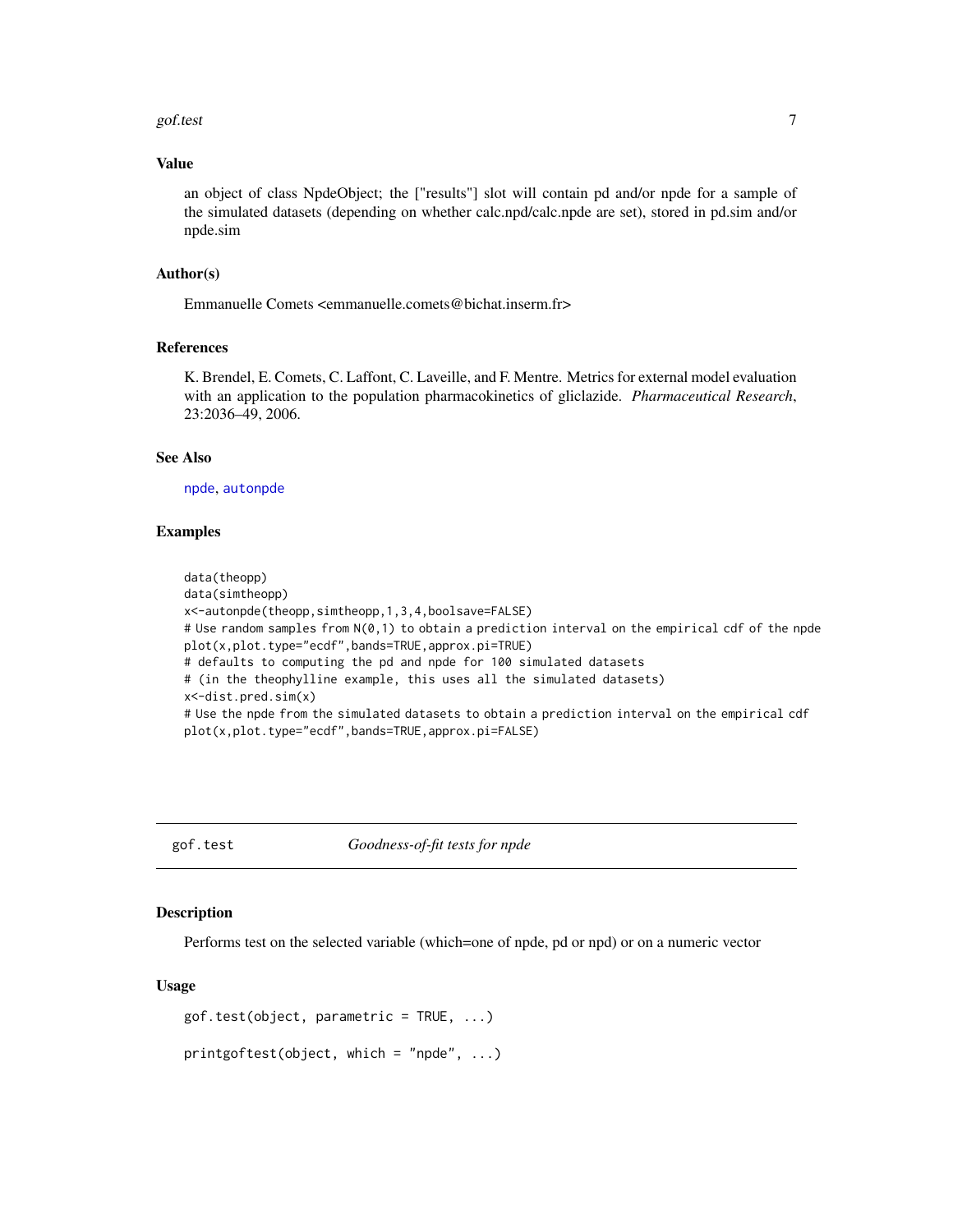#### <span id="page-7-0"></span>Arguments

| object     | an object (currently has methods for types numeric, NpdeRes and NpdeObject)                                                                                                                                                                                                                                                                                                                                                                                                                                                                                                                                                             |
|------------|-----------------------------------------------------------------------------------------------------------------------------------------------------------------------------------------------------------------------------------------------------------------------------------------------------------------------------------------------------------------------------------------------------------------------------------------------------------------------------------------------------------------------------------------------------------------------------------------------------------------------------------------|
| parametric | a boolean. If TRUE (default), parametric tests are performed                                                                                                                                                                                                                                                                                                                                                                                                                                                                                                                                                                            |
|            | additional arguments passed on to the function; special arguments are na. action,<br>which controls how to handle NAs in the results (na. action), verbose (if<br>FALSE, suppresses printing of the results) and covsplit which requests the<br>tests to be performed split by categories or quantiles of the data. If covsplit<br>is TRUE, continuous covariates will be split in 3 categories $(\langle Q1, Q1-Q3, \rangle Q3)$<br>(see details in the PDF documentation), but this behaviour can be overriden by<br>passing the argument ncat=XXX where XXX is the number of categories to di-<br>vide the continuous covariates in. |
| which      | character string giving (used by print goftest)                                                                                                                                                                                                                                                                                                                                                                                                                                                                                                                                                                                         |

#### Details

If object is an NpdeObject and an argument covsplit=TRUE is given in . . . , in addition to the global descriptive statistics and tests, tests will be performed for each covariate in which.cov. This argument can be set in . . . ; barring an explicit specification, the component which.cov of the prefs slot for a NpdeObject object will be used. The default value is which.cov="all", which produces tests for each covariate in the dataset. Two additional dataframes will then be present:

cov.stat descriptive statistics and test p-values split by covariate and by categories

cov.p.value p-values split by covariate; for each covariate, two tests are performed: the first test is a correlation test for continuous covariates and a Chi-square test for categorical covariates; the second test is defined using the p-values of the global tests split by each category, and appling a Bonferroni correction to obtain an overall p-value (see PDF documentation for details)

The p.value elements is a named vector with four components:

- p.mean p-value for the mean test (Wilcoxon test if parametric=FALSE, Student test if parametric=TRUE)
- p.var p-value for the variance test (parametric=FALSE, Fisher test if parametric=TRUE)
- p.dist p-value for the distribution test (Shapiro-test for normality (npd, npde)/Kolmogorove-Smirnov test for uniformity)
- p.global p-value for the global test (combination of the mean, variance and distribution tests with a Bonferroni correction)

The p-values are adjusted using a Bonferroni correction: the raw p-values of the 3 individual tests are multiplied by 3, and the p-value for the global test is equal to the minimum of the adjusted p-values.

## Value

A list with the following elements:

mean mean

se.mean standard error of the mean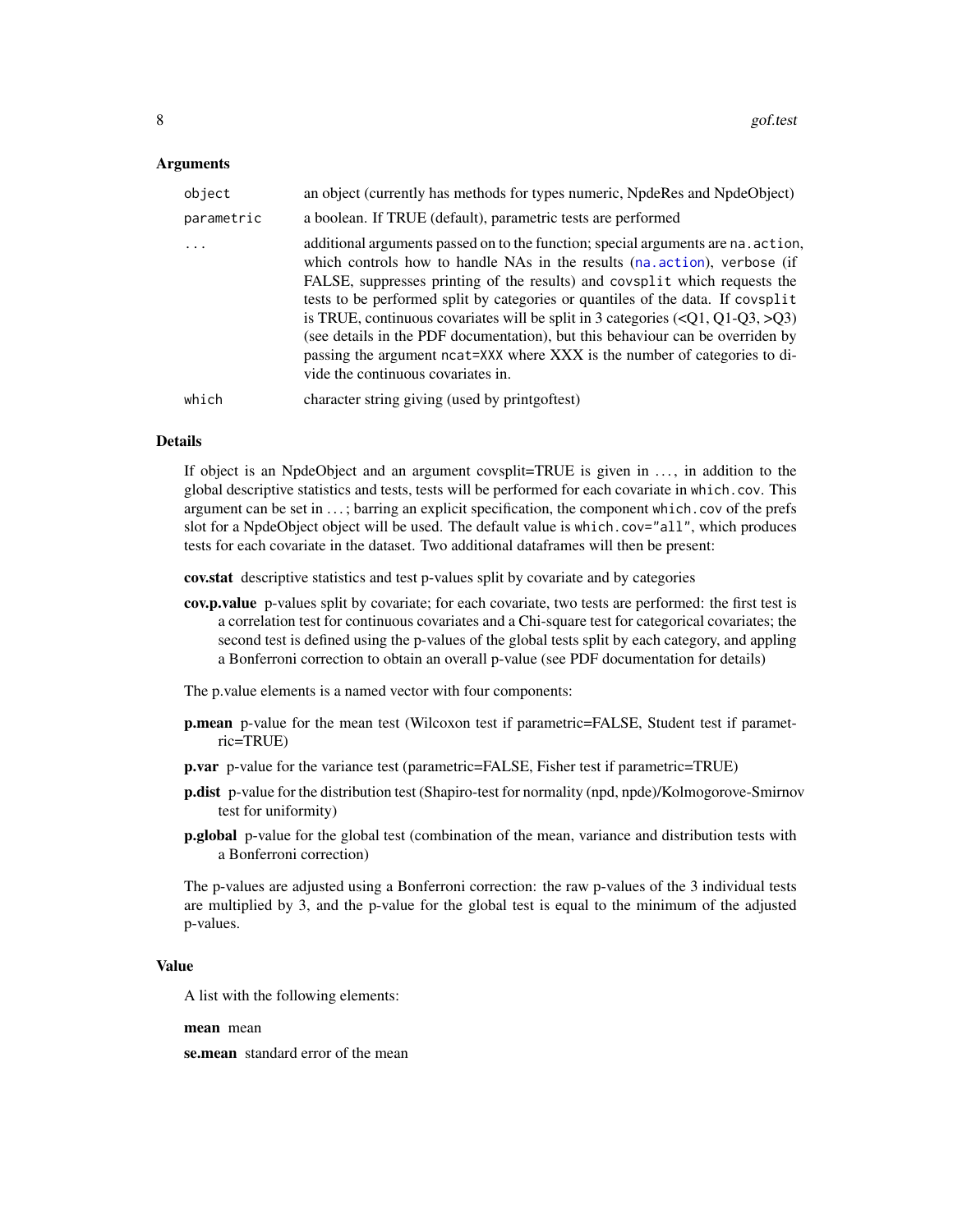#### <span id="page-8-0"></span>kurtosis 9

var variance

se.var standard error on variance

kurtosis kurtosis (see [kurtosis](#page-8-1))

[skewness](#page-33-1) skewness (see skewness)

p.value p-values for several tests (see below)

## References

K. Brendel, E. Comets, C. Laffont, C. Laveille, and F. Mentre. Metrics for external model evaluation with an application to the population pharmacokinetics of gliclazide. *Pharmaceutical Research*, 23:2036–49, 2006.

K. Brendel, E. Comets, C. Laffont, and F. Mentre. Evaluation of different tests based on observations for external model evaluation of population analyses. *Journal of Pharmacokinetics and Pharmacodynamics*, 37:49–65, 2010.

## See Also

[kurtosis](#page-8-1), [skewness](#page-33-1)

#### Examples

data(theopp) data(simtheopp) #' # Calling autonpde with dataframes x<-autonpde(theopp,simtheopp,1,3,4,boolsave=FALSE) gof.test(x)

<span id="page-8-1"></span>kurtosis *Kurtosis*

#### Description

Computes the kurtosis.

## Usage

kurtosis(x)

## Arguments

x a numeric vector containing the values whose kurtosis is to be computed. NA values are removed in the computation.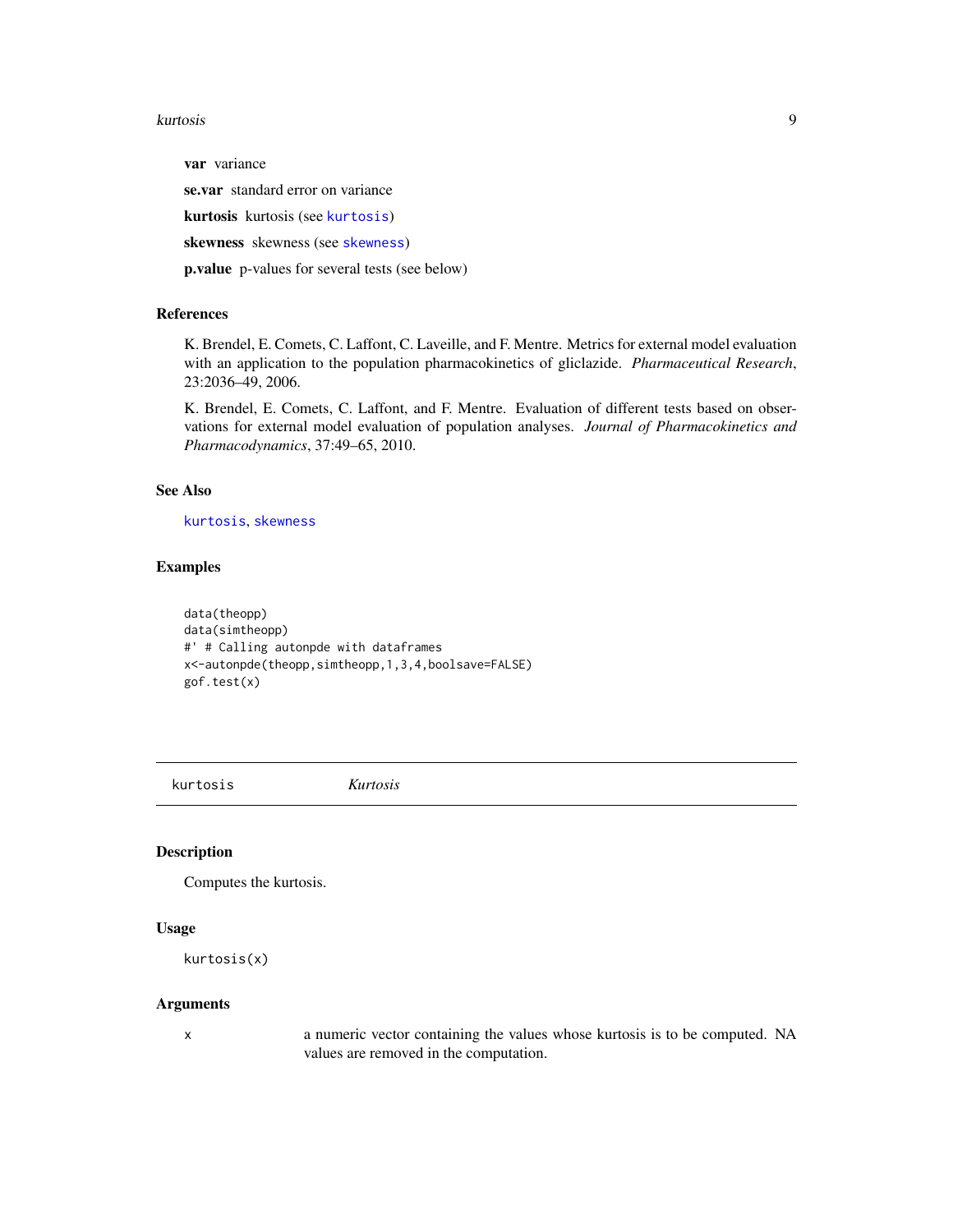## <span id="page-9-0"></span>Details

If  $N = \text{length}(x)$ , then the kurtosis of x is defined as:

$$
Nsum_i(x_i - \text{mean}(x))^4(sum_i(x_i - \text{mean}(x))^2)^{-1} - 2
$$

3

#### Value

The kurtosis of x.

#### References

G. Snedecor, W. Cochran. *Statistical Methods*, Wiley-Blackwell, 1989

#### Examples

 $x \le$  rnorm(100) kurtosis(x)

<span id="page-9-1"></span>npde.cens.method *Method used to handle censored data*

#### **Description**

Specifies the method used to handle censored data (data below the limit of quantification LOQ

#### Details

Several methods are available to handle censored data.

omit pd and npde for censored data will be set to NA

- cdf for an observation ycens\_ij under the LOQ, a pd\_ij will be imputed in the uniform distribution [0-pLOQ\_ij] where pLOQ\_ij is the probability that y\_ij is below LOQ, according to the model; the predictive distribution will then be used to obtain a corresponding  $y^*_{i,j}$ . This is also performed for all simulated data, and the npde are then computed on the completed dataset containing the observed y\_ij for the uncensored data and the y\*\_ij imputed for the censored data. This method is the default.
- ipred an observation ycens\_ij is replaced by the individual prediction according to the model (ipred, which must be present in the dataset). Simulated data are left untouched.
- ppred an observation ycens\_ij is replaced by the population prediction according to the model. Simulated data are left untouched.
- loq an observation ycens\_ij is replaced by the value of the LOQ. Simulated data are left untouched.

## Value

This is not a function and does not have a return value, this is a statistical method.

More details can be found in the PDF documentation.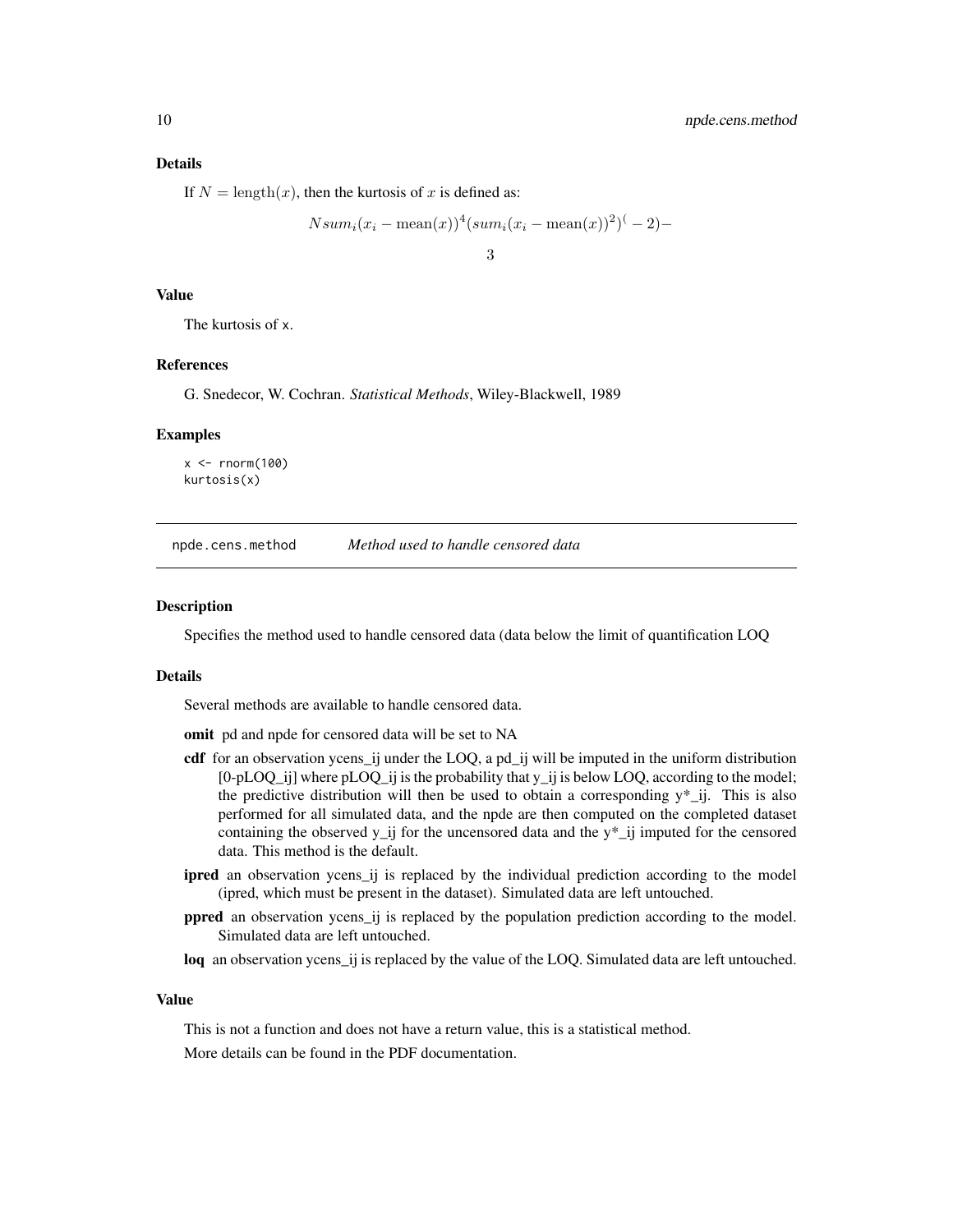#### <span id="page-10-0"></span>References

K. Brendel, E. Comets, C. Laffont, C. Laveille, and F. Mentre. Metrics for external model evaluation with an application to the population pharmacokinetics of gliclazide. *Pharmaceutical Research*, 23:2036–49, 2006.

#### Examples

```
# You need to have gridExtra installed to successfully run this example
if(requireNamespace("gridExtra", quietly=TRUE)) {
 data(warfarin)
 data(simwarfarinCov)
 wcov<-autonpde(namobs=warfarin,namsim=simwarfarinCov, iid=1,ix=2,iy=4,icov=c(3,6:8),
 namsav="warfCov", units=list(x="hr",y="mg/L", covariates=c("mg","kg","-","yr")))
 # Diagnostic plots for warfarin with a covariate model
 plot(wcov)
 # Covariate plots
 xwt.scatt<-plot(wcov, plot.type="x.scatter", covsplit=TRUE, which.cov="wt")
 xwt.qqplot<-plot(wcov, plot.type="qqplot", covsplit=TRUE, which.cov="wt")
 xwt.box<-plot(wcov, plot.type="covariates", which.cov="wt")
 xsex.scatt<-plot(wcov, plot.type="x.scatter", covsplit=TRUE, which.cov="sex")
 xsex.qqplot<-plot(wcov, plot.type="qqplot", covsplit=TRUE, which.cov="sex")
 xsex.box<-plot(wcov, plot.type="covariates", which.cov="sex")
 # Transforming the reference profile for npd, compared to a VPC plot
 plot.tnpd<-plot(wcov, plot.type="x.scatter", ref.prof=list(id=2),
 main="tnpd with reference profile ID=2")
 plot.vpc<-plot(wcov, plot.type="vpc", main="VPC")
 gridExtra::grid.arrange(grobs=list(plot.tnpd, plot.vpc), nrow=1, ncol=2)
 }
```
<span id="page-10-1"></span>npde.decorr.method *Decorrelation methods in npde*

#### Description

Specifies the method used to decorrelate observed and simulated data

#### Arguments

x a square matrix cholesky decorrelation is performed through the Cholesky decomposition (default)

> inverse decorrelation is performed by inverting Vi through the eigen function polar the singular-value decomposition (svd) is used

> @return This is not a function and does not have a return value, this is a statistical method.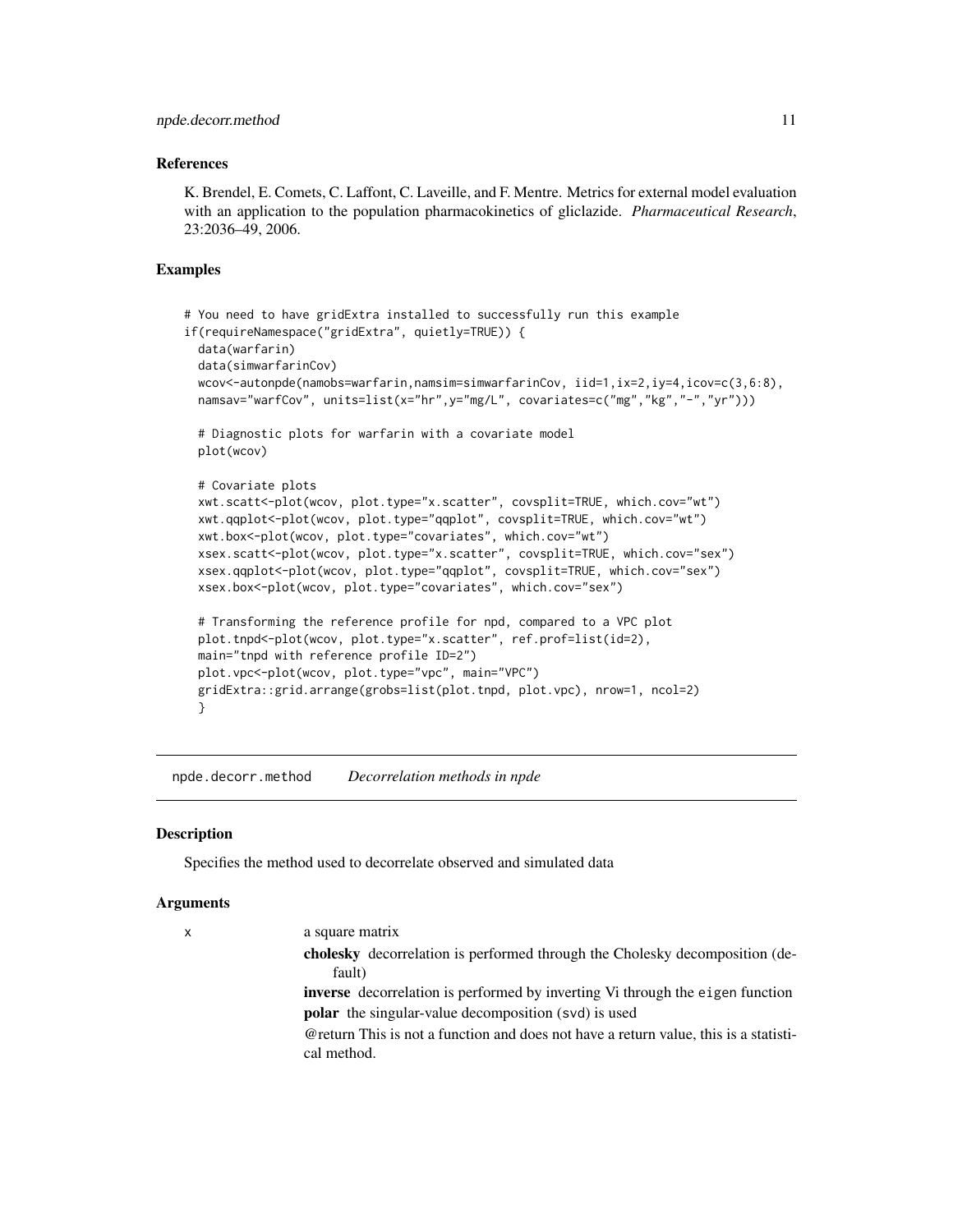## <span id="page-11-0"></span>Details

More details can be found in the PDF documentation.

## References

K. Brendel, E. Comets, C. Laffont, C. Laveille, and F. Mentre. Metrics for external model evaluation with an application to the population pharmacokinetics of gliclazide. *Pharmaceutical Research*, 23:2036–49, 2006.

<span id="page-11-1"></span>npde.graphs *Save the graphs for a NpdeObject object to a file*

## Description

Save the graphs to a file on disk

#### Usage

npde.graphs(object, ...)

## Arguments

| object   | a NpdeObject object                             |
|----------|-------------------------------------------------|
| $\cdots$ | optional arguments to replace options in object |

#### Details

The following options can be changed by passing the appropriate arguments: namsav (string giving the root name of the files, an extension depending on the type of graph will be added), namgr (string giving the full name of the file), type.graph (one of "eps", "pdf", "jpeg", "png")

## Value

No return value, called for side effects

#### References

K. Brendel, E. Comets, C. Laffont, C. Laveille, and F.Mentre. Metrics for external model evaluation with an application to the population pharmacokinetics of gliclazide. *Pharmaceutical Research*, 23:2036–49, 2006.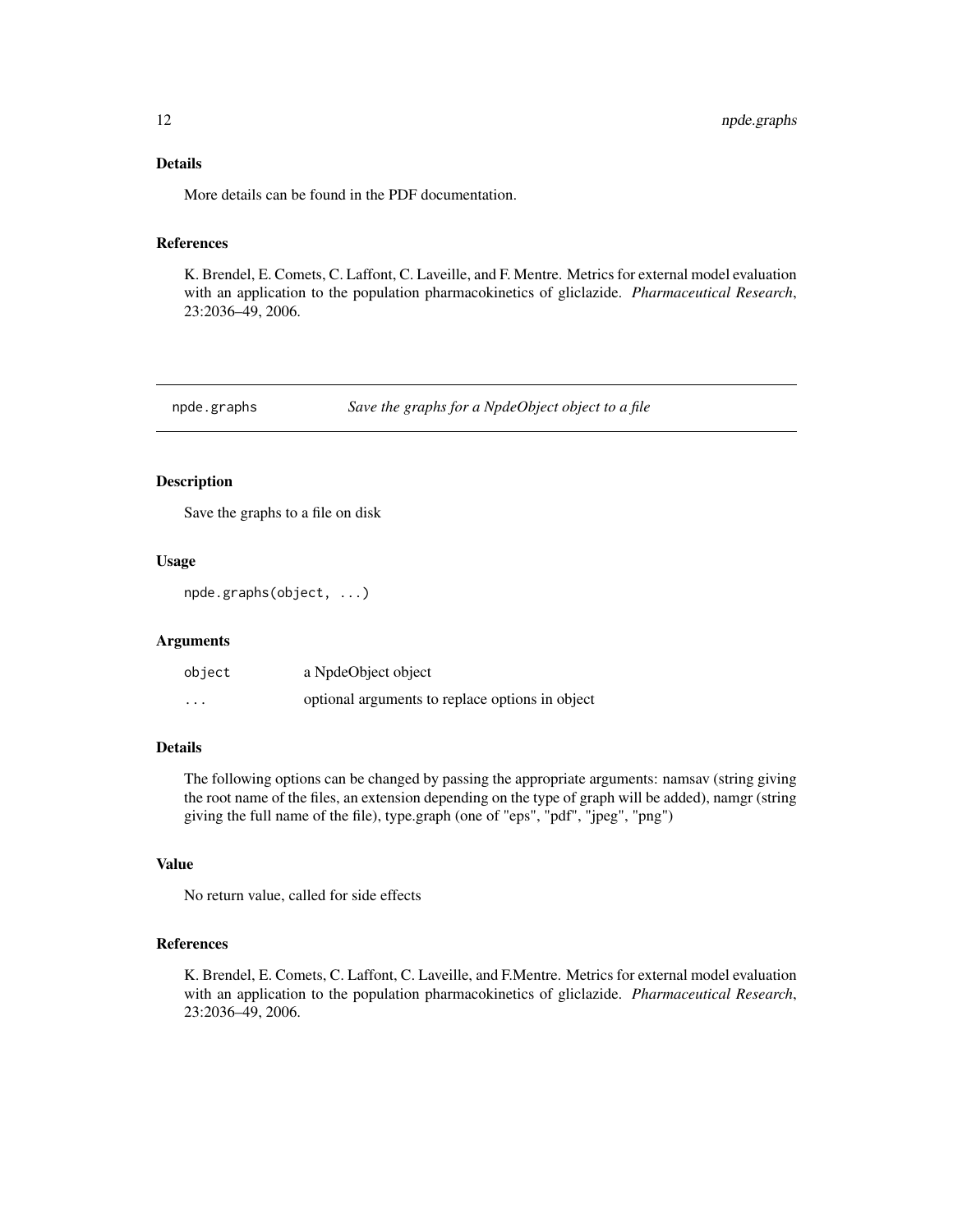#### <span id="page-12-0"></span>Description

Boxplot of the selected variable versus categories of covariates

## Usage

```
npde.plot.covariate(npdeObject, which.y="npd", ...)
```
#### Arguments

| npdeObject | an object returned by a call to npde or autonpde                                                                                                                                                                                  |
|------------|-----------------------------------------------------------------------------------------------------------------------------------------------------------------------------------------------------------------------------------|
| which.y    | a string specifying the variable on the Y-axis (one of "yobs", "npde", "pd",<br>" $\text{mod}$ ")                                                                                                                                 |
| $\cdot$    | additional arguments to be passed on to the function, to control which metric<br>(npde, pd, npd) is used or to override graphical parameters (see the PDF docu-<br>ment for details, as well as set. plotoptions and npdeControl) |

## Details

For a categorical covariate, boxplots are produced for each category. Continous covariates are split into quantile (by default, first quartile  $\langle \langle Q_1 \rangle$ ), interquartile range  $\langle Q_1 \rangle$ -Q3) and upper quartile (>Q3), but the number of categories can be set by using the ncat argument).

For each category, the median according to simulations under the model is shown (it can be suppressed by using the argument bands=FALSE)..

## Value

a ggplot object or a list of ggplot objects (grobs)

#### Author(s)

Emmanuelle Comets <emmanuelle.comets@bichat.inserm.fr>

#### References

K. Brendel, E. Comets, C. Laffont, F. Mentre F. Evaluation of different tests based on observations for external model evaluation of population analyses. *Journal of Pharmacokinetics and Pharmacodynamics*, 37:49-65, 2010.

## See Also

[npde](#page-2-1), [autonpde](#page-2-2), [set.plotoptions](#page-30-1), [npdeControl](#page-21-1)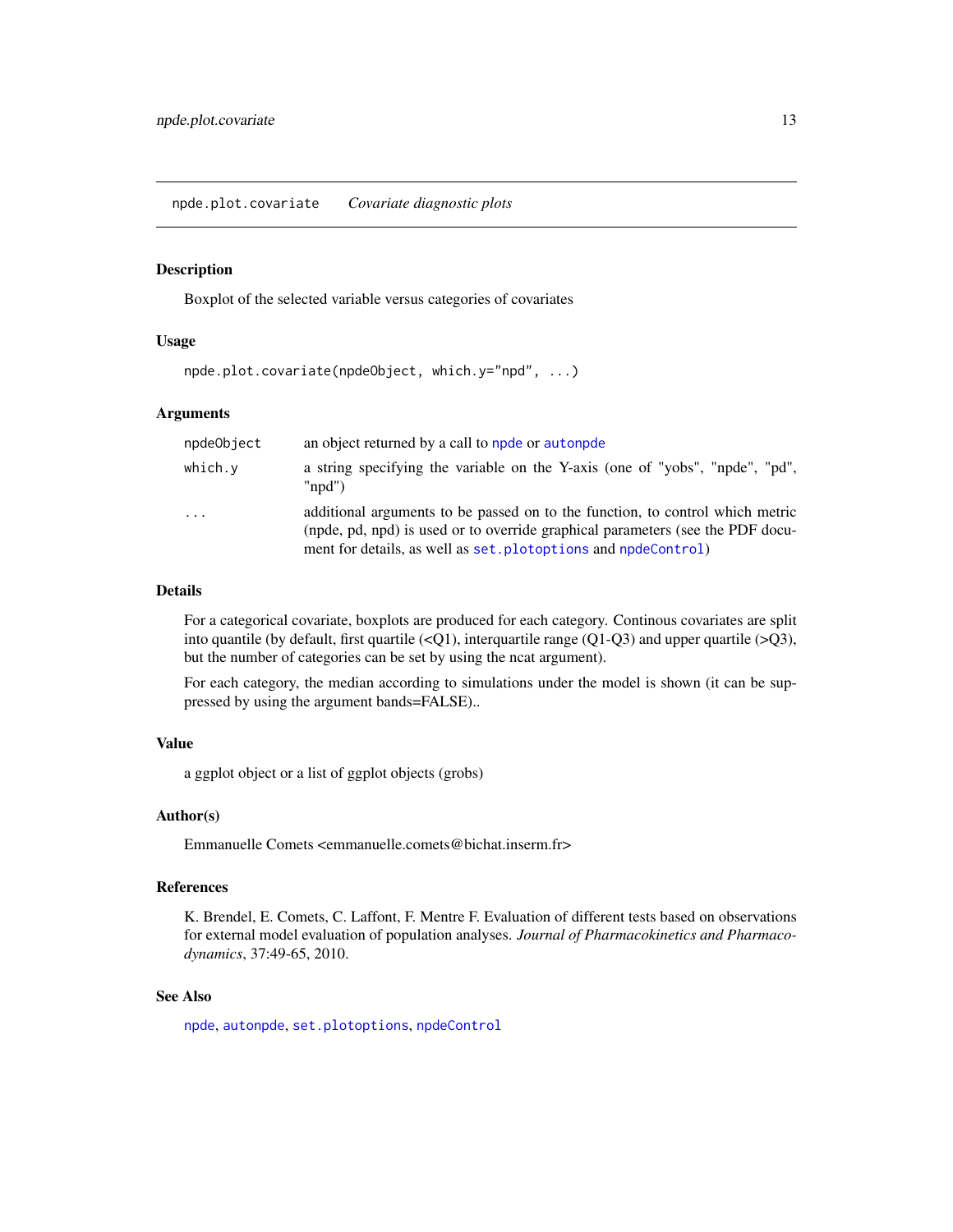<span id="page-13-0"></span>npde.plot.data *Plot a NpdeData object*

#### Description

Produces a spaghetti plot of the data

#### Usage

npde.plot.data(npdeObject, ...)

## Arguments

| npdeObject              | an object returned by a call to npde or autonpde                               |
|-------------------------|--------------------------------------------------------------------------------|
| $\cdot$ $\cdot$ $\cdot$ | additional arguments to be passed on to the function, to control which metric  |
|                         | (npde, pd, npd) is used or to override graphical parameters (see the PDF docu- |
|                         | ment for details, as well as set. plotoptions)                                 |

#### Value

a ggplot object or a list of ggplot objects (grobs)

npde.plot.default *Diagnostic plots*

#### Description

The default diagnostic plots produced after a call to [npde](#page-2-1) or [autonpde](#page-2-2) include a histogram of the distribution, a QQ-plot compared to the theoretical distribution, and scatterplots versus the independent variable and versus the population predictions from the model

#### Usage

```
npde.plot.default(npdeObject, ...)
```
#### Arguments

| npdeObject | an object returned by a call to npde or autonpde                               |
|------------|--------------------------------------------------------------------------------|
| $\cdots$   | additional arguments to be passed on to the function, to control which metric  |
|            | (npde, pd, npd) is used or to override graphical parameters (see the PDF docu- |
|            | ment for details, as well as set. plotoptions)                                 |

## Details

By default, npd are used for the diagnostic plots. If an unknown argument to which (eg which="XXX") is given, this is changed to npd (with a warning message if verbose=TRUE or the verbose option in the option slot of the npdeObject is TRUE).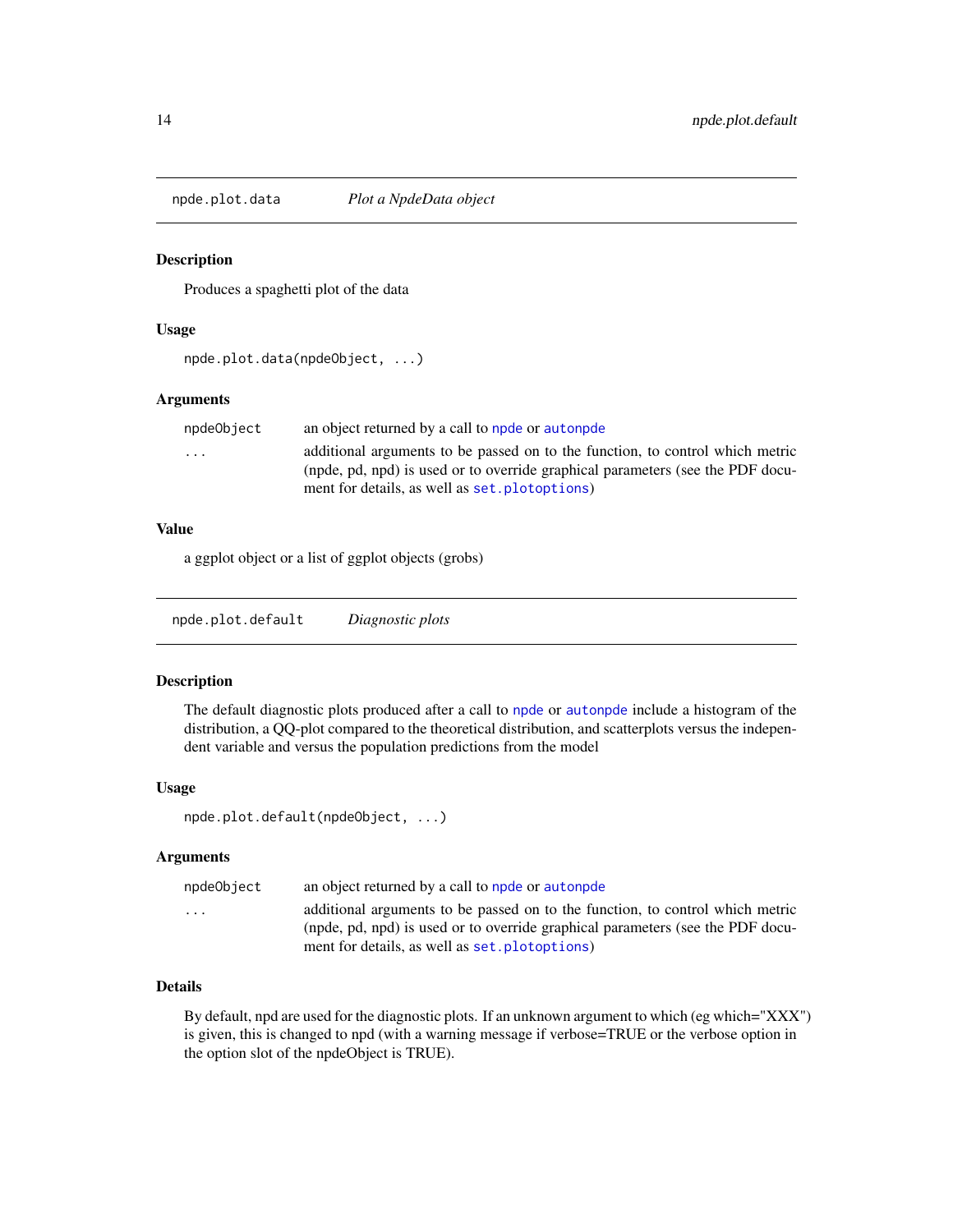## <span id="page-14-0"></span>npde.plot.dist 15

## Value

a ggplot object or a list of ggplot objects (grobs)

npde.plot.dist *Distribution plots of pd/npde*

## Description

Produces a plot of the cdistribution of a metric compared to their theoretical distribution. Three types of distribution plots are available: a histogram, a QQ-plot, or the empirical cdf.

## Usage

```
npde.plot.dist(npdeObject, which="npd", dist.type="qqplot", ...)
```
#### Arguments

| npdeObject              | an object returned by a call to npde or autonpde                                                                                                                                                                                     |
|-------------------------|--------------------------------------------------------------------------------------------------------------------------------------------------------------------------------------------------------------------------------------|
| which                   | a string determining which metric to plot (one of "npde", "pd" or "npd"), defaults<br>to "npd"                                                                                                                                       |
| dist.type               | string, one of "ecdf" (empirical cumulative density function), "hist" (histogram)<br>or "qqplot" (QQ-plot of the empirical distribution versus the theoretical quan-<br>tiles) to determine which type of plot (default is "qqplot") |
| $\cdot$ $\cdot$ $\cdot$ | additional arguments to be passed on to the function, to control which metric<br>(npde, pd, npd) is used or to override graphical parameters (see the PDF docu-<br>ment for details, as well as set. plotoptions)                    |

## Value

a ggplot object or a list of ggplot objects (grobs)

## Author(s)

Emmanuelle Comets <emmanuelle.comets@bichat.inserm.fr>

#### References

K. Brendel, E. Comets, C. Laffont, C. Laveille, and F. Mentre. Metrics for external model evaluation with an application to the population pharmacokinetics of gliclazide. *Pharmaceutical Research*, 23:2036–49, 2006.

## See Also

[npde](#page-2-1), [autonpde](#page-2-2), [set.plotoptions](#page-30-1)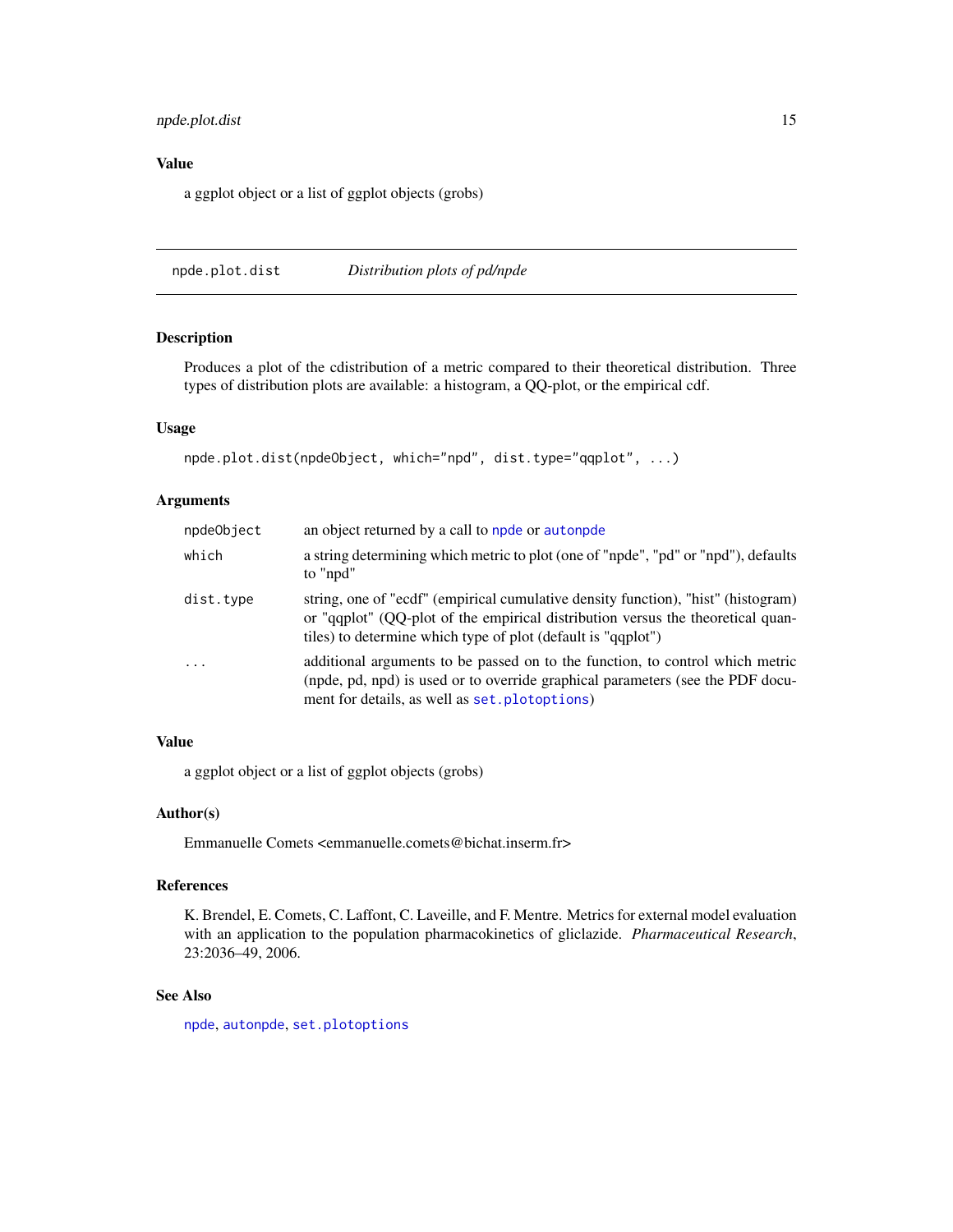<span id="page-15-0"></span>

## Description

Plots the probability that the observations are below the LOQ along with the model predicted interval

#### Usage

```
npde.plot.loq(npdeObject,xaxis="x",nsim=200,...)
```
## Arguments

| npdeObject | an object returned by a call to npde or autonpde                                                                                                                                                                  |
|------------|-------------------------------------------------------------------------------------------------------------------------------------------------------------------------------------------------------------------|
| xaxis      | a string character, one of "x" (to plot $P(Y < LOQ)$ ) versus the value of the inde-<br>pendent predictor) or "ypred" (versus the value of the population predictions).<br>Defaults to "x"                        |
| nsim       | number of simulations to be used for the computation of the prediction interval                                                                                                                                   |
| $\cdots$   | additional arguments to be passed on to the function, to control which metric<br>(npde, pd, npd) is used or to override graphical parameters (see the PDF docu-<br>ment for details, as well as set. plotoptions) |

## Value

a ggplot object or a list of ggplot objects (grobs)

## Author(s)

Emmanuelle Comets <emmanuelle.comets@bichat.inserm.fr>

## References

K. Brendel, E. Comets, C. Laffont, C. Laveille, and F. Mentre. Metrics for external model evaluation with an application to the population pharmacokinetics of gliclazide. *Pharmaceutical Research*, 23:2036–49, 2006.

## See Also

[npde](#page-2-1), [autonpde](#page-2-2), [set.plotoptions](#page-30-1)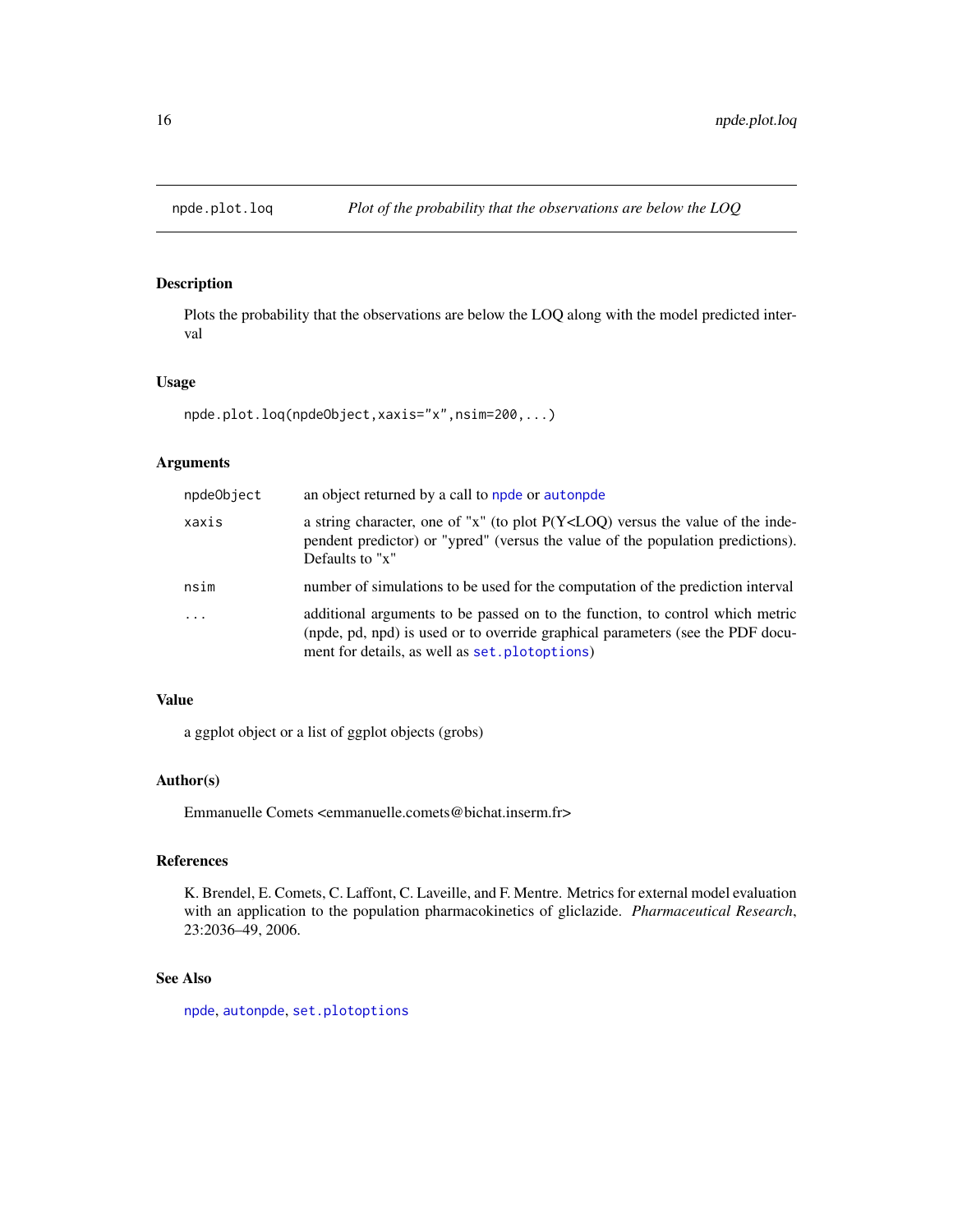<span id="page-16-0"></span>npde.plot.npde *Plots for pd and npde*

## Description

Plots for pd and npde

## Usage

```
npde.plot.pd(npdeObject, ...)
```
npde.plot.npde(npdeObject, ...)

```
npde.plot.npd(npdeObject, ...)
```
## Arguments

| npdeObject              | an object returned by a call to npde or autonpde                                                                                                                                                                  |
|-------------------------|-------------------------------------------------------------------------------------------------------------------------------------------------------------------------------------------------------------------|
| $\cdot$ $\cdot$ $\cdot$ | additional arguments to be passed on to the function, to control which metric<br>(npde, pd, npd) is used or to override graphical parameters (see the PDF docu-<br>ment for details, as well as set. plotoptions) |
|                         |                                                                                                                                                                                                                   |

## Value

a ggplot object or a list of ggplot objects (grobs)

npde.plot.scatterplot *Scatterplots and VPC*

## Description

Produces a scatterplot. Different types of scatterplots can be produced, with associated prediction bands (see details).

## Usage

```
npde.plot.scatterplot(npdeObject, which.x="x", which.y="npd", ref.prof=NULL, ...)
```
## Arguments

| npdeObject | an object returned by a call to npde or autonpde                                                          |
|------------|-----------------------------------------------------------------------------------------------------------|
| which.x    | a string specifying the variable on the X-axis (one of "x", "pred", "cov")                                |
| which.v    | a string specifying the variable on the Y-axis (one of "yobs", "npde", "pd",<br>"npd"), defaults to "npd" |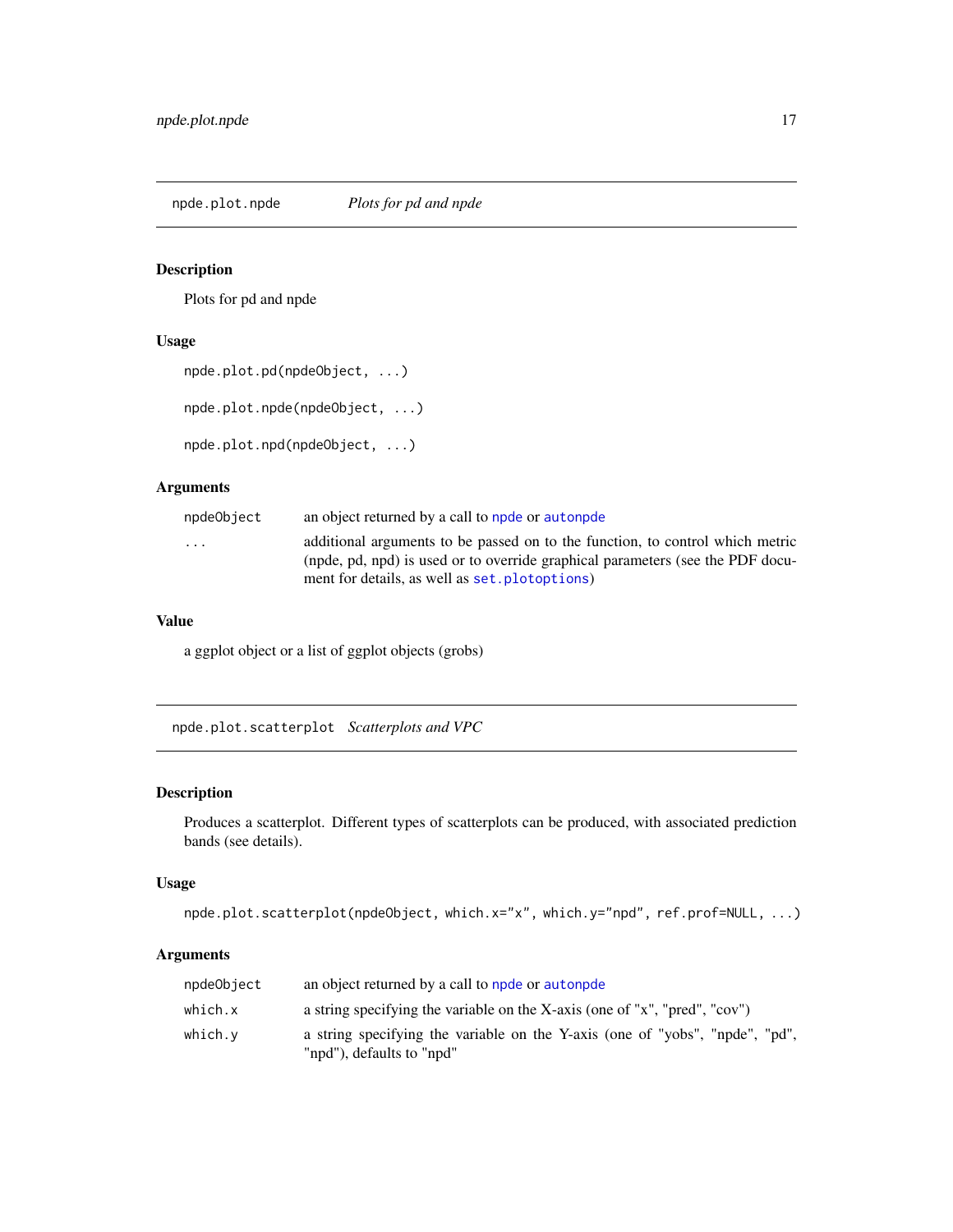<span id="page-17-0"></span>

| ref.prof                | either a character string (one of "covariate" or "all"), or a named list specifying |
|-------------------------|-------------------------------------------------------------------------------------|
|                         | the characteristics of the reference profile (see details)                          |
| $\cdot$ $\cdot$ $\cdot$ | additional arguments to be passed on to the function, to control which metric       |
|                         | (npde, pd, npd) is used or to override graphical parameters (see the PDF docu-      |
|                         | ment for details, as well as set. plotoptions and npdeControl)                      |

## Details

VPC: obtained using which.x="x", which.y="yobs"

Scatterplots of npde/pd/npd can be obtained versus "x" (independent variable) or "pred" (population predictions from the model)

Scatterplots of npde/pd/npd/observations can be obtained versus covariates by setting the which.x argument to "cov" and selecting the appropriate which.y. The function will use the covariates in the which.cov element of the prefs slot. This can be overriden to cycle over all the covariates in the dataset by supplying the argument which.cov="all" in the call to the function.

Reference profile: a reference profile can be added to scatterplots of npd and npde versus the independent variable (see Comets et al. 2013)

If ref.prof="all" (and covsplit is FALSE), the reference plot will be computed over all subjects using the mean and SD of all simulated data in each bin (see documentation).

If ref.prof="covariate" and an additional argument covsplit is given (covsplit=TRUE), the reference plot will be adjusted for each covariate category over all the covariates in the which.cov element of the prefs slot (see [npdeControl](#page-21-1) for details on the prefs slot of the npdeObject).

If ref.prof is given as a named list (eg list(ID= $c(1,5)$ ) or list(sex=0, dose= $c(50,100)$ ), where names should refer to columns in the data file (eg ID should be a column in the data)), the reference profile will be obtained by combining (in the first example above, the reference profile will be obtained using the simulated data for subjects 1 and 5, while in the second example it will be computed using the subjects with sex=0 given doses 50 or 100).

#### Value

a ggplot object or a list of ggplot objects (grobs)

#### Author(s)

Emmanuelle Comets <emmanuelle.comets@bichat.inserm.fr>

## References

K. Brendel, E. Comets, C. Laffont, C. Laveille, and F. Mentre. Metrics for external model evaluation with an application to the population pharmacokinetics of gliclazide. *Pharmaceutical Research*, 23:2036–49, 2006.

E. Comets, T.H.T. Nguyen, and F. Mentré F. Additional features and graphs in the new npde library for R. *22th meeting of the Population Approach Group in Europe*, Glasgow, United Kingdom, 2013.

## See Also

[npde](#page-2-1), [autonpde](#page-2-2), [set.plotoptions](#page-30-1), [npdeControl](#page-21-1)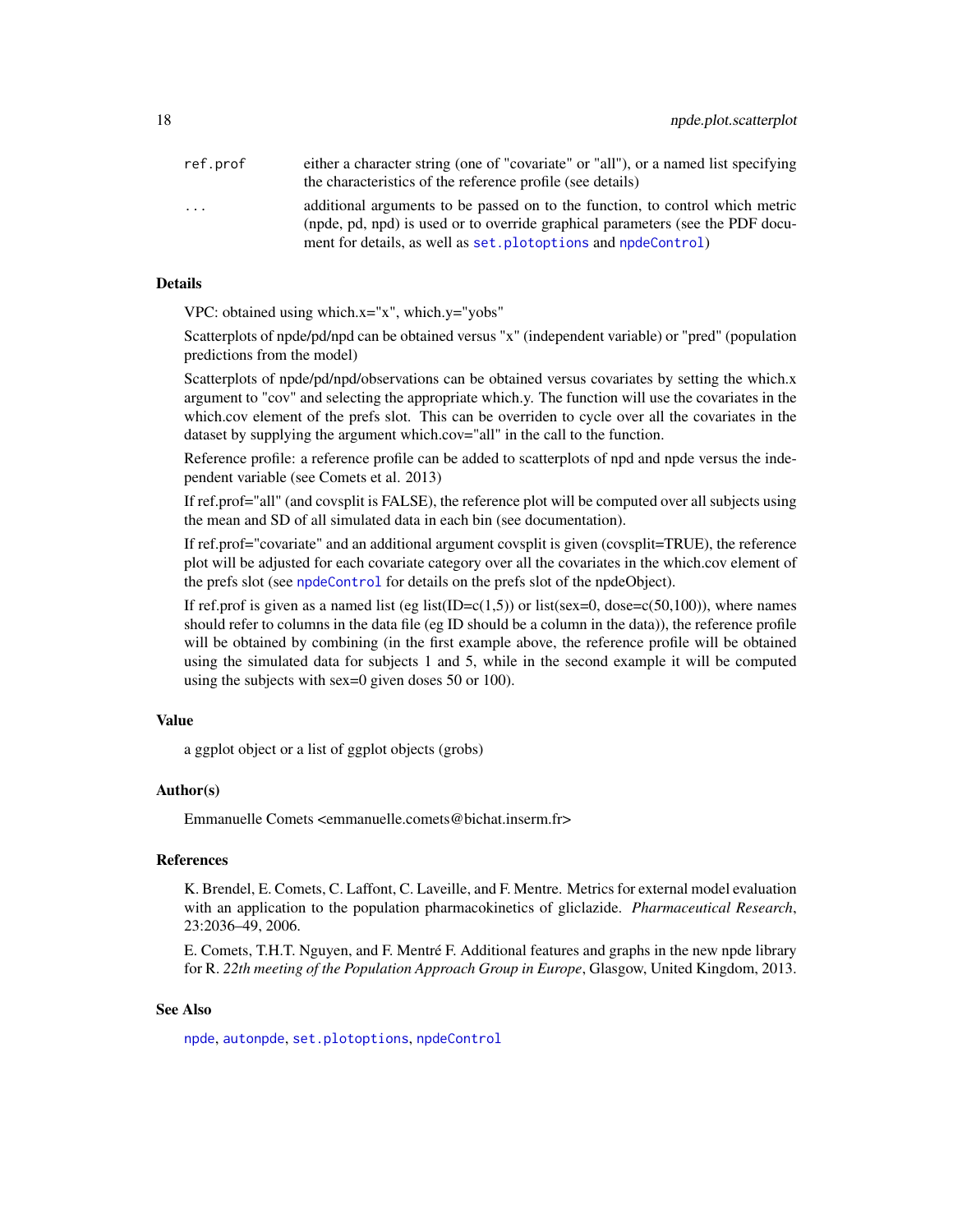<span id="page-18-0"></span>npde.plot.select *Select plot for a NpdeObject object*

## Description

Select plot for a NpdeObject object

## Usage

```
npde.plot.select(npdeObject,data=FALSE,ecdf=FALSE,qqplot=FALSE, histogram=FALSE,
x.scatter=FALSE,pred.scatter=FALSE,x.box=FALSE,pred.box=FALSE, cov.scatter=FALSE,
cov.x.scatter=FALSE, cov.pred.scatter=FALSE,cov.x.box=FALSE,cov.pred.box=FALSE,
cov.ecdf=FALSE, cov.hist=FALSE, cov.qqplot=FALSE, vpc=FALSE,...)
```
## Arguments

| npdeObject       | an object returned by a call to npde or autonpde                                                                    |
|------------------|---------------------------------------------------------------------------------------------------------------------|
| data             | boolean, whether to produce a plot of the data                                                                      |
| ecdf             | boolean, whether to produce a distribution plot of the empirical distribution<br>function                           |
| qqplot           | boolean, whether to produce a QQ-plot of the empirical distribution function                                        |
| histogram        | boolean, whether to produce a histogram of the metric                                                               |
| x.scatter        | boolean, whether to produce a scatterplot of the metric as a function of X                                          |
| pred.scatter     | boolean, whether to produce a scatterplot of the metric as a function of predic-<br>tions                           |
| x.box            | boolean, whether to produce whisker plots of the metric as a function of X                                          |
| pred.box         | boolean, whether to produce whisker plots of the metric as a function of predic-<br>tions                           |
| cov.scatter      | boolean, whether to produce a scatterplot of the metric as a function of covari-<br>ate(s)                          |
| cov.x.scatter    | boolean, whether to produce a scatterplot of the metric as a function of X, split<br>by covariate $(s)$             |
| cov.pred.scatter |                                                                                                                     |
|                  | boolean, whether to produce a scatterplot of the metric as a function of predic-<br>tions, split by covariate(s)    |
| cov.x.box        | boolean, whether to produce whisker plots of the metric as a function of X, split<br>by covariate(s)                |
| cov.pred.box     | boolean, whether to produce whisker plots of the metric as a function of predic-<br>tions, split by covariate(s)    |
| cov.ecdf         | boolean, whether to produce a distribution plot of the empirical distribution<br>function, split by covariate $(s)$ |
| cov.hist         | boolean, whether to produce a distribution plot of the empirical distribution<br>function, split by covariate(s)    |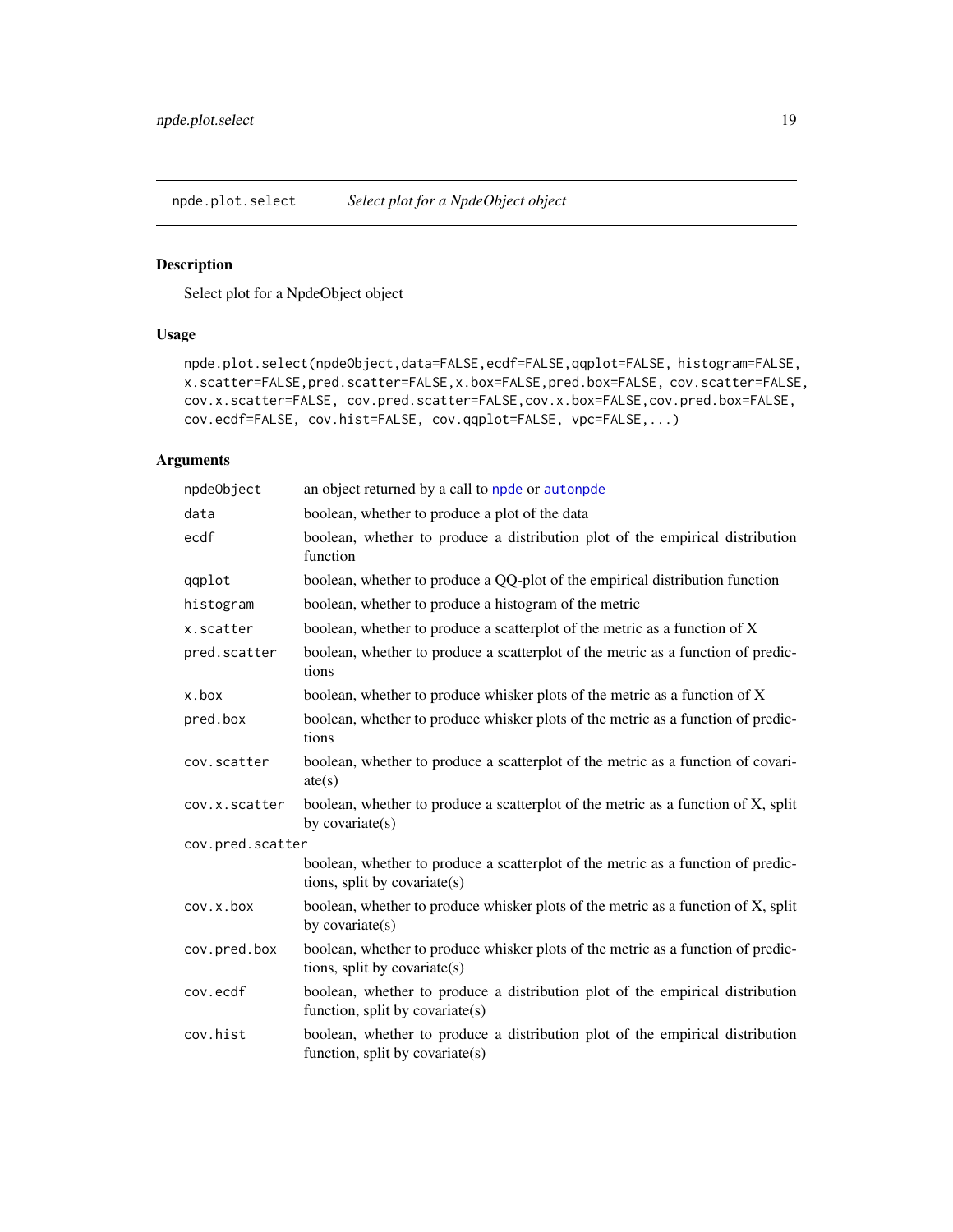<span id="page-19-0"></span>

| cov.gaplot | boolean, whether to produce a distribution plot of the empirical distribution<br>function, split by covariate(s)                                                                                                  |
|------------|-------------------------------------------------------------------------------------------------------------------------------------------------------------------------------------------------------------------|
| <b>VDC</b> | boolean, whether to produce a VPC                                                                                                                                                                                 |
| $\cdots$   | additional arguments to be passed on to the function, to control which metric<br>(npde, pd, npd) is used or to override graphical parameters (see the PDF docu-<br>ment for details, as well as set. plotoptions) |

## Value

a ggplot object or a list of ggplot objects (grobs)

## Author(s)

Emmanuelle Comets <emmanuelle.comets@bichat.inserm.fr>

## References

K. Brendel, E. Comets, C. Laffont, C. Laveille, and F. Mentre. Metrics for external model evaluation with an application to the population pharmacokinetics of gliclazide. *Pharmaceutical Research*, 23:2036–49, 2006.

## See Also

[npde](#page-2-1), [autonpde](#page-2-2), [set.plotoptions](#page-30-1)

npde.plot.splitcov *Plots split by covariate for a NpdeObject object*

## Description

Plots split by covariate for a NpdeObject object (equivalent to using covsplit=TRUE with the appropriate plot.type)

#### Usage

```
npde.plot.splitcov(npdeObject, which.plot="x", ...)
```
## Arguments

| npdeObject | an object returned by a call to npde or autonpde                                                                                                                                                                  |
|------------|-------------------------------------------------------------------------------------------------------------------------------------------------------------------------------------------------------------------|
| which.plot | one of "x" (scatterplots of the metric versus X), "pred" (scatterplots of the metric<br>versus predictions), "ecdf" (empirical distribution function), "hist" (histogram),<br>"gaplot"                            |
| $\cdot$    | additional arguments to be passed on to the function, to control which metric<br>(npde, pd, npd) is used or to override graphical parameters (see the PDF docu-<br>ment for details, as well as set. plotoptions) |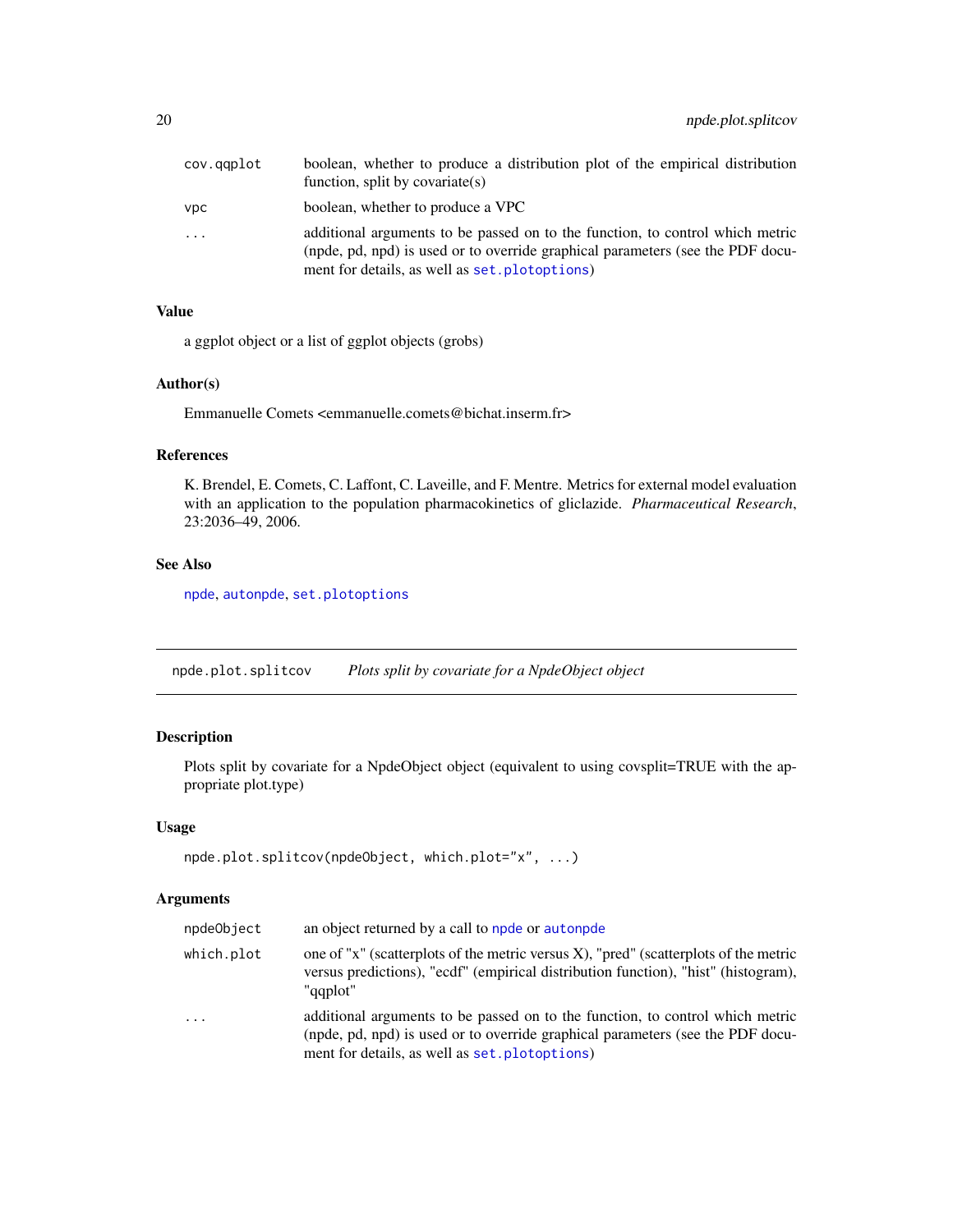#### <span id="page-20-0"></span>npde.save 21

## Value

a ggplot object or a list of ggplot objects (grobs)

npde.save *Save the results contained in a NpdeObject object to a file*

## Description

Save the results to a table on disk

#### Usage

npde.save(object, ...)

## Arguments

| object   | a NpdeObject object                             |
|----------|-------------------------------------------------|
| $\cdots$ | optional arguments to replace options in object |

## Details

The following options can be changed by passing the appropriate arguments: namsav (string giving the root name of the files, an extension .npde will be added), nameres (string giving the full name of the file)

## Value

No return value, called for side effects

## References

K. Brendel, E. Comets, C. Laffont, C. Laveille, and F.Mentre. Metrics for external model evaluation with an application to the population pharmacokinetics of gliclazide. *Pharmaceutical Research*, 23:2036–49, 2006.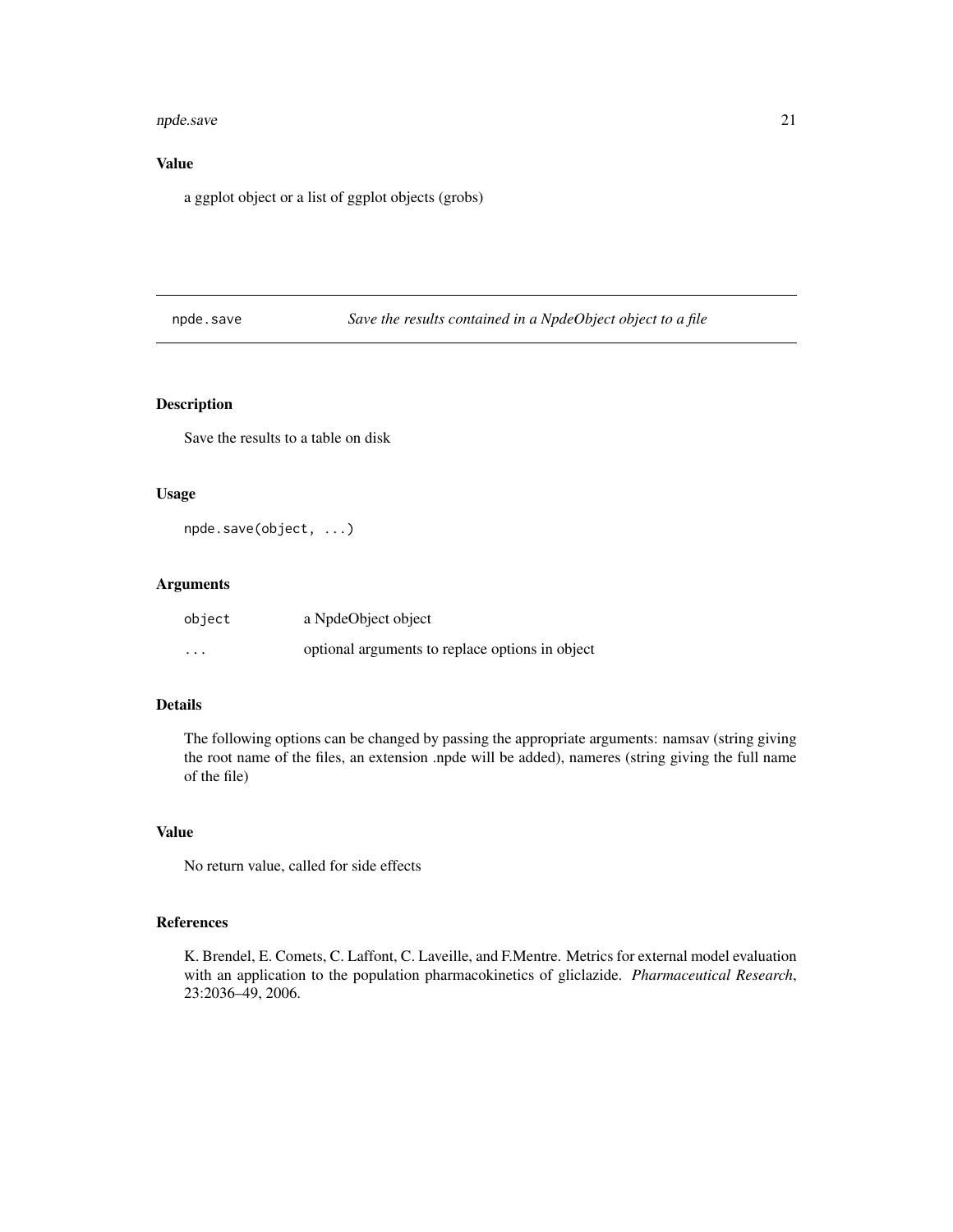<span id="page-21-1"></span><span id="page-21-0"></span>

## Description

Set, replace and check options for an NpdeObject

#### Usage

```
npdeControl(boolsave = TRUE, namsav = "output", type.graph = "eps",
verbose = FALSE, calc.npde = TRUE, calc.npd = TRUE, decorr.method = "cholesky",
cens.method = "omit", ties = TRUE, sample = FALSE)
check.control.options(opt)
replace.control.options(opt,...)
replace.control.options(opt, ...)
```
check.control.options(opt)

## Arguments

| boolsave      | whether to save the results (a file containing the numerical results and a file with<br>the graphs)                                                                                                  |
|---------------|------------------------------------------------------------------------------------------------------------------------------------------------------------------------------------------------------|
| namsav        | the root name of the files to save to (the file with the results will be named<br>ROOTNAME.npde and the graphs will be saved to ROOTNAME.format where<br>format is given by the type.graph argument) |
| type.graph    | type of graph to save to (one of "eps", "pdf", "jpeg", "png")                                                                                                                                        |
| verbose       | a boolean; if TRUE, a message is printed as the computation of the npde begins<br>for each new subject                                                                                               |
| calc.npde     | a boolean; TRUE to compute npde                                                                                                                                                                      |
| calc.npd      | a boolean; TRUE to compute npd                                                                                                                                                                       |
| decorr.method | the method used to decorrelate simulated and observed data (see npde. decorr. method)                                                                                                                |
| cens.method   | the method used to handle censored data (see npde.cens.method)                                                                                                                                       |
| ties          | if FALSE, a smoothing will be applied to prediction discrepancies to avoid ties                                                                                                                      |
| sample        | if TRUE, the test on the pd will be performed after randomly sampling only pd<br>per subject                                                                                                         |
| opt           | a list of control options to be checked                                                                                                                                                              |
| .             | named parameters to be changed. The names will be compared to the names of<br>the control variables and changed, with warnings issued for names that do not<br>match.                                |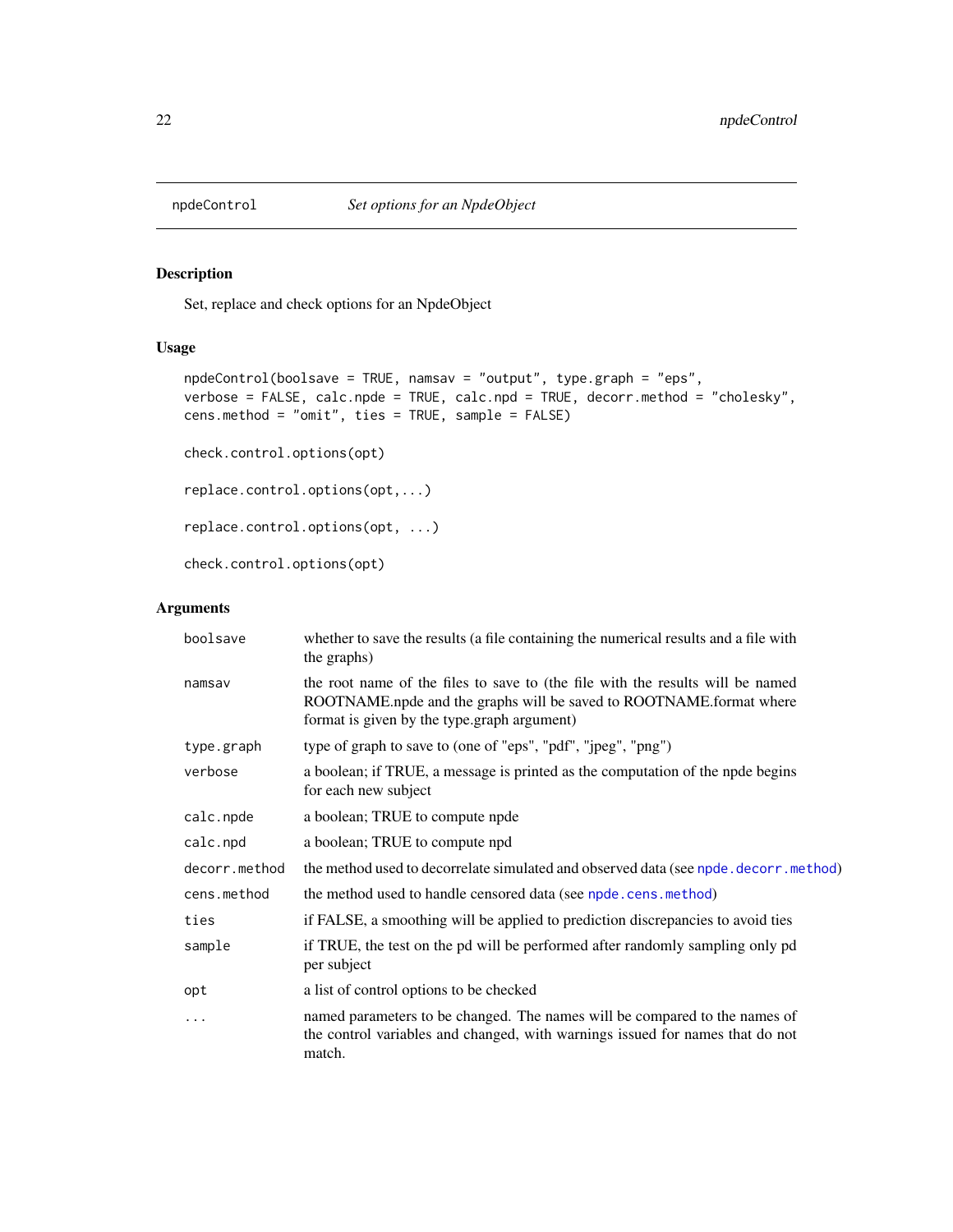#### <span id="page-22-0"></span>npdeData 23

## Value

A list of settings for the computation of pd/npde

#### <span id="page-22-1"></span>npdeData *Creates a NpdeData object*

## Description

This function is used to create a NpdeData object, representing a longitudinal data structure, and fill it with data from a dataframe or a file on disk

## Usage

```
npdeData(name.data,header=TRUE,sep="",na.strings=c(".","NA"),name.group,
name.predictor, name.response, name.covariates,name.cens,name.miss,name.ipred,
units=list(x="",y="",covariates=c()), detect=TRUE,verbose=FALSE)
```
## Arguments

| name.data       | name of the file containing the observed data, or a dataframe containing the<br>observed data                                                                                                                                                             |  |
|-----------------|-----------------------------------------------------------------------------------------------------------------------------------------------------------------------------------------------------------------------------------------------------------|--|
| header          | boolean indicating whether the file has a header (a header is mandatory if detect<br>is TRUE)                                                                                                                                                             |  |
| sep             | field separator (for files on disk)                                                                                                                                                                                                                       |  |
| na.strings      | strings to be considered as indicating NA                                                                                                                                                                                                                 |  |
| name.group      | name/number of the column in the observed data containing the patient ID (if<br>missing and detect is TRUE, columns named id, subject or sujet (regardless of<br>case) will be assumed to contain this information)                                       |  |
| name.predictor  | name/number of the column in the observed data containing the independent<br>variable X (if missing and detect is TRUE, columns named xobs, time, dose, x,<br>temps, tim (regardless of case) will be assumed to contain this information)                |  |
| name.response   | name/number of the column in the observed data containing the dependent vari-<br>able Y (if missing and detect is TRUE, columns named yobs, response, resp,<br>conc, concentration (regardless of case) will be assumed to contain this infor-<br>mation) |  |
| name.covariates |                                                                                                                                                                                                                                                           |  |
|                 | name/number of the column(s) containing covariate information (optional)                                                                                                                                                                                  |  |
| name.cens       | name/number of the column containing information about censored data (cens)<br>(if missing and detect is TRUE, column with a name containing cens (regardless<br>of case) will be assumed to contain this information)                                    |  |
| name.miss       | name/number of the column containing information about missing data (MDV)<br>(if missing and detect is TRUE, column called mdv or miss (regardless of case)<br>will be assumed to contain this information)                                               |  |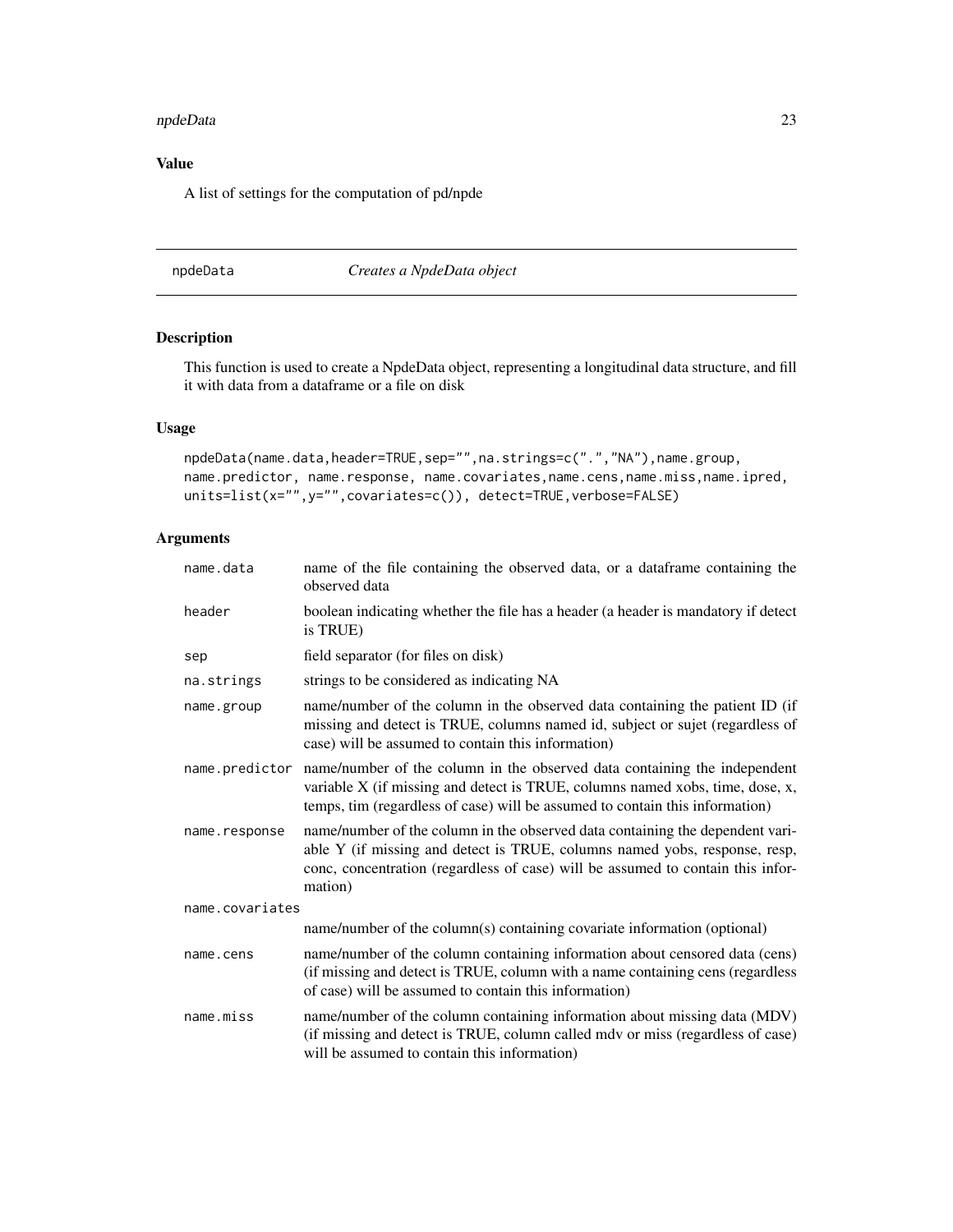<span id="page-23-0"></span>

| name.ipred | name/number of the column(s) with individual predictions (ipred) (if missing<br>and detect is TRUE, column with a name containing ipred (regardless of case)<br>will be assumed to contain this information)                                              |
|------------|-----------------------------------------------------------------------------------------------------------------------------------------------------------------------------------------------------------------------------------------------------------|
| units      | a list with components x, y and cov (optional), specifying the units respectively<br>for the predictor $(x)$ , the response $(y)$ , and the covariates (a vector of length<br>equal to the number of covariates). Units will default to (-) if not given. |
| detect     | a boolean controlling whether automatic recognition of columns in the dataset<br>is on, defaults to TRUE                                                                                                                                                  |
| verbose    | whether to print warning messages, defaults to FALSE (set to TRUE to check<br>how data is being handled)                                                                                                                                                  |

## Value

an object of class NpdeData

#### Author(s)

Emmanuelle Comets <emmanuelle.comets@bichat.inserm.fr>

## References

K. Brendel, E. Comets, C. Laffont, C. Laveille, and F. Mentr\'e. Metrics for external model evaluation with an application to the population pharmacokinetics of gliclazide. *Pharmaceutical Research*, 23:2036–49, 2006.

## See Also

[npde](#page-2-1), [autonpde](#page-2-2)

## Examples

```
data(theopp)
```

```
x<-npdeData(theopp) # Automatic detection
print(x)
x<-npdeData(theopp,name.group="ID",name.predictor="Time",name.response="Conc",
name.covariates=c("Wt"),units=list(x="hr",y="mg/L",covariates="kg")) # Explicit
print(x)
```
NpdeData-class *Class "NpdeData" representing the structure of the longitudinal data*

#### <span id="page-23-1"></span>Description

A longitudinal data structure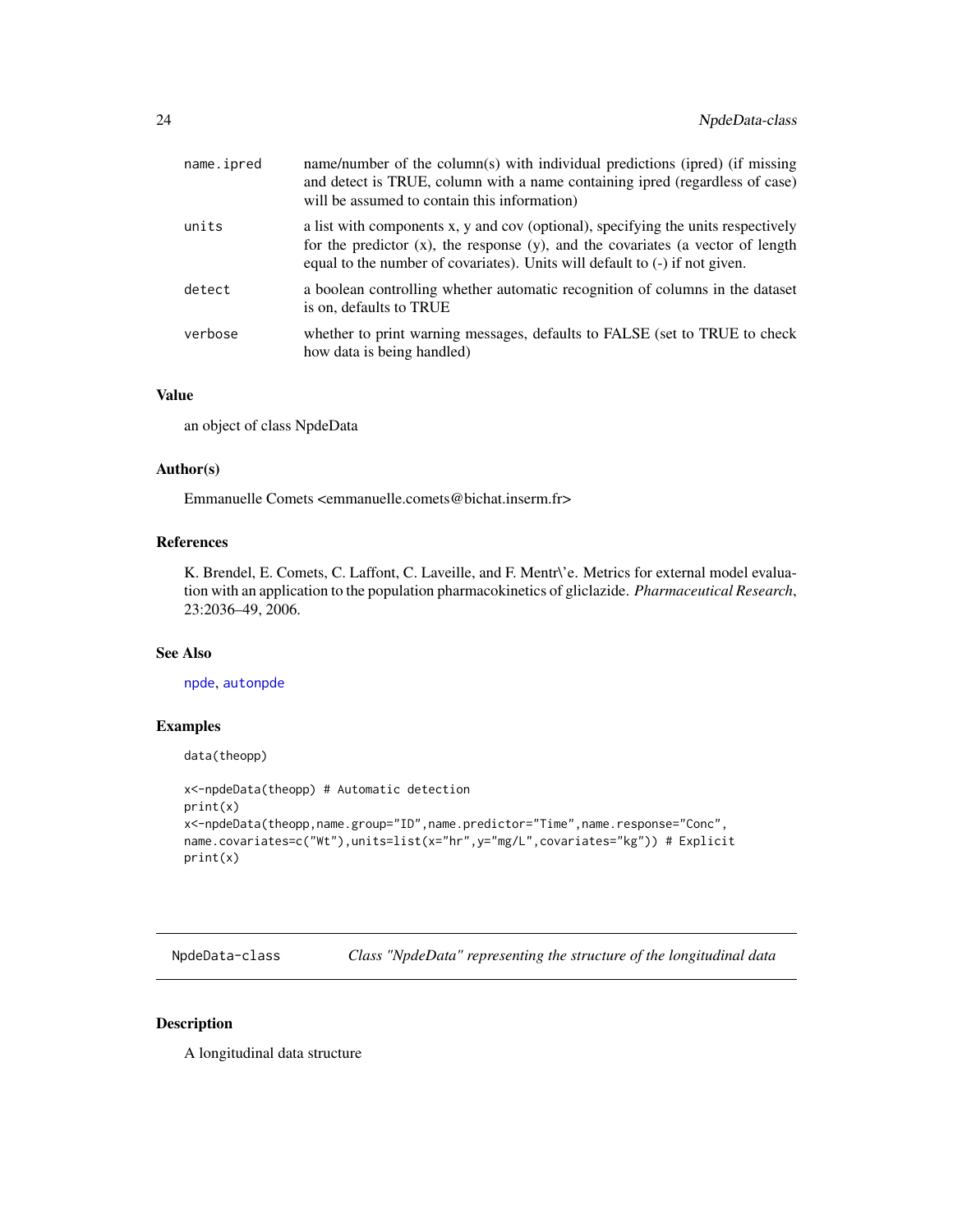#### <span id="page-24-0"></span>Objects from the Class

NpdeData objects are typically created by a call to [npdeData](#page-22-1) contain the following slots:

**name.group** character string giving the name of the grouping term (ID) name.predictor character string giving the name of the predictor  $(X)$ name.response character string giving the name of the response (Y) name.cens character string giving the name of the censoring indicator name.mdv character string giving the name of the missing data indicator name.covariates vector of character string giving the name(s) of the covariates name.ipred character string giving the name of the individual predictions units (optional) a list with the units for  $X$ ,  $Y$ , and covariates data a dataframe containing the data N number of subjects ntot.obs total number of non-missing observations nind.obs vector of size N giving the number of non-missing observations for each subject ind index of non-missing observations icens index of censored observations (non-missing) not.miss a vector of boolean indicating for each observation whether it is missing (FALSE) or available (TRUE)

loq the censoring value

## Methods

show(npde.data): Prints a short summary of object npde.data

qqplot.npde(npde.data): QQ-plot for NpdeData object (TODO: change for NpdeObject in final package)

#### Examples

```
methods(class="NpdeData")
showClass("NpdeData")
```
NpdeObject-class *Class "NpdeObject"*

#### <span id="page-24-1"></span>**Description**

An object of class NpdeObject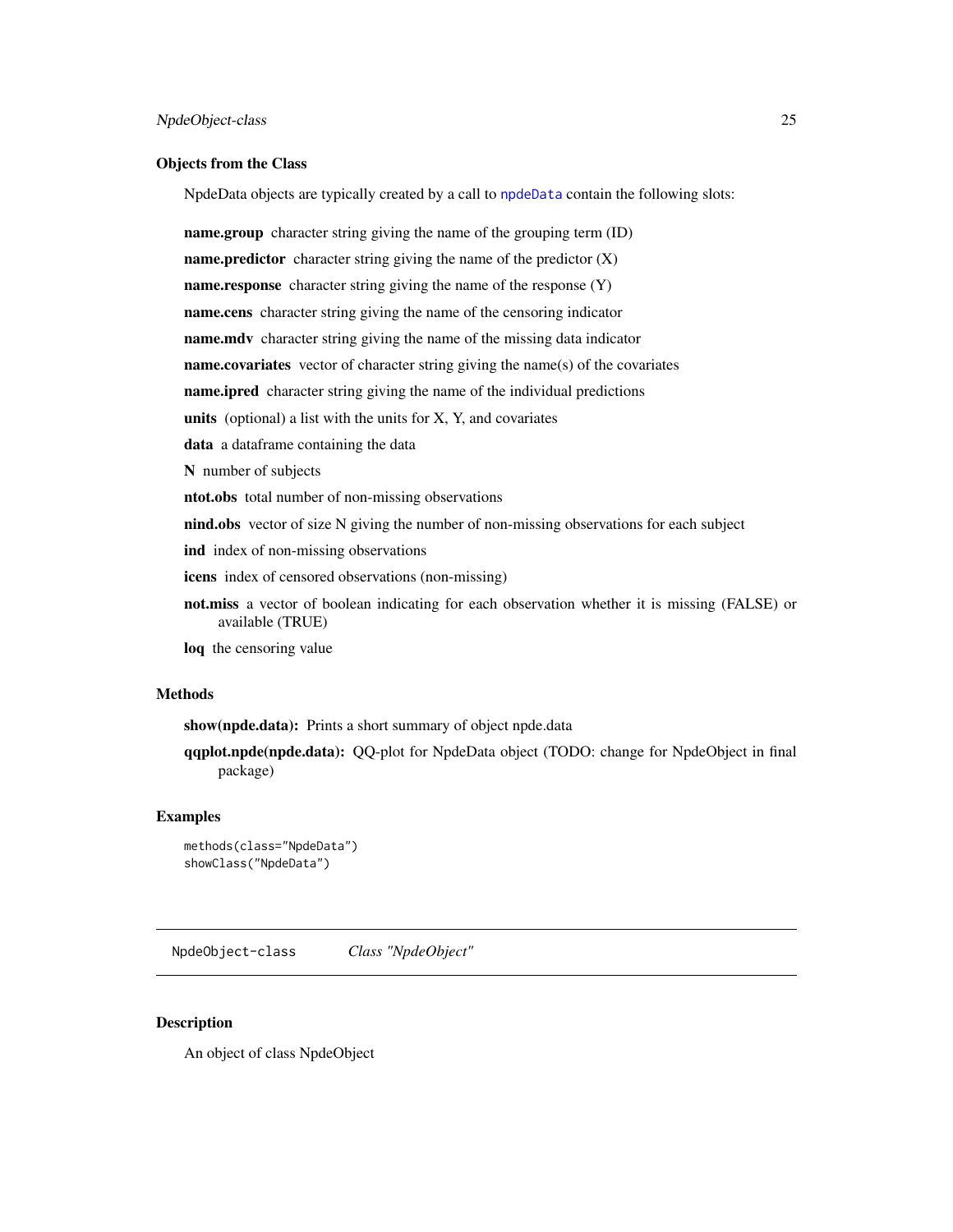#### <span id="page-25-0"></span>Objects from the Class

NpdeObject objects are typically created by calls to [npde](#page-2-1) or [autonpde](#page-2-2). They contain the following slots:

data an object of class NpdeData, containing the observed data sim.data an object of class NpdeSimData, containing the simulated data results an object of class NpdeRes, containing the results options a list of options prefs a list of graphical preferences for the plots

#### Methods

 $print(x)$ : Prints a summary of object show $(x)$ : Prints a short summary of object showall $(x)$ : Prints a detailed summary of object plot(x): Diagnostic and other plots. More details can be found in plot. NpdeObject summary $(x)$ : Returns a summary of object x in list format gof.test(x, parametric=TRUE, ...): Returns goodness-of-fit tests  $set.plot options(x):$  Sets options for graphs (internal method used in plots)

#### See Also

[npde](#page-2-1), [autonpde](#page-2-2), [NpdeData](#page-23-1), [NpdeSimData](#page-26-1), [NpdeRes](#page-0-0), [gof.test](#page-6-1)

## Examples

```
methods(class="NpdeObject")
```

```
showClass("NpdeObject")
```
npdeSimData *Creates a NpdeSimData object*

## Description

This function is used to create a NpdeSimData object containing the simulated data corresponding to an NpdeData object

#### Usage

```
npdeSimData(npde.data, name.simdata, header=TRUE, sep="", na.strings=c("NA","."),
detect=FALSE, verbose=FALSE)
```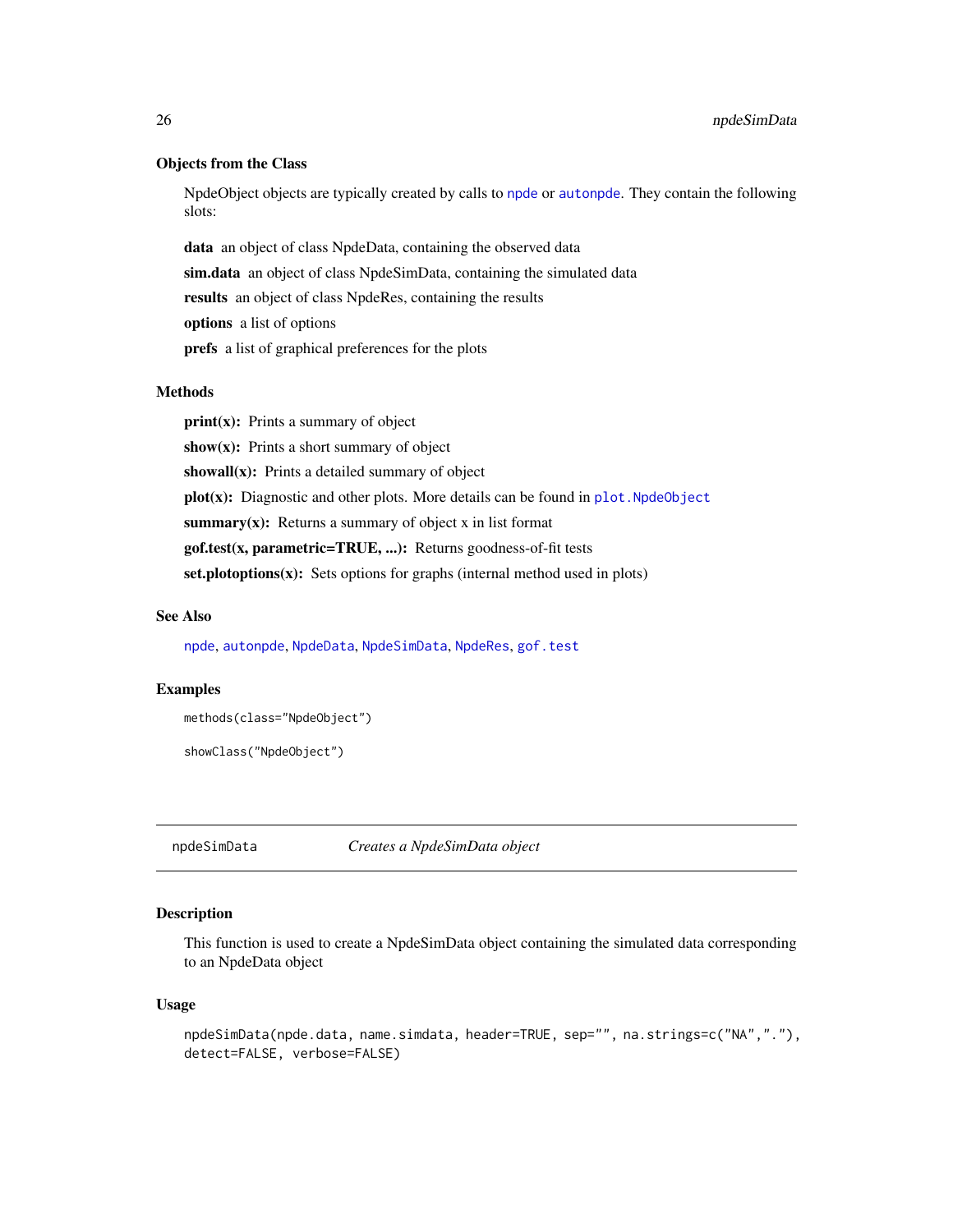## <span id="page-26-0"></span>NpdeSimData-class 27

#### Arguments

| npde.data    | a NpdeData object                                                                                                                                                                                                                                                                                                                                                                                                                      |
|--------------|----------------------------------------------------------------------------------------------------------------------------------------------------------------------------------------------------------------------------------------------------------------------------------------------------------------------------------------------------------------------------------------------------------------------------------------|
| name.simdata | name of the file containing the simulated data, or a data frame containing it                                                                                                                                                                                                                                                                                                                                                          |
| header       | boolean indicating whether the file has a header (a header is mandatory if detect<br>is TRUE)                                                                                                                                                                                                                                                                                                                                          |
| sep          | field separator (for files on disk)                                                                                                                                                                                                                                                                                                                                                                                                    |
| na.strings   | strings to be considered as indicating NA                                                                                                                                                                                                                                                                                                                                                                                              |
| detect       | a boolean controlling whether automatic recognition of columns in the dataset<br>is on, defaults to FALSE if FALSE, the first 3 columns of the simulated data file<br>will will be used as simulated id, predictor and response respectively if TRUE,<br>the function will look for columns named respectively idsim, xsim and ysim (it)<br>will fail with an error message if these columns are not present in the simulated<br>data) |
| verbose      | whether to print warning messages, defaults to FALSE (set to TRUE to check<br>how data is being handled)                                                                                                                                                                                                                                                                                                                               |

## Value

an object of class NpdeSimData

## Author(s)

Emmanuelle Comets <emmanuelle.comets@bichat.inserm.fr>

## See Also

[NpdeData](#page-23-1), [npde](#page-2-1), [autonpde](#page-2-2)

NpdeSimData-class *Class "NpdeSimData" representing the structure of the longitudinal data*

## <span id="page-26-1"></span>Description

A longitudinal data structure, with simulated data

## Objects from the Class

NpdeSimData objects are created by associating an NpdeData object with matching simulated data, and they contain the following slots.

nrep number of replications)

datsim a dataframe containing the simulated data, with columns: idsim (subject id), irsim (replication index), xsim (simulated x), ysim (simulated response). After a call to [npde](#page-2-1) or [autonpde](#page-2-2), an additional column ydsim (decorrelated replicated data) will be added.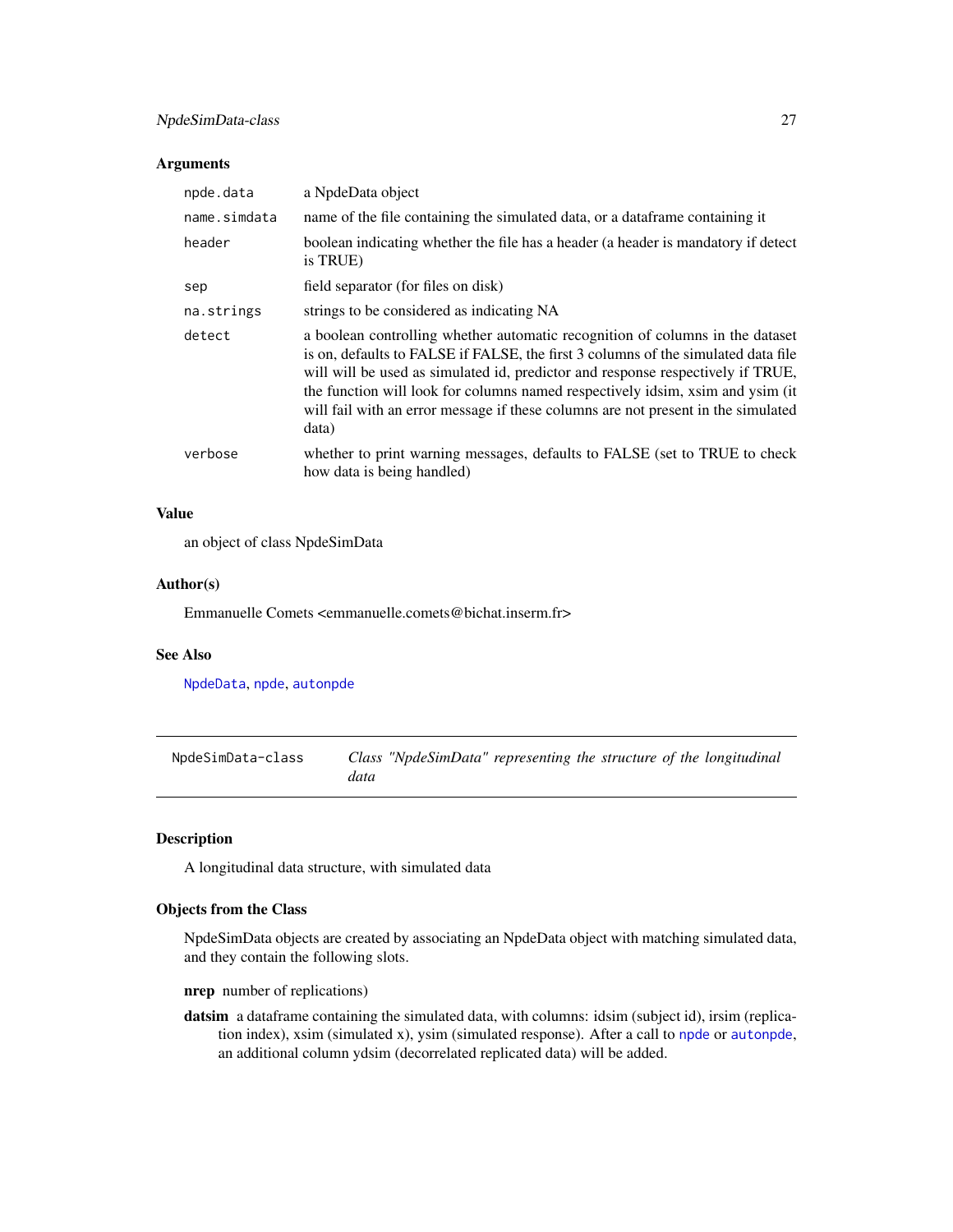## <span id="page-27-0"></span>Methods

print(npde.simdata): Prints a summary of object npde.simdata show(npde.simdata): Prints a short summary of object npde.simdata showall(npde.simdata): Prints a detailed summary of object npde.simdata

## See Also

[npde](#page-2-1), [autonpde](#page-2-2)

## Examples

```
showClass("NpdeSimData")
```
plot.NpdeData *Plots a NpdeData object*

#### Description

Plots the data in a NpdeData object

#### Usage

## S3 method for class 'NpdeData'  $plot(x, y, \ldots)$ 

#### Arguments

| $\mathsf{x}$            | a NpdeData object                                           |
|-------------------------|-------------------------------------------------------------|
| <b>V</b>                | unused, here for compatibility with the base plot function  |
| $\cdot$ $\cdot$ $\cdot$ | additional graphical parameters to be passed on to the plot |

## Details

The default plot is a spaghetti plot of all the data, with a line joining the observations for each subject. If censored data is present, it is shown with a different symbol and colour.

## Value

currently does not return anything, use  $plot(x, plot-type="data")$  on the npdeObject x (TODO; a ggplot object)

## References

K. Brendel, E. Comets, C. Laffont, C. Laveille, and F.Mentre. Metrics for external model evaluation with an application to the population pharmacokinetics of gliclazide. *Pharmaceutical Research*, 23:2036–49, 2006.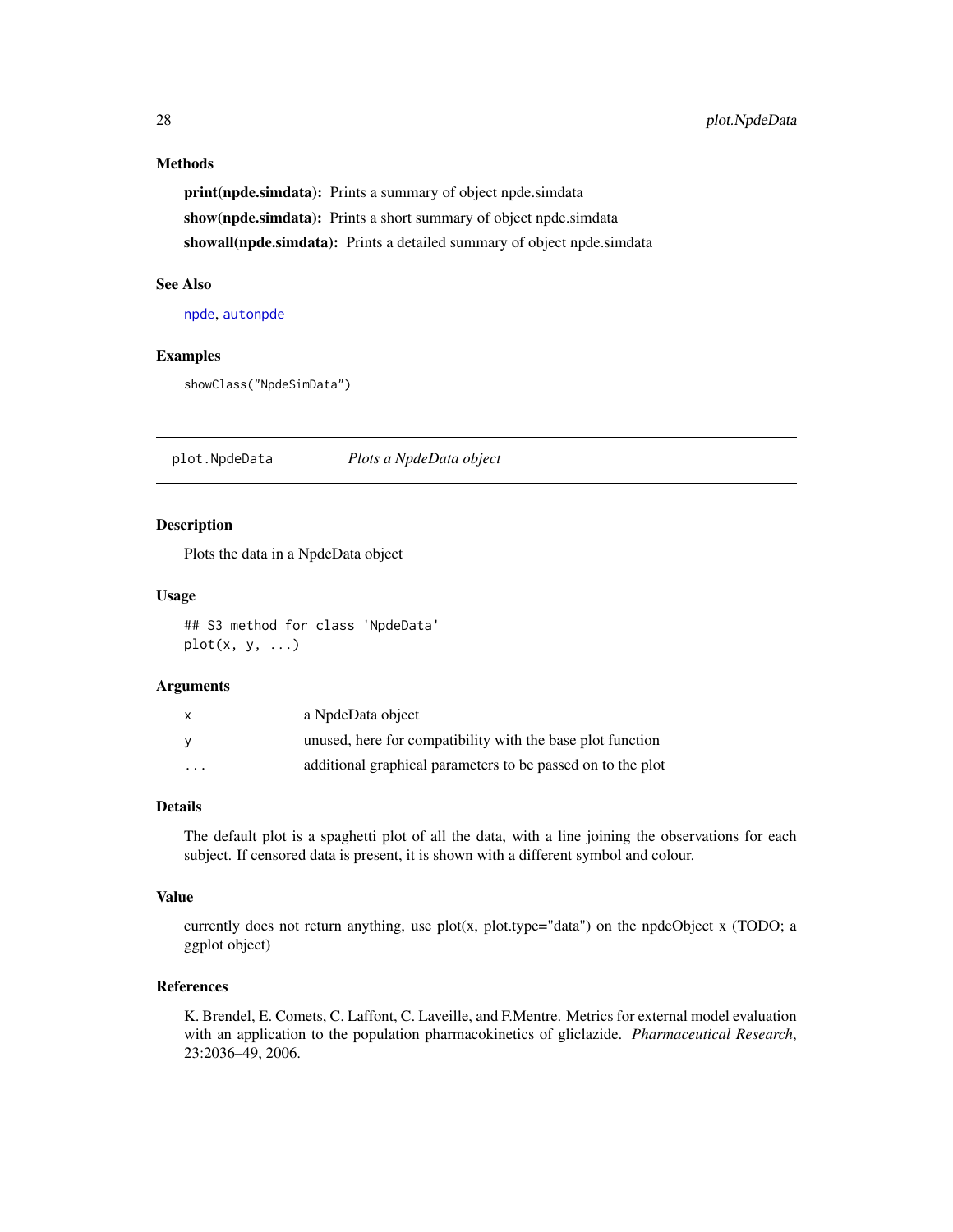## <span id="page-28-0"></span>plot.NpdeObject 29

#### See Also

[set.plotoptions](#page-30-1)

## Examples

data(theopp)

```
x<-npdeData(theopp,name.group="ID",name.predictor="Time",name.response="Conc",
name.covariates=c("Wt"),units=list(x="hr",y="mg/L",covariates="kg"))
plot(x)
```
<span id="page-28-1"></span>plot.NpdeObject *Plots a NpdeObject object*

#### Description

Plots the data and diagnostic plots in a NpdeObject object

#### Usage

## S3 method for class 'NpdeObject'  $plot(x, y, ...)$ 

#### Arguments

|                         | a NpdeObject object                                                                                            |
|-------------------------|----------------------------------------------------------------------------------------------------------------|
|                         | unused, here for compatibility with the base plot function                                                     |
| $\cdot$ $\cdot$ $\cdot$ | additional graphical parameters, which when given will supersede graphical<br>preferences stored in the object |

## Details

The default plots are represented as a 2x2 array with distribution plots on the top row (histogram and QQ-plot), and scatterplots of npde versus independent variable and population predictions on the bottom row. The graph is plotted in a graphic device window, unless the result is stored in an object (eg myplot <- plot(x)) which can then be printed (eg using print(myplot)).

@references K. Brendel, E. Comets, C. Laffont, C. Laveille, and F.Mentre. Metrics for external model evaluation with an application to the population pharmacokinetics of gliclazide. *Pharmaceutical Research*, 23:2036–49, 2006.

#### Value

a ggplot object or a list of ggplot objects (grobs)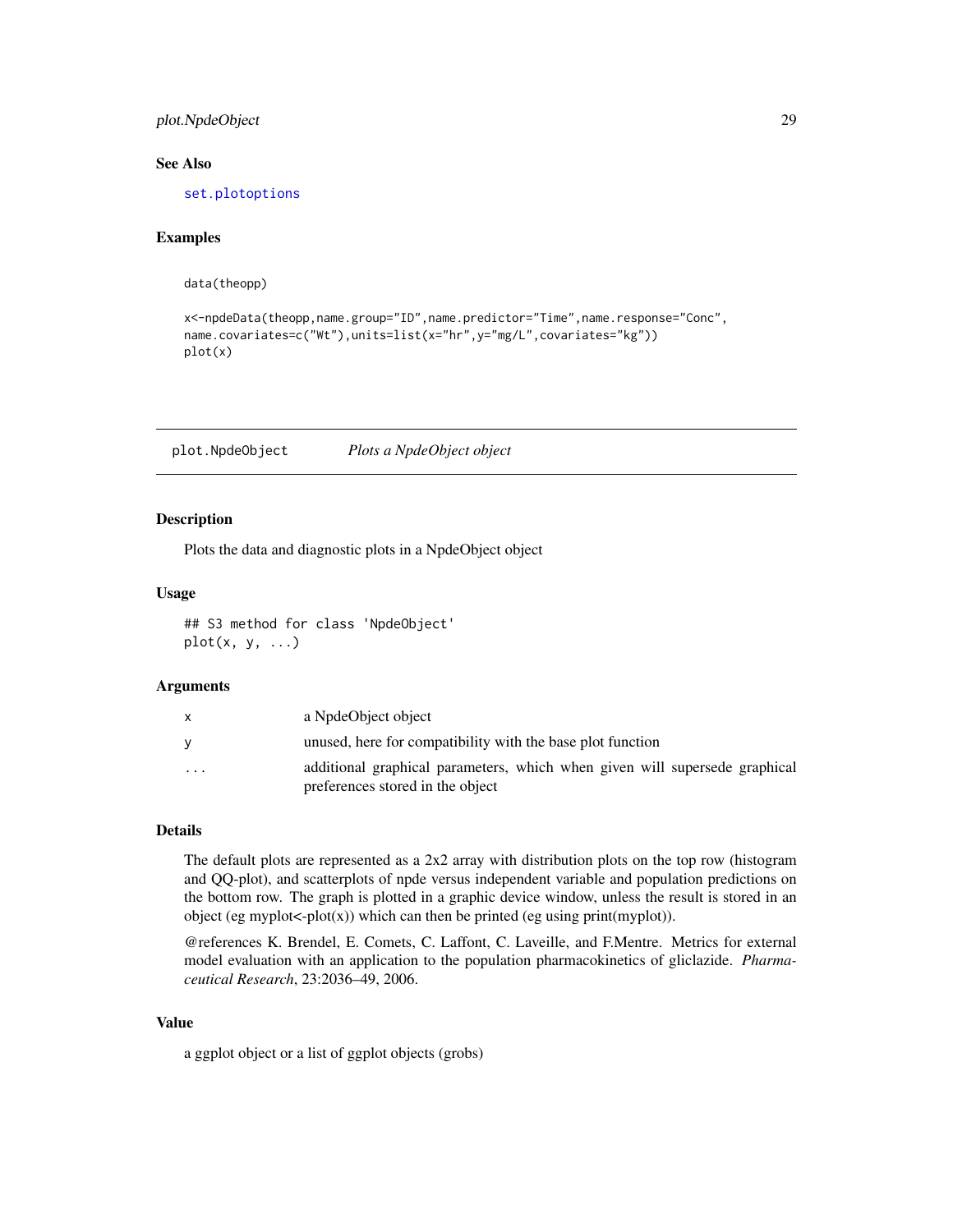## See Also

[set.plotoptions](#page-30-1)

## Examples

data(theopp) data(simtheopp)

```
x<-autonpde(theopp,simtheopp,iid="ID",ix="Time", iy="Conc", boolsave=FALSE)
plot(x)
```
print.NpdeData *Prints objects from the npde package*

## Description

prints objects of classes NpdeData, NpdeSimData, NpdeRes and NpdeObject

## Usage

```
## S3 method for class 'NpdeData'
print(x, \text{ nlines} = 10, \ldots)## S3 method for class 'NpdeRes'
print(x, nlines = 10, ...)
## S3 method for class 'NpdeObject'
print(x, nlines = 10, ...)
```
## Arguments

| $\mathsf{x}$            | an object of class NpdeData, NpdeSimData, NpdeRes or NpdeObject |
|-------------------------|-----------------------------------------------------------------|
| nlines                  | number of lines from the dataset to print                       |
| $\cdot$ $\cdot$ $\cdot$ | Additional arguments (ignored)                                  |

## Value

None

<span id="page-29-0"></span>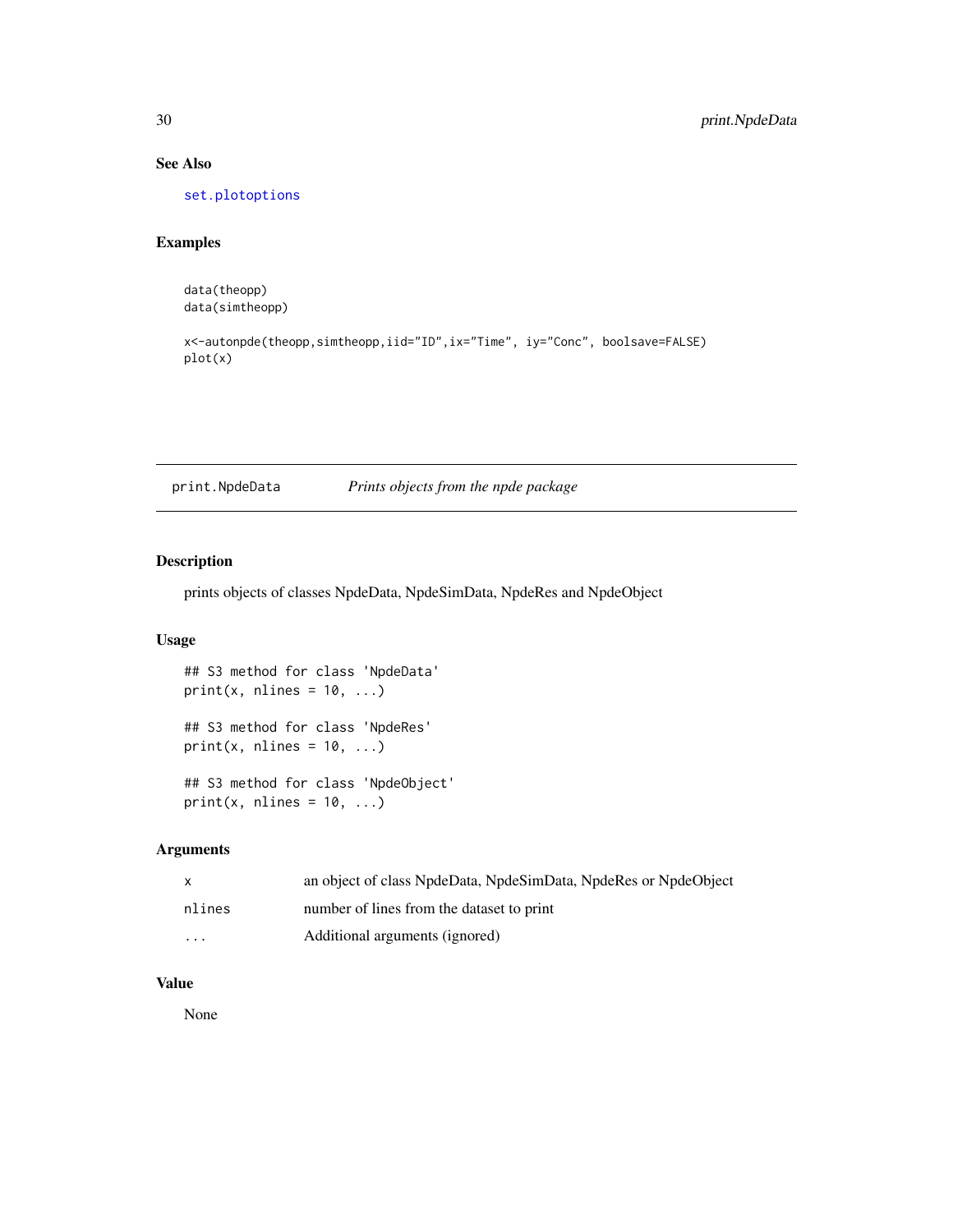<span id="page-30-1"></span><span id="page-30-0"></span>set.plotoptions *Set graphical preferences*

## Description

This function is used to set options for graphs

## Usage

```
set.plotoptions(object)
## Default S3 method:
set.plotoptions(object)
## S3 method for class 'NpdeData'
set.plotoptions(object)
## S3 method for class 'NpdeObject'
set.plotoptions(object)
```
## Arguments

object an object of class NpdeData or NpdeObject

## Details

See documentation for a list of available options.

## Value

a list of options for graphs

## Author(s)

Emmanuelle Comets <emmanuelle.comets@bichat.inserm.fr>

## See Also

[npde](#page-2-1), [autonpde](#page-2-2)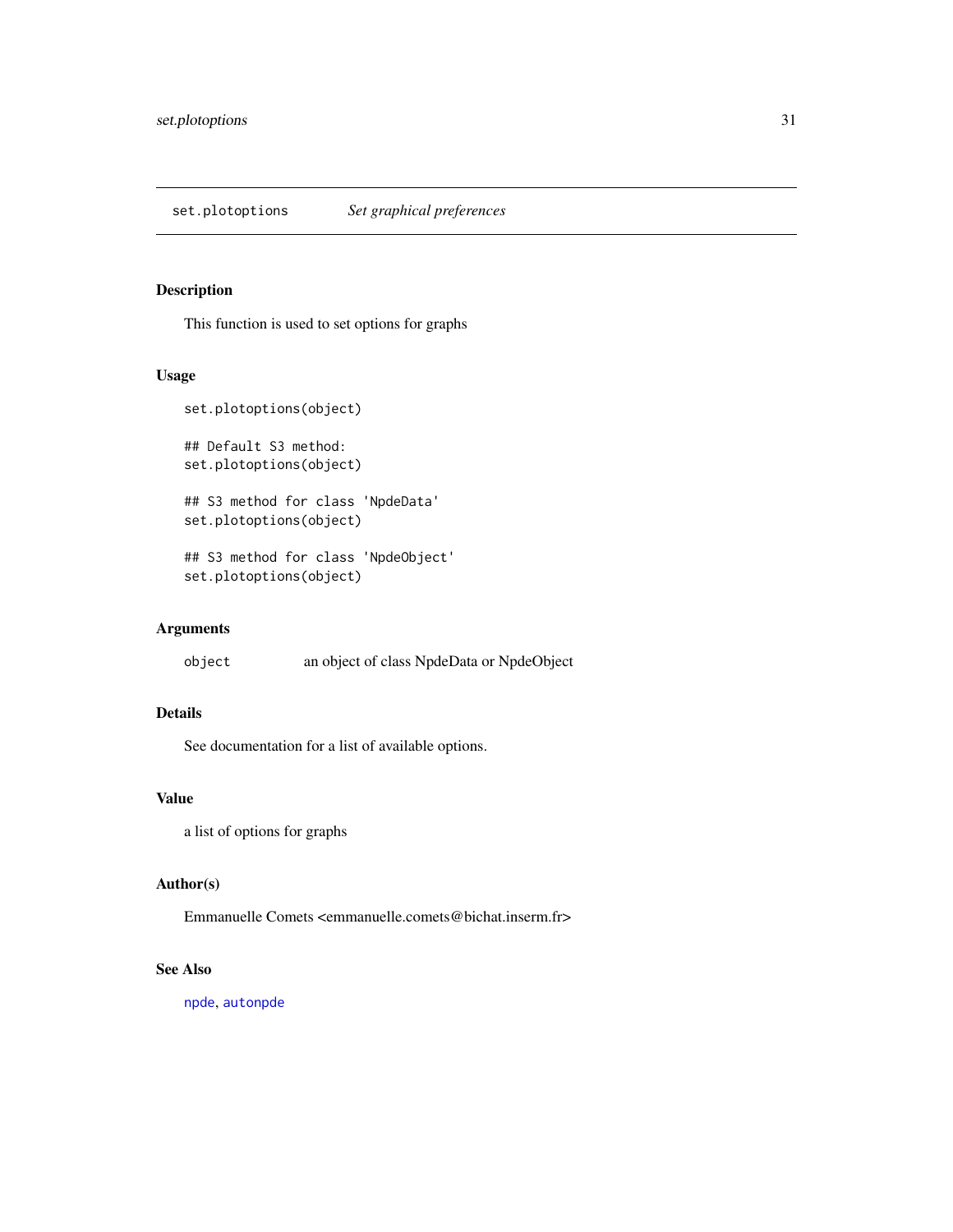## <span id="page-31-0"></span>Description

Prints the structure of objects from the package

## Usage

```
## S4 method for signature 'NpdeData'
show(object)
## S4 method for signature 'NpdeSimData'
show(object)
## S4 method for signature 'NpdeRes'
show(object)
## S4 method for signature 'NpdeObject'
show(object)
```
## Arguments

object an object from the npde package (NpdeData, NpdeRes, NpdeObject)

showall *Contents of an object*

## Description

Prints the contents of an object

## Usage

```
showall(object)
```
## S3 method for class 'NpdeRes' showall(object)

## S3 method for class 'NpdeObject' showall(object)

#### Arguments

object a NpdeData object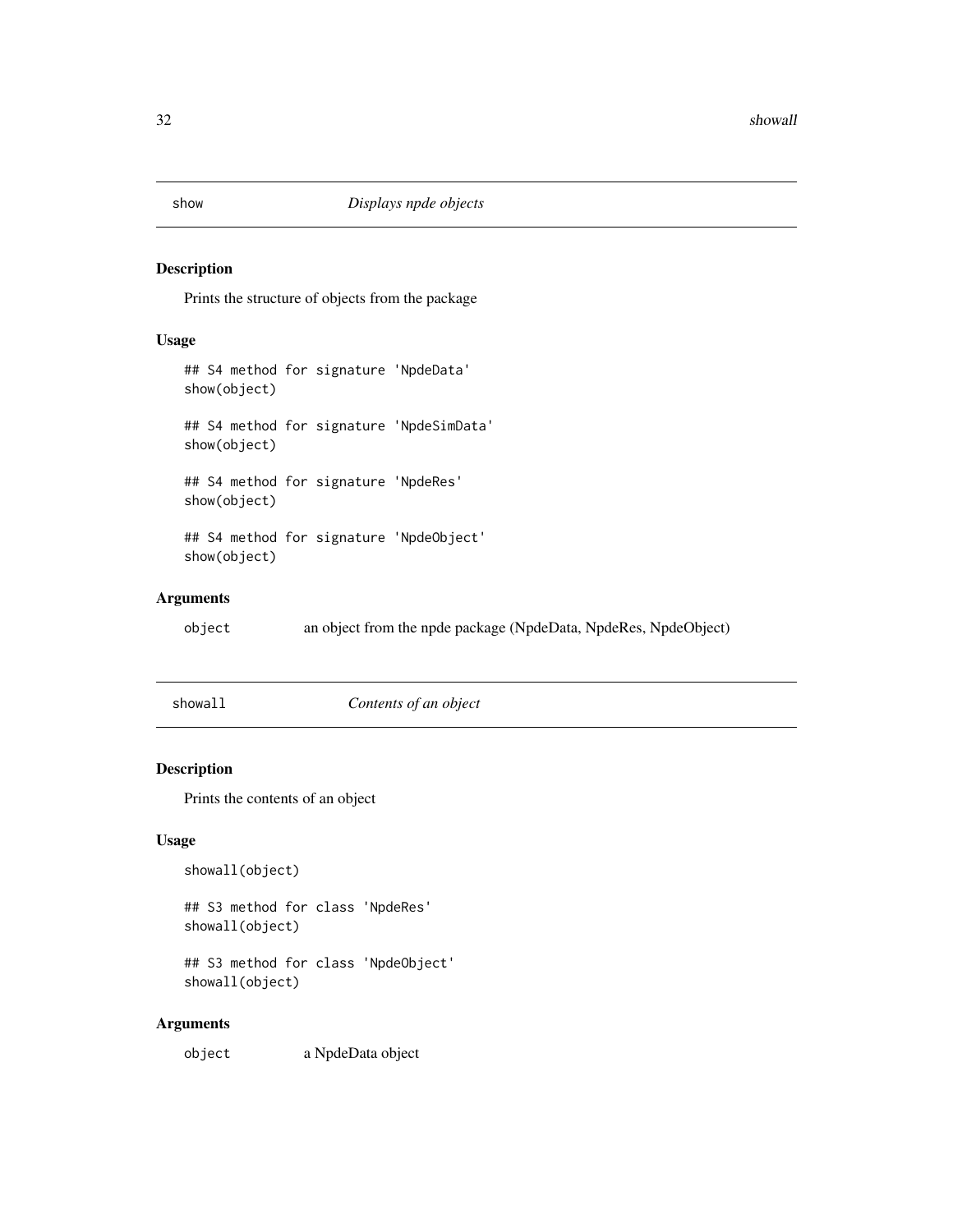#### <span id="page-32-0"></span>simtheopp 33

#### Value

No return value, shows the object

simtheopp *Simulated data for the computation of normalised prediction distribution errors in the theophylline dataset*

#### Description

The simtheopp dataset contains 100 simulations using the design of dataset [theopp](#page-35-1). These simulations are used to compute npde. The control file used to perform the simulations can be found in the subdirectory 'doc' within the library npde.

#### Usage

simtheopp

#### Format

A data frame with 132000 rows and 3 variables This data frame contains the following columns:

ID an ordered factor with levels  $1, \ldots, 12$  identifying the subject on whom the observation was made. The ordering is first by simulation then by increasing time.

xsim time since drug administration when the sample was drawn (hr).

ysim simulated theophylline concentration (mg/L).

#### Details

See [theopp](#page-35-1) for a description of the original dataset.

The simulated data was obtained using the software *NONMEM*. A one-compartment model was fit to the data. An exponential interindividual variability was assumed for the three parameters (absorption rate constant ka, volume of distribution V and clearance CL) and a combined additive and proportional residual error model was usd. The estimated parameters were then used to simulate 100 datasets with the same structure as the original dataset. Thus, for each observation in the original dataset, the simulated dataset contains 100 simulations under the model used for the estimation.

This dataset is provided so that users can figure out what type of data is needed for the computation of prediction distribution errors. More information can be found in the User Guide distributed along with this package, which contains a run-through of the theophylline example.

#### Source

Boeckmann, A. J., Sheiner, L. B. and Beal, S. L. (1994), *NONMEM Users Guide: Part V*, NON-MEM Project Group, University of California, San Francisco.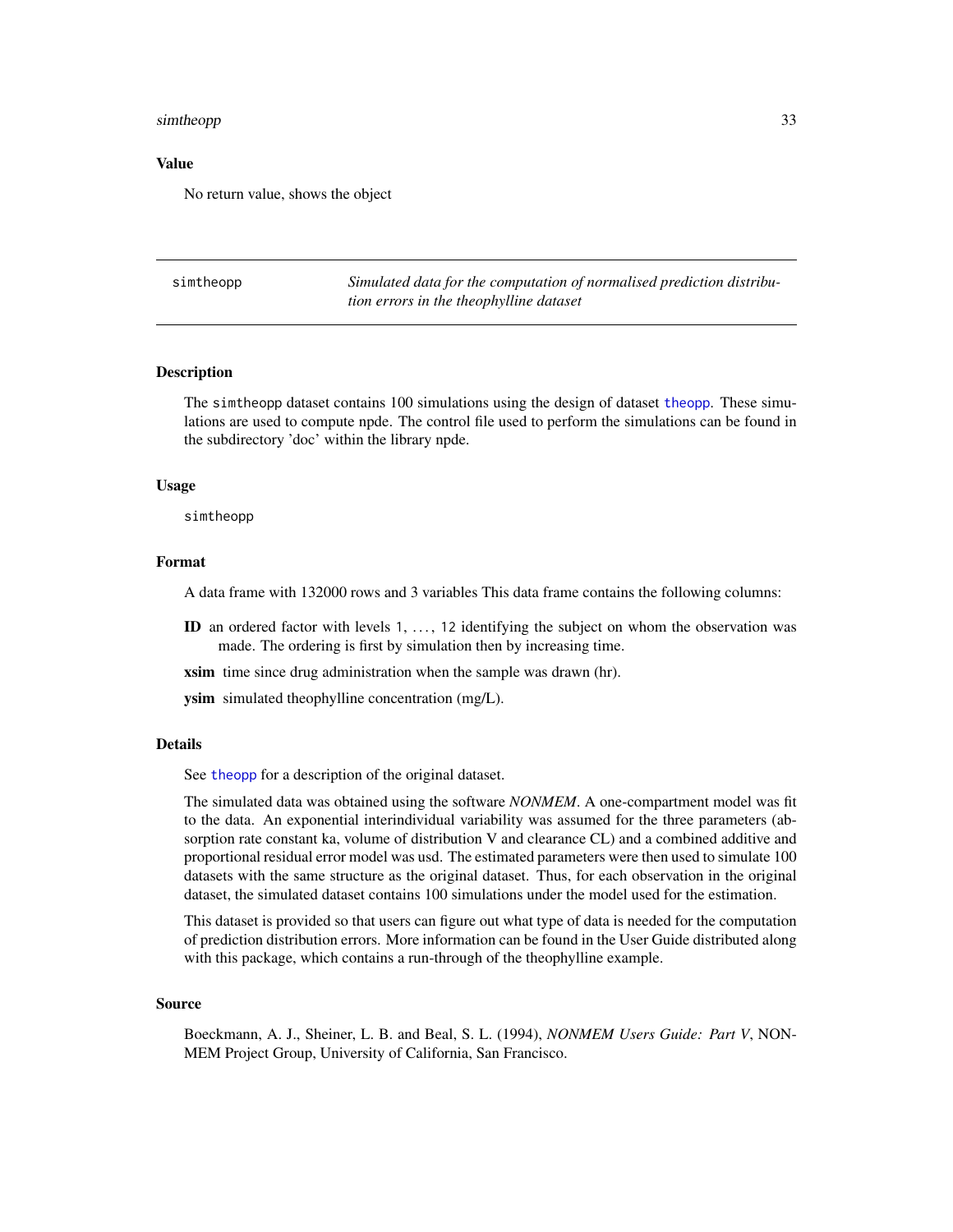#### <span id="page-33-0"></span>References

PDF documentation for npde 3.0: [https://github.com/ecomets/npde30/blob/main/userguide](https://github.com/ecomets/npde30/blob/main/userguide_npde_3.0.pdf)\_ [npde\\_3.0.pdf](https://github.com/ecomets/npde30/blob/main/userguide_npde_3.0.pdf)

#### See Also

[theopp](#page-35-1)

## Examples

data(simtheopp)

```
# Plotting the simulated data for subject 1 in the first simulation
plot(ysim[2:12]~xsim[2:12],data=simtheopp,xlab="Time after dose (hr)",
ylab="Theophylline concentration (mg/L)",type="l",
main="Example of simulated data for subject 1")
# Plotting a 90% prediction interval for the observations in theopp
# using the simulated data in simtheopp
# note : differences in doses between subjects are not taken into account
data(theopp)
xpl<-c(0,0.25,0.5,1,2,3.5,5,7,9,12,24)
xpl1<-list(c(0,0.1),c(0.2,0.4),c(0.5,0.65),c(0.9,1.2),c(1.9,2.2),c(3.4,4),
c(4.9,5.2),c(6.9,7.2),c(8.8,9.4),c(11.5,12.2),c(23.7,24.7))
ypl<-cbind(xpl=xpl,binf=xpl,median=xpl,bsup=xpl)
for(i in 1:(length(xpl))) {
  vec<-simtheopp$ysim[simtheopp$xsim>=xpl1[[i]][1] &simtheopp$xsim<=xpl1[[i]][2]]
  ypl[i,2:4]<-quantile(vec,c(0.05,0.5,0.95))
}
plot(Conc~Time,data=theopp,xlab="Time after dose (hr)",
ylab="Theophylline concentration (mg/L)")
lines(ypl[,1],ypl[,3],lwd=2)
lines(ypl[,1],ypl[,2],lty=2)
lines(ypl[,1],ypl[,4],lty=2)
```
<span id="page-33-1"></span>skewness *Skewness*

## Description

Computes the skewness.

#### Usage

skewness(x)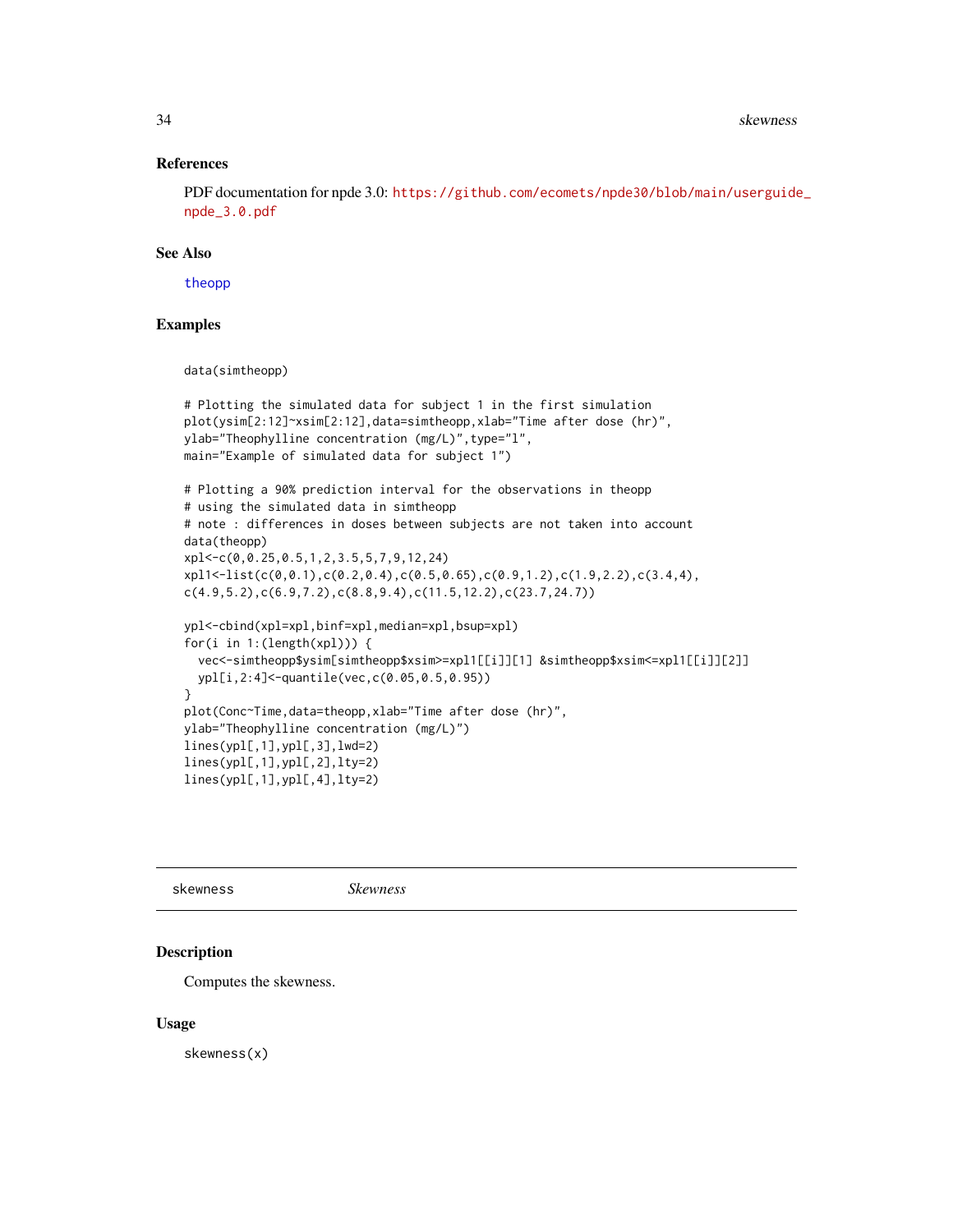## <span id="page-34-0"></span>Arguments

x a numeric vector containing the values whose skewness is to be computed. NA values are removed in the computation.

## Details

If  $N = \text{length}(x)$ , then the skewness of x is defined as

$$
N^{-1}\mathrm{sd}(x)^{-3}\sum_{i}(x_i - \mathrm{mean}(x))^3.
$$

## Value

The skewness of x.

## References

G. Snedecor, W. Cochran. *Statistical Methods*, Wiley-Blackwell, 1989

## Examples

 $x < -$  rnorm(100) skewness(x)

subset.NpdeData *Subsetting a NpdeData object*

## Description

Return subset of data from a NpdeData object

## Usage

```
## S3 method for class 'NpdeData'
subset(x, subset, ...)
```
## S3 method for class 'NpdeObject' subset(x, subset, ...)

#### Arguments

|          | A NpdeData object                                                                             |
|----------|-----------------------------------------------------------------------------------------------|
| subset   | logical expression indicating elements or rows to keep: missing values are taken<br>as false. |
| $\cdots$ | Additional arguments (ignored)                                                                |

## Value

a NpdeData object with a subset of the original data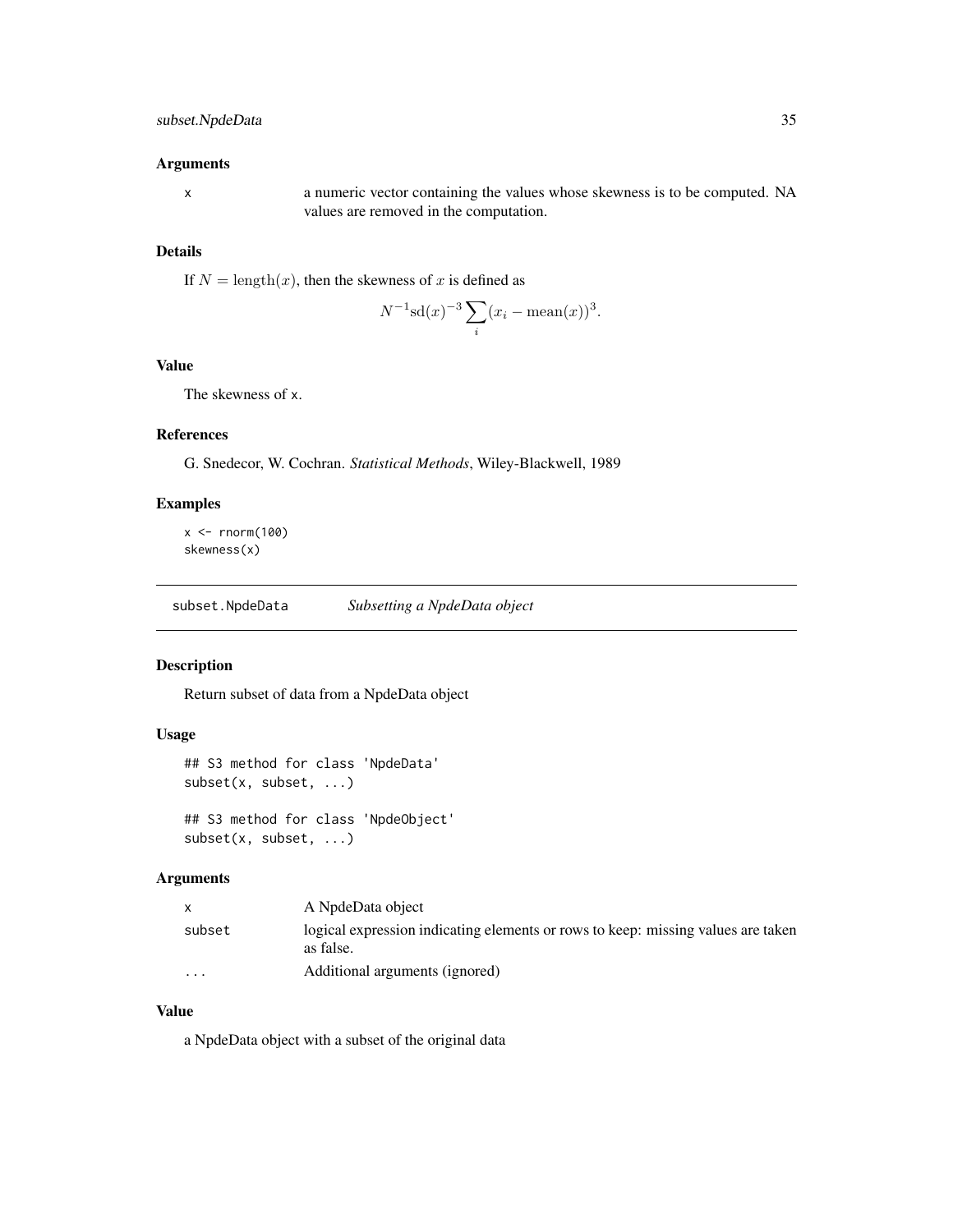<span id="page-35-0"></span>

## Description

Extracts elements from a NpdeData object

#### Usage

```
## S3 method for class 'NpdeData'
summary(object, print = TRUE, ...)
## S3 method for class 'NpdeRes'
```
## S3 method for class 'NpdeObject' summary(object, ...)

summary(object,  $print = TRUE, ...)$ 

## Arguments

| object | A NpdeData object                 |
|--------|-----------------------------------|
| print  | whether to print to data to stdev |
| .      | Additional arguments (ignored)    |

## Value

A list with elements N (nb of subjects), data (dataframe containing the data), ntot.obs (total nb of observations), nind.obs (nb of observations per subject)

<span id="page-35-1"></span>theopp *Pharmacokinetics of theophylline*

## Description

The theopp data frame has 132 rows and 5 columns of data from an experiment on the pharmacokinetics of theophylline.

#### Usage

theopp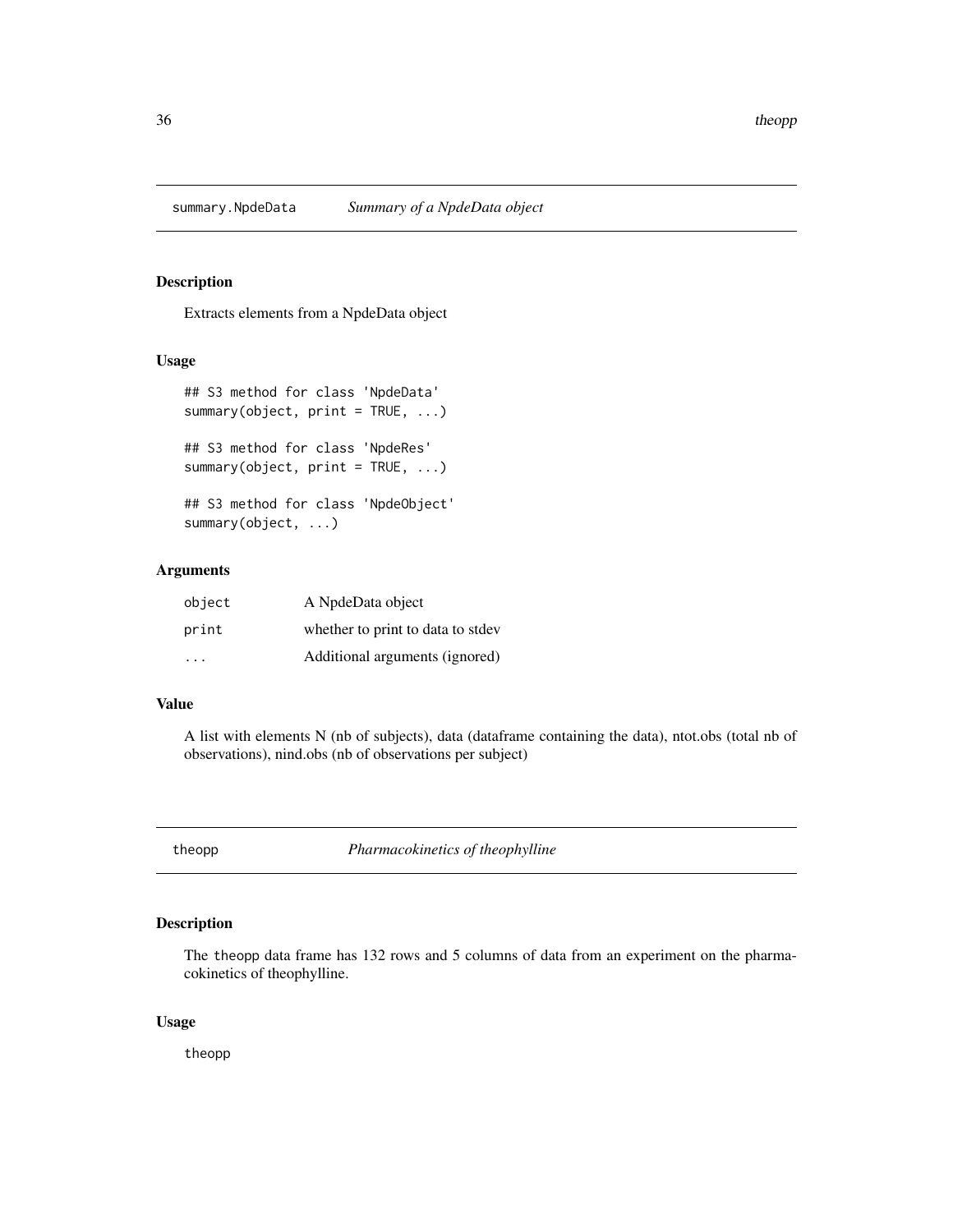#### theopp 37

## Format

This data frame contains the following columns:

ID an ordered factor with levels  $1, \ldots, 12$  identifying the subject on whom the observation was made. The ordering is by Time at which the observation was made.

Dose dose of theophylline administered orally to the subject (mg/kg).

Time time since drug administration when the sample was drawn (hr).

Conc theophylline concentration in the sample (mg/L).

Wt weight of the subject (kg).

#### Details

Boeckmann, Sheiner and Beal (1994) report data from a study by Dr. Robert Upton of the kinetics of the anti-asthmatic drug theophylline. Twelve subjects were given oral doses of theophylline then serum concentrations were measured at 11 time points over the next 25 hours.

These data are analyzed in Davidian and Giltinan (1995) and Pinheiro and Bates (2000) using a two-compartment open pharmacokinetic model.

These data are also available in the library datasets under the name Theoph in a slightly modified format and including the data at time 0. Here, we use the file in the format provided in the *NONMEM* installation path (see the User Guide for that software for details).

## Source

Boeckmann, A. J., Sheiner, L. B. and Beal, S. L. (1994), *NONMEM Users Guide: Part V*, NON-MEM Project Group, University of California, San Francisco.

Davidian, M. and Giltinan, D. M. (1995) *Nonlinear Models for Repeated Measurement Data*, Chapman & Hall (section 5.5, p. 145 and section 6.6, p. 176)

Pinheiro, J. C. and Bates, D. M. (2000) *Mixed-effects Models in S and S-PLUS*, Springer (Appendix A.29)

#### References

PDF documentation for npde 3.0: [https://github.com/ecomets/npde30/blob/main/userguide](https://github.com/ecomets/npde30/blob/main/userguide_npde_3.0.pdf)\_ [npde\\_3.0.pdf](https://github.com/ecomets/npde30/blob/main/userguide_npde_3.0.pdf)

#### Examples

data(theopp)

```
#Plotting the theophylline data
plot(Conc~Time,data=theopp,xlab="Time after dose (hr)",
ylab="Theophylline concentration (mg/L)")
```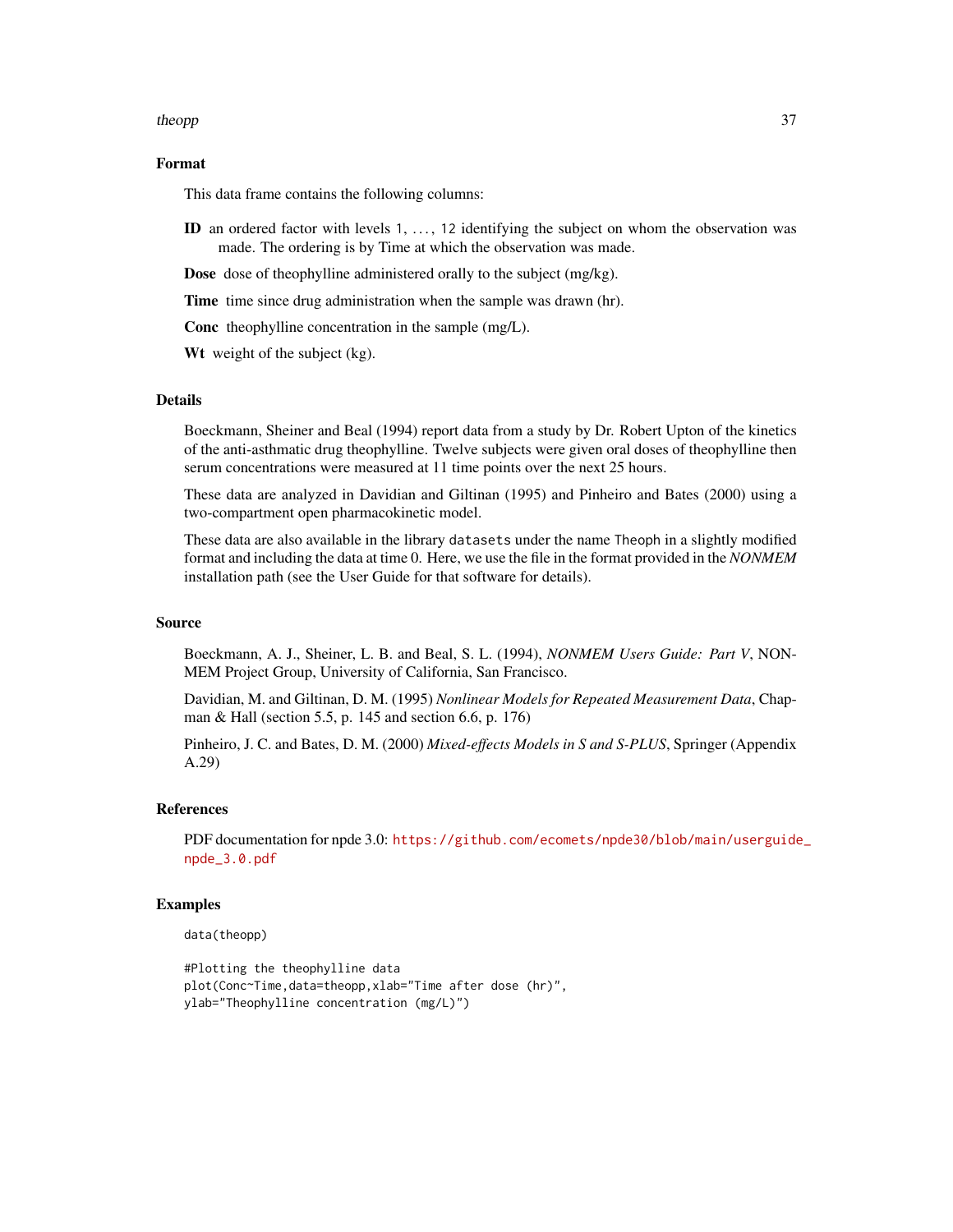<span id="page-37-0"></span>

#### **Description**

This is simulated data, based on real data obtained in a phase II clinical trial supported by the French Agency for AIDS Research, the COPHAR 3-ANRS 134 trial (Goujard et al., 2010). The original study included 35 patients, who received a once daily dose containing atazanavir (300 mg), ritonavir (100 mg), tenofovir disoproxil (245 mg) and emtricitabine (200 mg) during 24 weeks. Viral loads were measured 6 times over a treatment period of 24 weeks (day 0, 28, 56, 84, 112, 168).

#### Usage

virload

#### Format

This data frame contains the following columns:

ID an ordered factor with levels  $1, \ldots, 50$  identifying the subject on whom the observation was made. The ordering is by Time at which the observation was made.

Time time since the beginning of the study (days)

Log\_VL logarithm (base 10) of the viral load (copies/L)

cens indicator variable (cens=1 for censored data, cens=0 for observed data)

**ipred** individual predictions

## Details

The datasets were generated in a simulation study designed to evaluate the new method proposed to handle BQL data (Nguyen et al., 2011). Data was simulated using a simple bi-exponential HIV dynamic model describing the two-phase decline of viral load during anti-retroviral treatment.

The virload data frame has 300 rows and 4 columns of data. The dataset was then censored at two different LOQ levels (LOQ=20 or 50~copies/mL) to generate two datasets containing different proportions of BQL data, creating the data frames virload20 andvirload50 respectively

The file simvirload contains 500 simulations under the same model. A full version of the simulated data with 1000 simulations can be downloaded from the github for npde3.0: [https://github.](https://github.com/ecomets/npde30/blob/main/keep/data/simvirload.tab) [com/ecomets/npde30/blob/main/keep/data/simvirload.tab](https://github.com/ecomets/npde30/blob/main/keep/data/simvirload.tab)

#### Source

Goujard, C., Barrail-Train, A., Duval, X., Nembot, G., Panhard, X., Savic, R., Descamps, D., Vrijens, B., Taburet, A., Mentre, F., and the ANRS 134 study group (2010). Virological response to atazanavir, ritonavir and tenofovir/emtricitabine: relation to individual pharmacokinetic parameters and adherence measured by medication events monitoring system (MEMS) in naive HIV-infected patients (ANRS134 trial). *International AIDS Society 2010*, Abstr WEPE0094.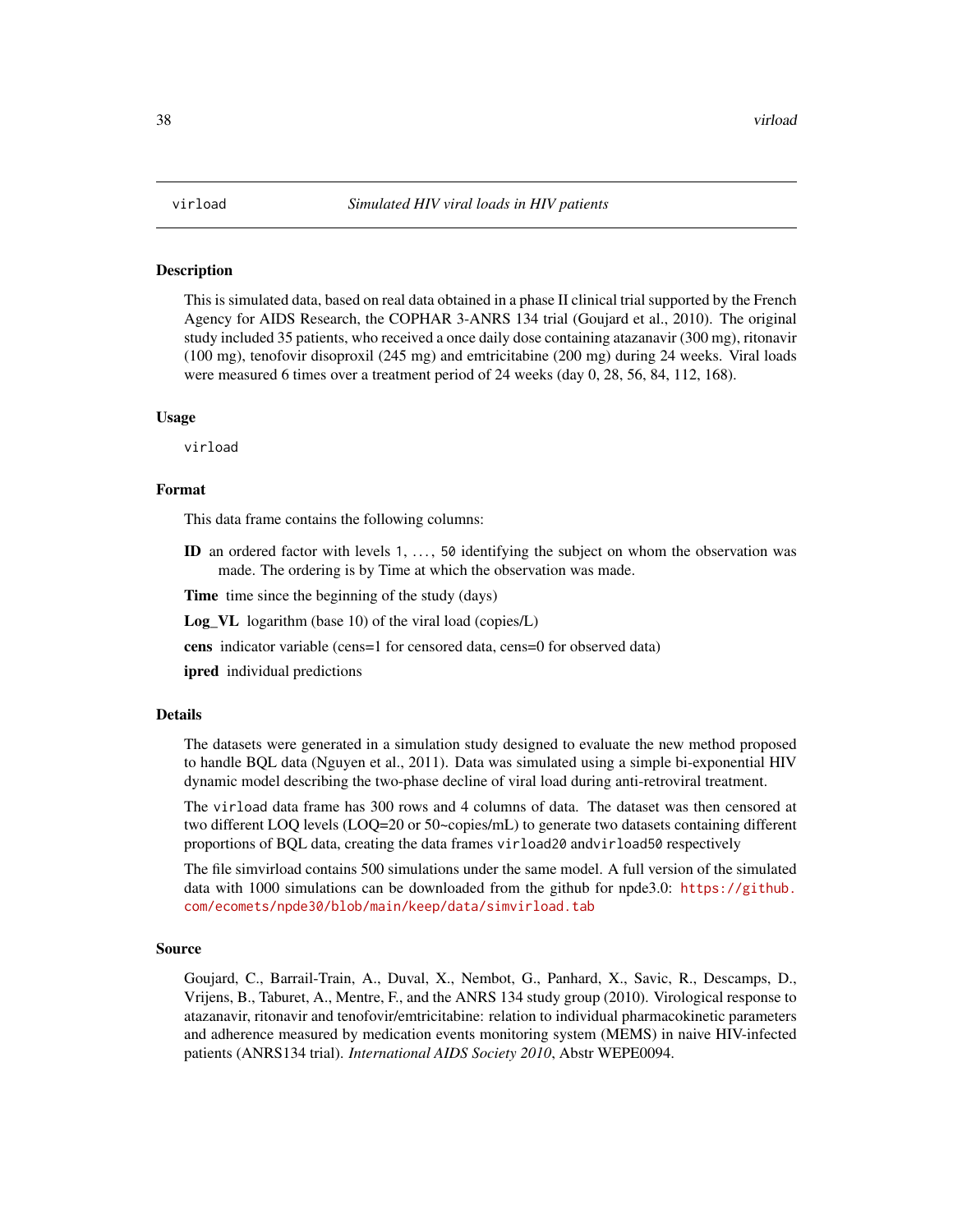#### <span id="page-38-0"></span>warfarin 39

## References

PDF documentation for npde 3.0: [https://github.com/ecomets/npde30/blob/main/userguide](https://github.com/ecomets/npde30/blob/main/userguide_npde_3.0.pdf)\_ [npde\\_3.0.pdf](https://github.com/ecomets/npde30/blob/main/userguide_npde_3.0.pdf)

#### Examples

```
data(virload)
str(virload)
data(virload50)
# Plotting the data
plot(Log_VL~Time,data=virload,xlab="Time (d)",ylab="Viral loads, base 10 log-scale (cp/mL)")
plot(Log_VL~Time,data=virload50,xlab="Time (d)",ylab="Viral loads, base 10 log-scale (cp/mL)")
```
warfarin *Pharmacokinetics of warfarin*

#### Description

The warfarin data frame has 251 rows and 8 columns of data containing data on the pharmacokinetics of warfarin, an anticoagulant drug used in the prevention of thrombosis and thromboembolism.

#### Usage

warfarin

## Format

This data frame contains the following columns:

id an integer identifying the subject on whom the observation was made

time time since drug administration when the sample was drawn (hr)

amt total dose received by the subject (mg)

dv warfarin concentration in the sample (mg/L)

dvid observation type (1 for all observations)

wt weight of the subject (kg)

sex subject gender (0=female, 1=male)

age age of the subject (yr)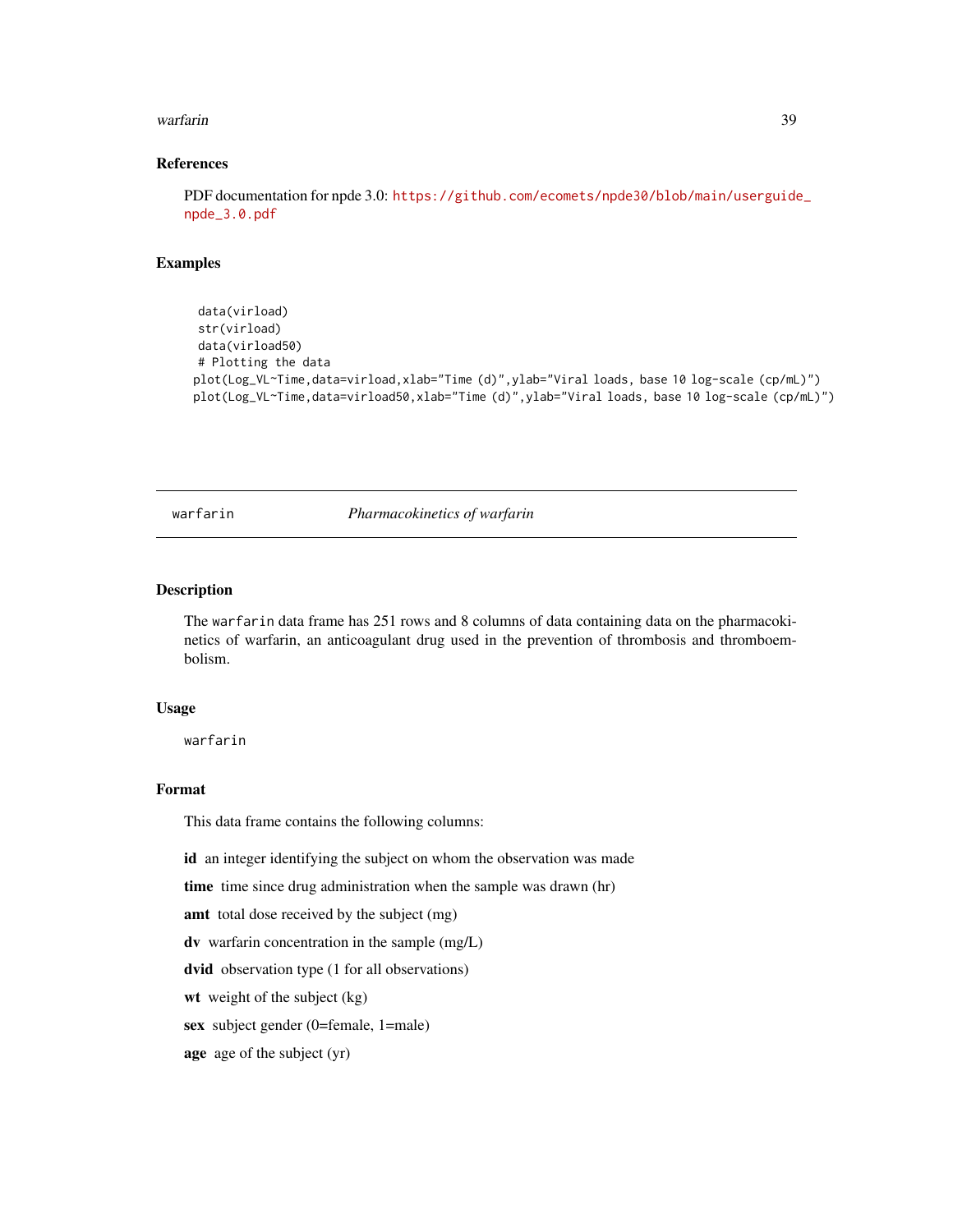#### Details

The dataset is the PK part of a larger dataset including both warfarin concentrations and prothrombin complex activity (PCA), which measures the decreased coagulation activity resulting from the inhibition of vitamin K recycling, the mechanism of action of warfarin. It contains the concentrations measured in 32 healthy subjects after a single oral dose of warfarin sodium (1.5 mg/kg of body weight). The subjects in the study were sampled at different times over a period of up to 120 hours.

The data is distributed with the Monolix software as a demo for PK/PD modelling. The data has been slightly reformated for R, removing the line at time=0 and filling the amt column with the dose for each subject, following the output of simulx which was used to simulate data from two alternative models to fit this dataset.

Two datasets containing simulated data are associated with the warfarin data. For each dataset, 1000 simulations of the original data were performed for the computation of npde. The package contains only the simulated data simwarfarinCov because of size constraints. simwarfarinBase can be downloaded from the github for npde3.0: [https://github.com/ecomets/npde30/blob/](https://github.com/ecomets/npde30/blob/main/keep/data/simwarfarinBase.tab) [main/keep/data/simwarfarinBase.tab](https://github.com/ecomets/npde30/blob/main/keep/data/simwarfarinBase.tab)

- simwarfarinBase the data in this dataset was simulated according to a base model without covariates: the PK model was a two-compartment model, with first-order absorption and a timedelay. Interindividual variability was modelled as log-normal distributions for parameters Tlag, ka, Cl and V1, and the error model was a combined error model. The parameters were estimated by Monolix.
- simwarfarinCov the data in this dataset was simulated according to a model including several covariates: an age (centered on 30 yr) effect on Cl, a weight (centered on 70 kg) effect on Cl and V1, and a gender effect on V1. The covariate model was built in Monolix.

#### Source

O'Reilly (1968). Studies on coumarin anticoagulant drugs. Initiation of warfarin therapy without a loading dose. Circulation 1968, 38:169-177.

#### References

PDF documentation for npde 3.0: [https://github.com/ecomets/npde30/blob/main/userguide](https://github.com/ecomets/npde30/blob/main/userguide_npde_3.0.pdf)\_ [npde\\_3.0.pdf](https://github.com/ecomets/npde30/blob/main/userguide_npde_3.0.pdf)

#### Examples

```
data(warfarin)
```

```
#Plotting the warfarin PK data
plot(dv~time,data=warfarin,xlab="Time after dose (hr)",
ylab="Warfarin concentration (mg/L)")
```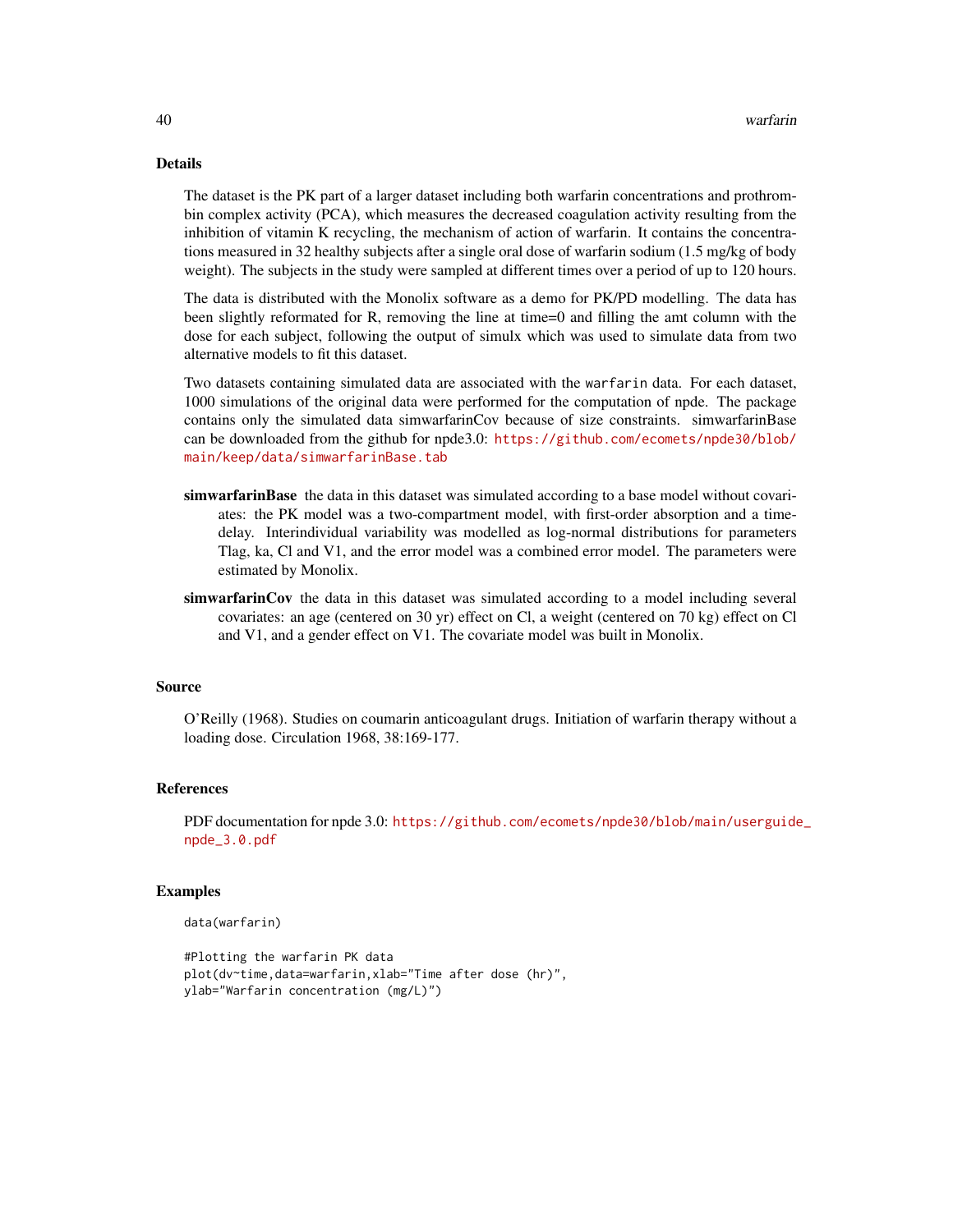<span id="page-40-0"></span>[,NpdeSimData-method *Get/set methods for NpdeData object*

## Description

Access slots of a NpdeData using the object["slot"] format

## Usage

```
## S4 method for signature 'NpdeSimData'
x[i, j, drop]
## S4 method for signature 'NpdeData'
x[i, j, drop]
## S4 replacement method for signature 'NpdeData'
x[i, j] <- value
## S4 method for signature 'NpdeRes'
x[i, j, drop]
## S4 method for signature 'NpdeObject'
x[i, j, drop]
```
## Arguments

| X     | object from which to extract element(s) or in which to replace element(s)                                                                                                                                        |
|-------|------------------------------------------------------------------------------------------------------------------------------------------------------------------------------------------------------------------|
| i, j  | indices specifying elements to extract or replace. Indices are numeric or charac-<br>ter vectors or empty (missing) or NULL                                                                                      |
| drop  | For matrices and arrays. If TRUE the result is coerced to the lowest possible<br>dimension (see the examples). This only works for extracting elements, not for<br>the replacement. See drop for further details |
| value | typically an array-like R object of a similar class as x                                                                                                                                                         |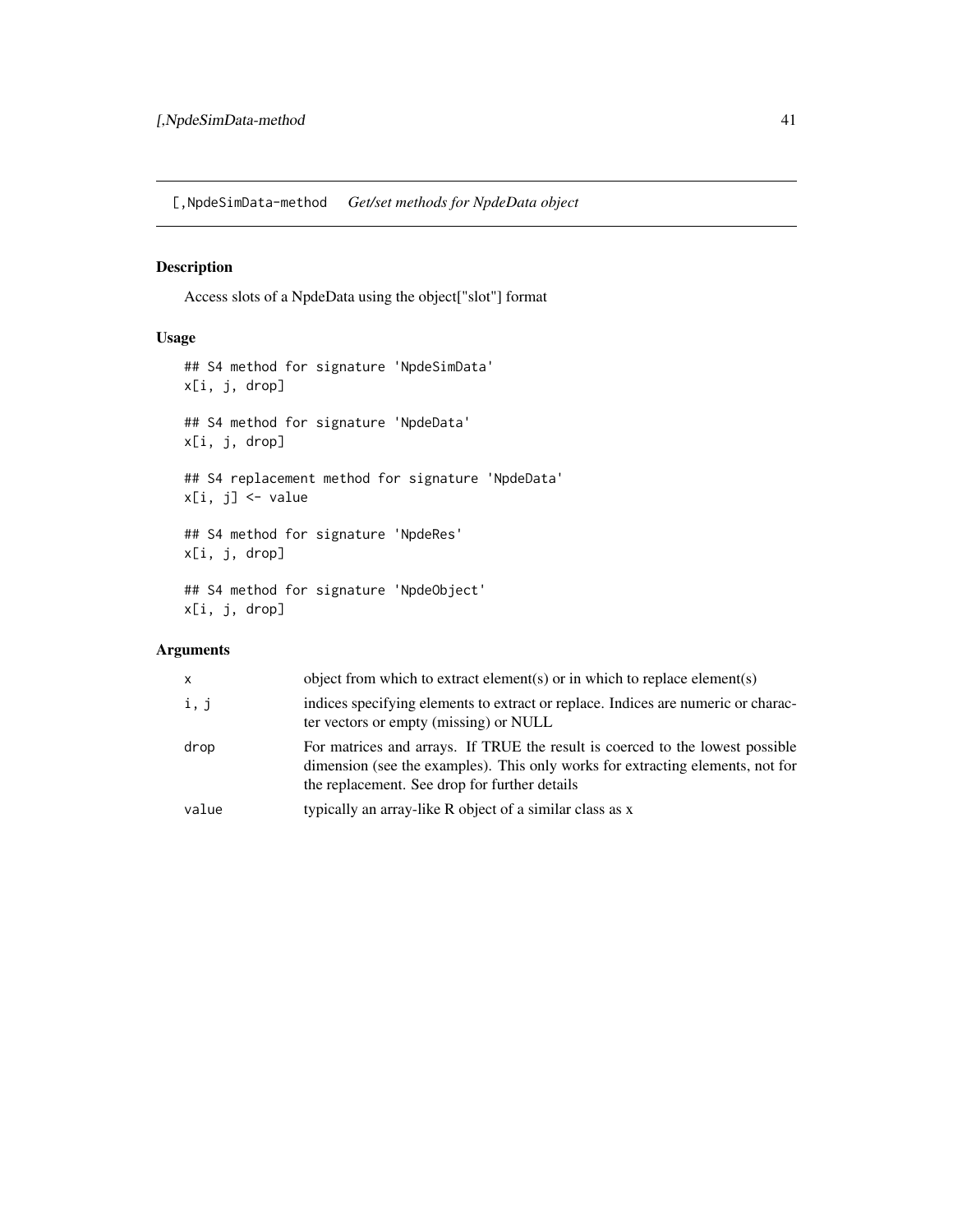# <span id="page-41-0"></span>**Index**

∗ IO npde.graphs, [12](#page-11-0) npde.save, [21](#page-20-0) ∗ classes NpdeData-class, [24](#page-23-0) NpdeObject-class, [25](#page-24-0) NpdeSimData-class, [27](#page-26-0) ∗ datasets simtheopp, [33](#page-32-0) theopp, [36](#page-35-0) virload, [38](#page-37-0) warfarin, [39](#page-38-0) ∗ files npde.graphs, [12](#page-11-0) npde.save, [21](#page-20-0) ∗ methods [,NpdeSimData-method, [41](#page-40-0) gof.test, [7](#page-6-0) npde.cens.method, [10](#page-9-0) npde.decorr.method, [11](#page-10-0) npdeControl, [22](#page-21-0) show, [32](#page-31-0) ∗ models autonpde, [3](#page-2-0) npde-package, [3](#page-2-0) npdeData, [23](#page-22-0) ∗ plot npde.plot.covariate, [13](#page-12-0) npde.plot.data, [14](#page-13-0) npde.plot.default, [14](#page-13-0) npde.plot.dist, [15](#page-14-0) npde.plot.loq, [16](#page-15-0) npde.plot.npde, [17](#page-16-0) npde.plot.scatterplot, [17](#page-16-0) npde.plot.select, [19](#page-18-0) npde.plot.splitcov, [20](#page-19-0) plot.NpdeData, [28](#page-27-0) plot.NpdeObject, [29](#page-28-0) set.plotoptions, [31](#page-30-0)

∗ print showall, [32](#page-31-0) ∗ test gof.test, [7](#page-6-0) ∗ univar kurtosis, [9](#page-8-0) skewness, [34](#page-33-0) [ *(*[,NpdeSimData-method*)*, [41](#page-40-0) [,NpdeData-method *(*[,NpdeSimData-method*)*, [41](#page-40-0) [,NpdeObject-method *(*[,NpdeSimData-method*)*, [41](#page-40-0) [,NpdeRes-method *(*[,NpdeSimData-method*)*, [41](#page-40-0) [,NpdeSimData *(*[,NpdeSimData-method*)*, [41](#page-40-0) [, NpdeSimData-method, [41](#page-40-0) [<-,NpdeData-method *(*[,NpdeSimData-method*)*, [41](#page-40-0) [<-,NpdeObject-method *(*[,NpdeSimData-method*)*, [41](#page-40-0) [<-,NpdeRes-method *(*[,NpdeSimData-method*)*, [41](#page-40-0) [<-,NpdeSimData *(*[,NpdeSimData-method*)*, [41](#page-40-0) [<-,NpdeSimData-method *(*[,NpdeSimData-method*)*, [41](#page-40-0) autonpde, [3,](#page-2-0) *[6,](#page-5-0) [7](#page-6-0)*, *[13](#page-12-0)[–20](#page-19-0)*, *[24](#page-23-0)*, *[26](#page-25-0)[–28](#page-27-0)*, *[31](#page-30-0)* aux.npdeplot.boxcov *(*npde.plot.covariate*)*, [13](#page-12-0) aux.npdeplot.computepi *(*npde.plot.scatterplot*)*, [17](#page-16-0) aux.npdeplot.dist *(*npde.plot.dist*)*, [15](#page-14-0) aux.npdeplot.hist *(*npde.plot.dist*)*, [15](#page-14-0) aux.npdeplot.meanprof *(*npde.plot.scatterplot*)*, [17](#page-16-0) aux.npdeplot.pimat *(*npde.plot.scatterplot*)*, [17](#page-16-0) aux.npdeplot.transformObs *(*npde.plot.scatterplot*)*, [17](#page-16-0)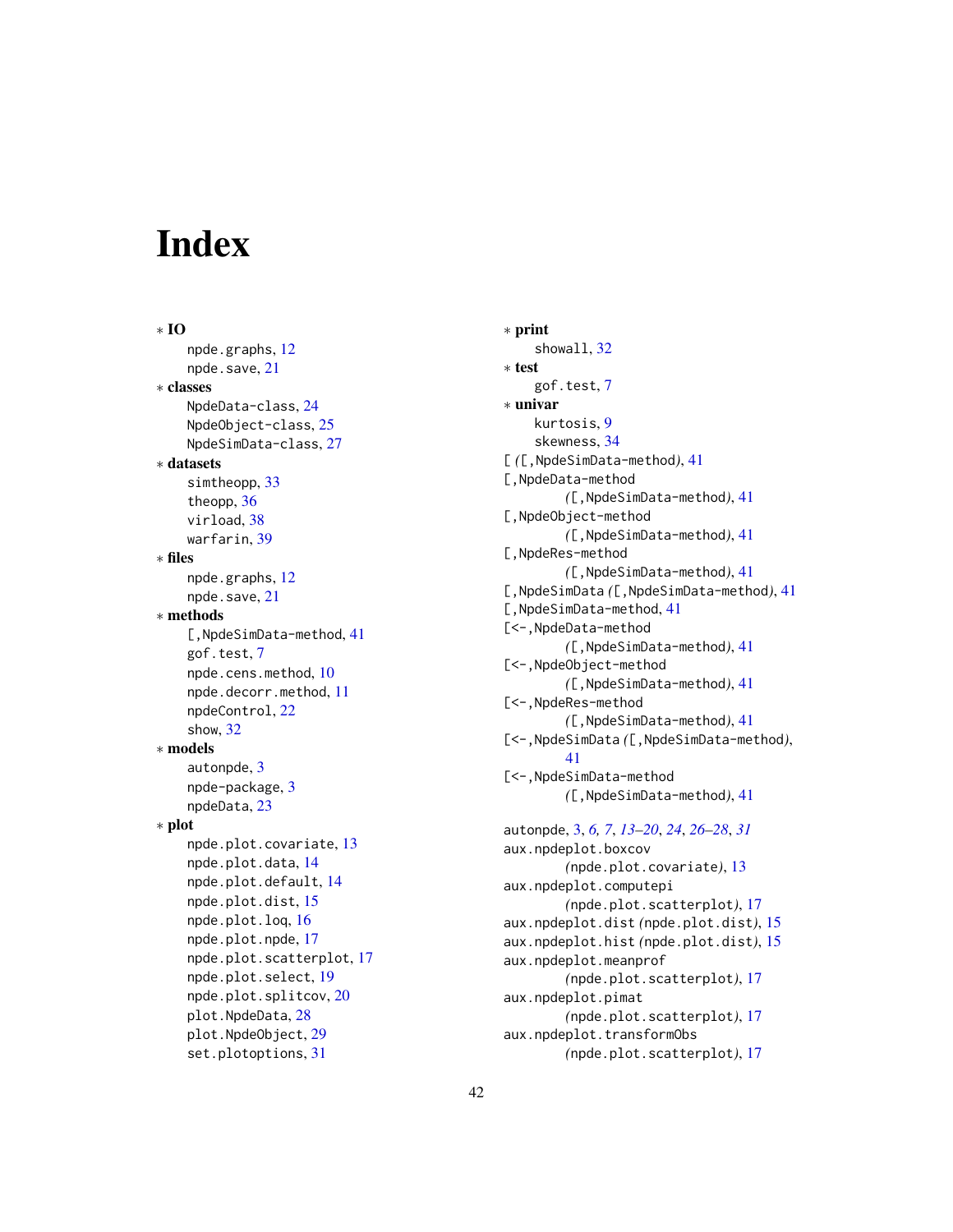#### $I<sub>N</sub>$  and  $I<sub>3</sub>$  and  $I<sub>43</sub>$

aux.npdeplot.transformPI *(*npde.plot.scatterplot*)*, [17](#page-16-0) calcnpde.sim *(*dist.pred.sim*)*, [6](#page-5-0) check.control.options *(*npdeControl*)*, [22](#page-21-0) compute.bands *(*npde.plot.scatterplot*)*, [17](#page-16-0) computenpde.loq *(*npde.cens.method*)*, [10](#page-9-0) computenpde.omit *(*npde.cens.method*)*, [10](#page-9-0) decorr.chol *(*npde.decorr.method*)*, [11](#page-10-0) decorr.inverse *(*npde.decorr.method*)*, [11](#page-10-0) decorr.polar *(*npde.decorr.method*)*, [11](#page-10-0) dist.pred.sim. [6](#page-5-0) gof.test, *[6](#page-5-0)*, [7,](#page-6-0) *[26](#page-25-0)* kurtosis, *[9](#page-8-0)*, [9](#page-8-0) na.action, *[8](#page-7-0)* npde, *[6,](#page-5-0) [7](#page-6-0)*, *[13](#page-12-0)[–20](#page-19-0)*, *[24](#page-23-0)*, *[26–](#page-25-0)[28](#page-27-0)*, *[31](#page-30-0)* npde *(*autonpde*)*, [3](#page-2-0) npde-package, [3](#page-2-0) npde.cens.method, *[5](#page-4-0)*, [10,](#page-9-0) *[22](#page-21-0)* npde.decorr.method, *[5](#page-4-0)*, [11,](#page-10-0) *[22](#page-21-0)* npde.graphs, *[6](#page-5-0)*, [12](#page-11-0) npde.graphs,NpdeObject *(*NpdeObject-class*)*, [25](#page-24-0) npde.graphs,NpdeObject-method *(*npde.graphs*)*, [12](#page-11-0) npde.main,NpdeObject *(*NpdeObject-class*)*, [25](#page-24-0) npde.plot.covariate, [13](#page-12-0) npde.plot.data, [14](#page-13-0) npde.plot.default, [14](#page-13-0) npde.plot.dist, [15](#page-14-0) npde.plot.loq, [16](#page-15-0) npde.plot.npd *(*npde.plot.npde*)*, [17](#page-16-0) npde.plot.npde, [17](#page-16-0) npde.plot.pd *(*npde.plot.npde*)*, [17](#page-16-0) npde.plot.scatterplot, [17](#page-16-0) npde.plot.select, [19](#page-18-0) npde.plot.splitcov, [20](#page-19-0) npde.qqplot,NpdeData-method *(*NpdeData-class*)*, [24](#page-23-0) npde.save, [21](#page-20-0) npde.save,NpdeObject *(*NpdeObject-class*)*, [25](#page-24-0) npde.save,NpdeObject-method *(*npde.save*)*, [21](#page-20-0)

npdeControl, *[13](#page-12-0)*, *[18](#page-17-0)*, [22](#page-21-0) NpdeData, *[26,](#page-25-0) [27](#page-26-0)* NpdeData *(*NpdeData-class*)*, [24](#page-23-0) npdeData, [23,](#page-22-0) *[25](#page-24-0)* NpdeData-class, [24](#page-23-0) NpdeObject, *[5](#page-4-0)* NpdeObject *(*NpdeObject-class*)*, [25](#page-24-0) NpdeObject-class, [25](#page-24-0) NpdeRes, *[26](#page-25-0)* NpdeSimData, *[26](#page-25-0)* NpdeSimData *(*NpdeSimData-class*)*, [27](#page-26-0) npdeSimData, [26](#page-25-0) NpdeSimData-class, [27](#page-26-0)

plot *(*npde.plot.default*)*, [14](#page-13-0) plot,NpdeObject *(*NpdeObject-class*)*, [25](#page-24-0) plot.npde *(*plot.NpdeObject*)*, [29](#page-28-0) plot.NpdeData, [28](#page-27-0) plot.NpdeObject, *[26](#page-25-0)*, [29](#page-28-0) plotNpde *(*plot.NpdeObject*)*, [29](#page-28-0) print,NpdeData-method *(*NpdeData-class*)*, [24](#page-23-0) print,NpdeObject-method *(*NpdeObject-class*)*, [25](#page-24-0) print.NpdeData, [30](#page-29-0) print.NpdeObject *(*print.NpdeData*)*, [30](#page-29-0) print.NpdeRes *(*print.NpdeData*)*, [30](#page-29-0) printgoftest *(*gof.test*)*, [7](#page-6-0)

replace.control.options *(*npdeControl*)*, [22](#page-21-0)

set.plotoptions, *[13](#page-12-0)[–18](#page-17-0)*, *[20](#page-19-0)*, *[29,](#page-28-0) [30](#page-29-0)*, [31](#page-30-0) set.plotoptions,NpdeData-method *(*set.plotoptions*)*, [31](#page-30-0) set.plotoptions,NpdeObject-method *(*set.plotoptions*)*, [31](#page-30-0) set.plotoptions.default *(*set.plotoptions*)*, [31](#page-30-0) set.plotoptions.NpdeData *(*set.plotoptions*)*, [31](#page-30-0) set.plotoptions.NpdeObject *(*set.plotoptions*)*, [31](#page-30-0) show, [32](#page-31-0) show,NpdeData-method *(*show*)*, [32](#page-31-0) show,NpdeObject-method *(*show*)*, [32](#page-31-0) show,NpdeRes-method *(*show*)*, [32](#page-31-0) show,NpdeSimData-method *(*show*)*, [32](#page-31-0) show,Object-method *(*show*)*, [32](#page-31-0)